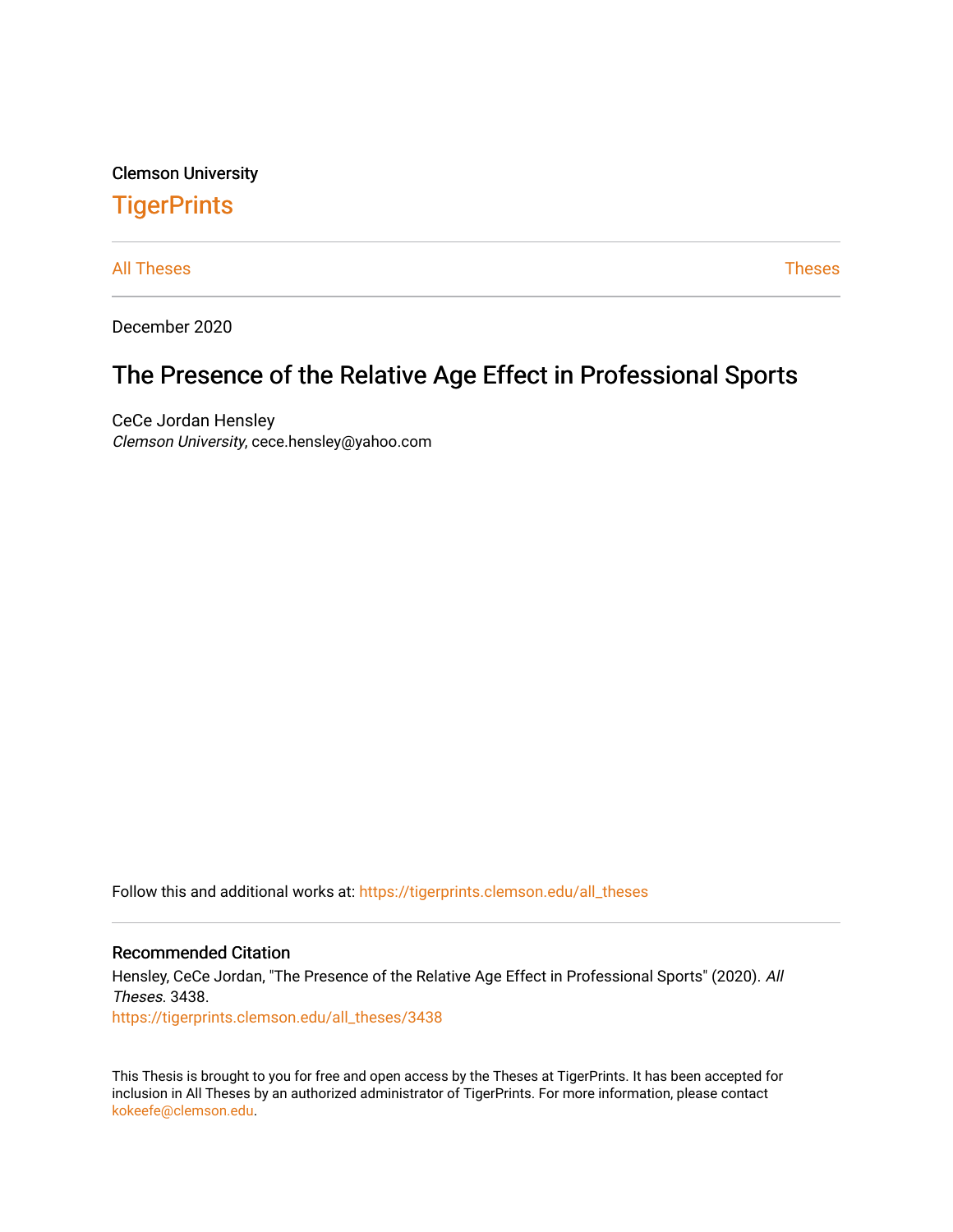### THE PRESENCE OF THE RELATIVE AGE EFFECT IN PROFESSIONAL SPORTS

A Thesis Presented to the Graduate School of Clemson University

In Partial Fulfillment of the Requirements for the Degree Master of Arts Economics

> by CeCe J. Hensley December 2020

Accepted by: Dr. Frederick Andrew Hanssen, Committee Chair Dr. Raymond Sauer Dr. Scott R. Templeton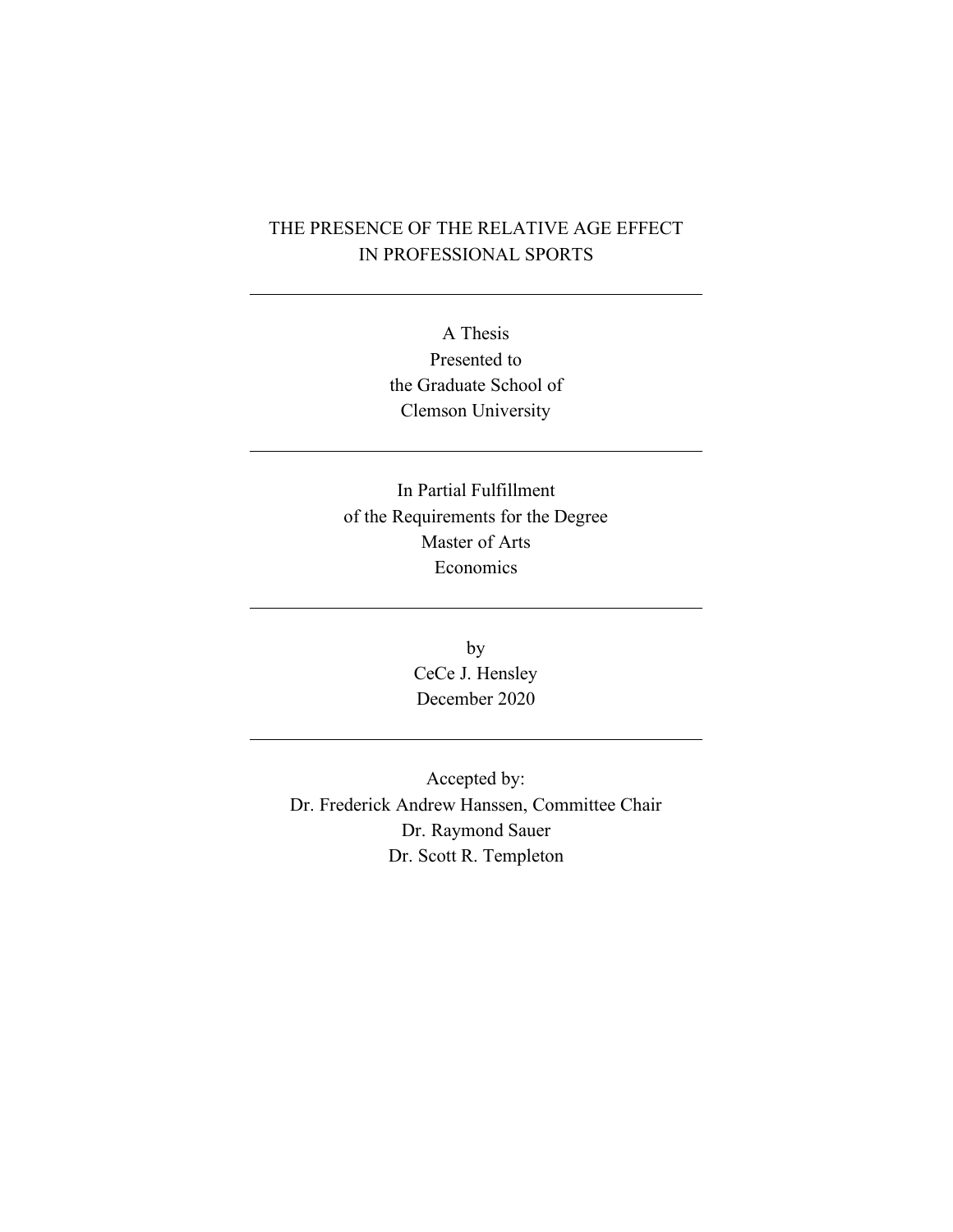#### **ABSTRACT**

This paper adds to the literature on the relative age effect in athletic, academic, and professional pursuits. It estimates the effects of month of birth on professional athletes in the NHL, NBA, and MLB regarding their performance and "making it" to the professional level. I used data from each of the sports and compared their month of birth distributions to what we would expect from the general population and analyzed the relationship between player's month of birth and their performance statistics.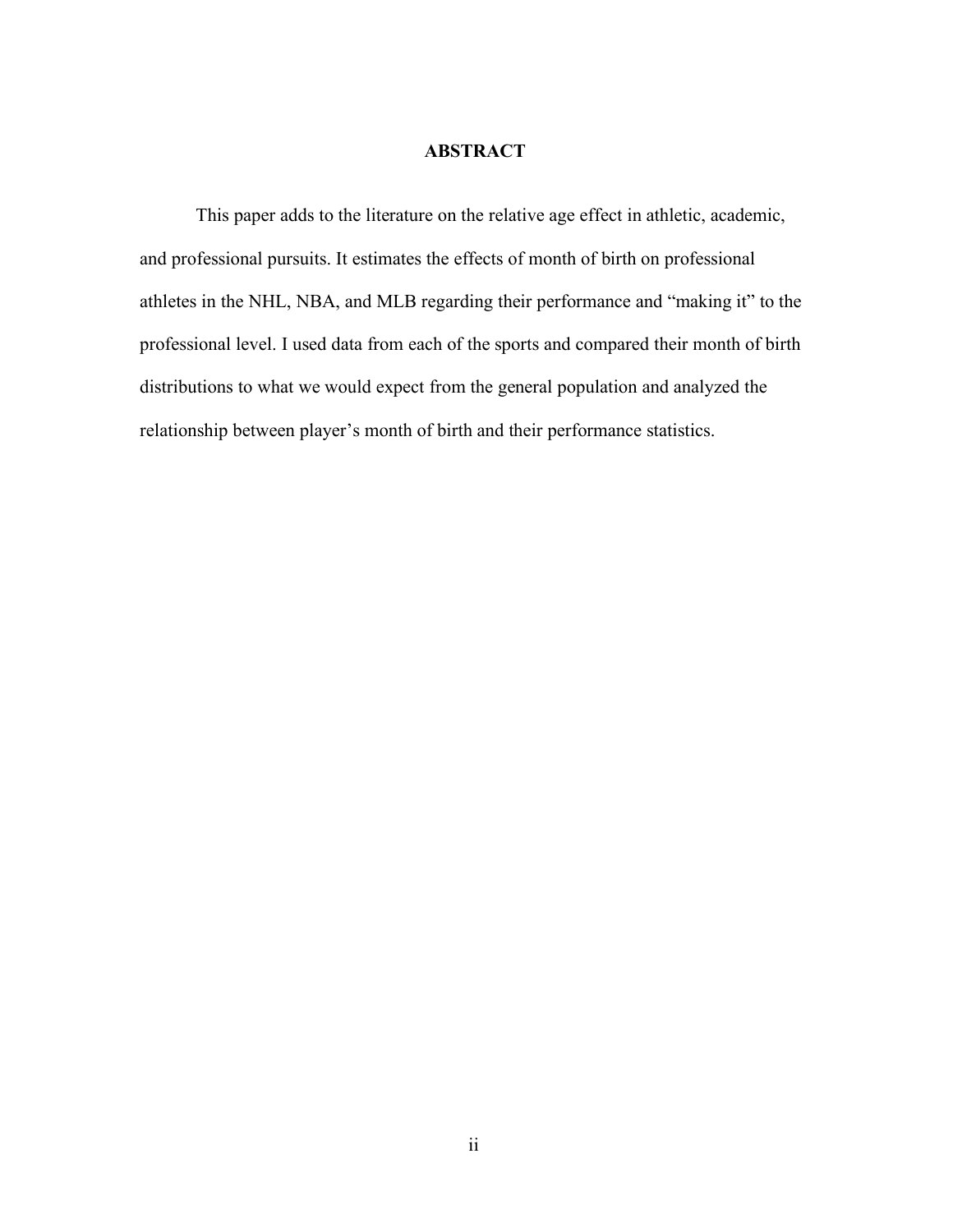#### **ACKNOWLEDGMENTS**

I want to express my deepest gratitude to Professor Andrew Hanssen for his consistent encouragement and guidance. Without his insightful advice and dedicated support, the goal of this project would never have been realized. Next, I would like to thank Professor Scott Templeton and Professor Raymond Sauer for serving on my thesis committee. The Clemson University Economics department has provided me with a plethora of knowledge, relationships, and opportunities that I will cherish forever. Finally, I am indebted to my family and friends for all of their support, encouragement, and unconditional love during this time.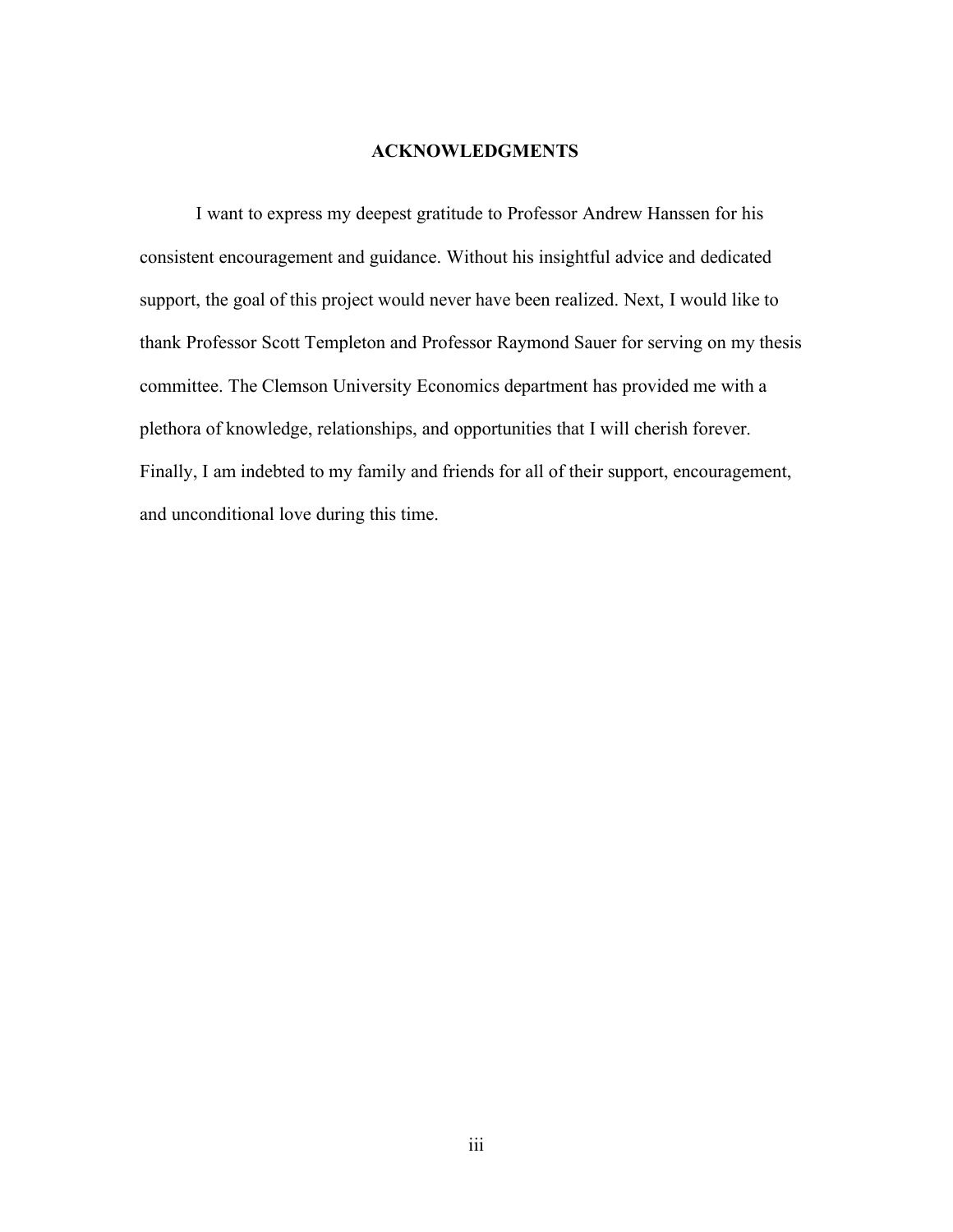### **TABLE OF CONTENTS**

| Page          |
|---------------|
|               |
|               |
|               |
|               |
|               |
|               |
|               |
|               |
|               |
|               |
|               |
|               |
| C. IN THE MLB |
|               |
|               |
|               |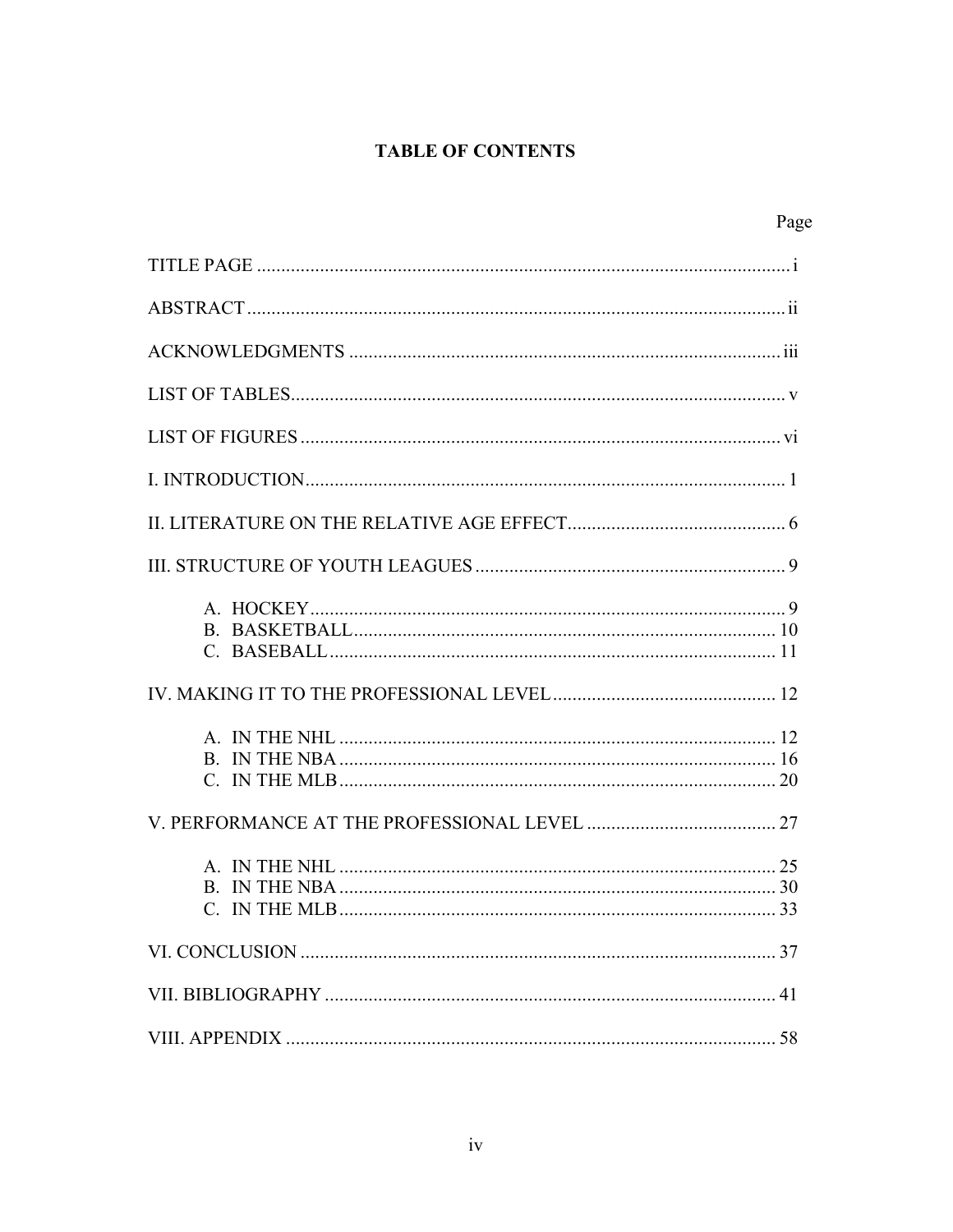### **LIST OF TABLES**

| Table | Page |
|-------|------|
|       |      |
|       |      |
|       |      |
|       |      |
|       |      |
|       |      |
|       |      |
|       |      |
|       |      |
|       |      |
|       |      |
|       |      |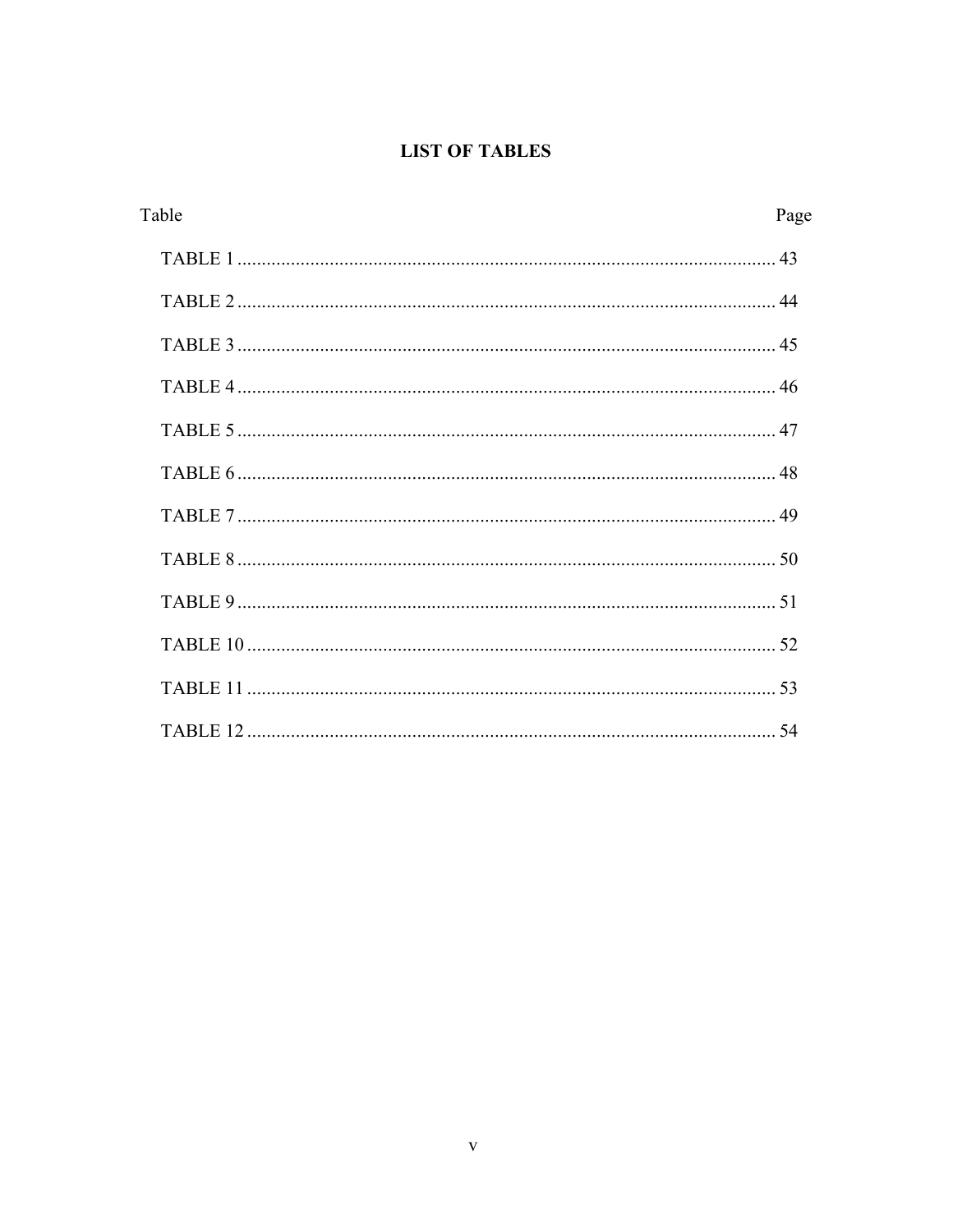### **LIST OF FIGURES**

| Figure | Page |
|--------|------|
|        |      |
|        |      |
|        |      |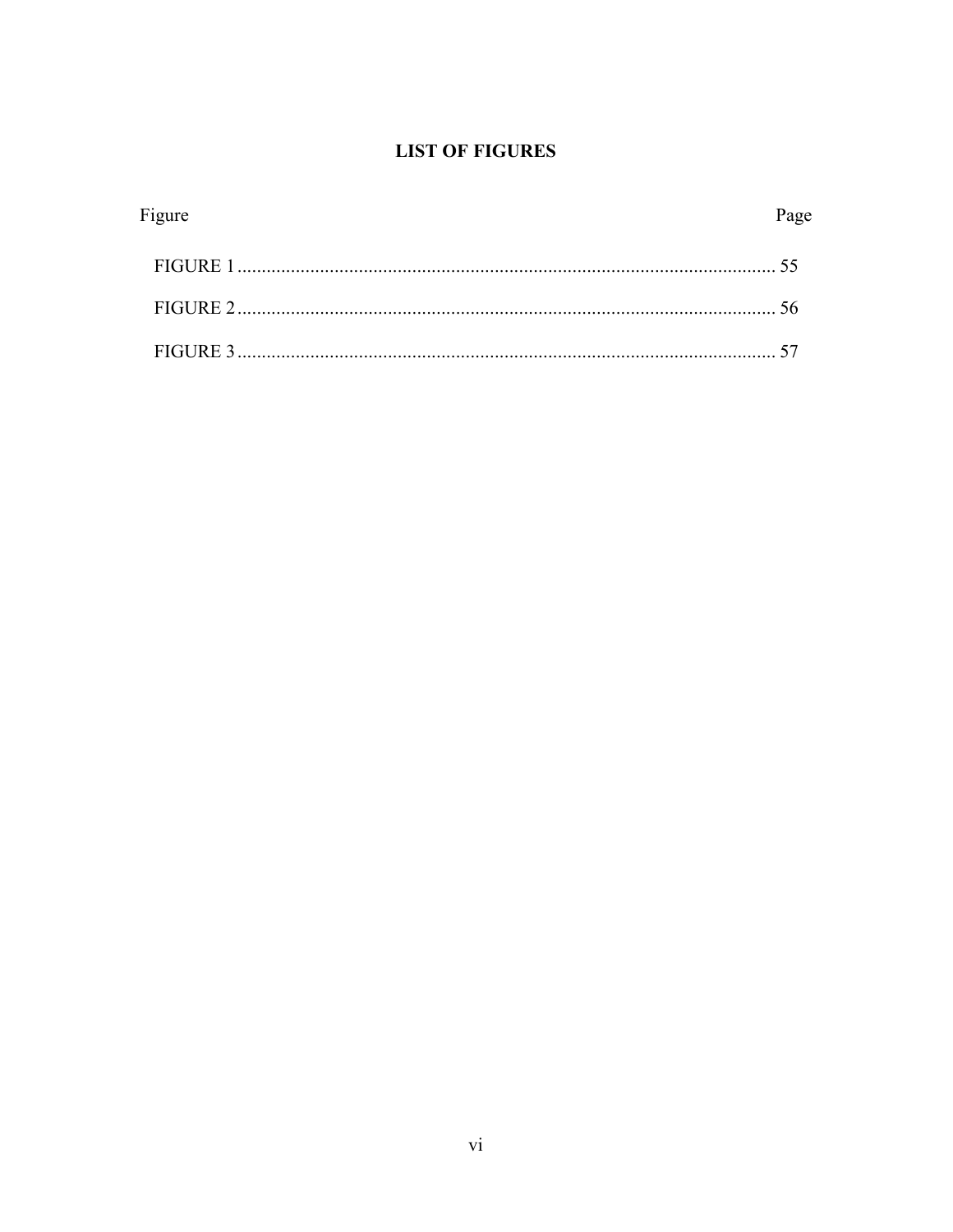#### **I. INTRODUCTION**

There is an increasing amount of empirical evidence that suggests relatively older children have a physical and developmental advantage over younger children within the same age group. The consequences that result from these differences in age are described as the relative age effect. This paper investigates whether a relative-age effect impacts the selection of professional athletes and their level of performance at the professional level.

In summary, the relative age effect implies that the oldest children in an age group will be the most successful as a result of their physical and developmental edge. In youth sports, this translates to encouragement from coaches and parents that leads to an increase in self-confidence, opportunities to play against better opponents, and access to better coaching and training (Kiikka, 2017). The oldest children continue to benefit from this cycle as they age, which means that hypothetically; they are more likely to make it to the professional level.

Malcolm Gladwell popularized the relative age effect and its implications for professional hockey in his novel, *Outliers.* Before Gladwell, there was significant research surrounding the relative age effect in adolescent sports, all of which suggest that older children or children born closest to the eligibility cutoff date are at an advantage.<sup>1</sup> Gladwell discusses the theoretical relationship between month of birth and the success of Canadian hockey players. He concluded that the relative age effect continues to have implications on hockey players long after adolescence, and into their professional careers.

<sup>1</sup> See Musch & Hay (1999); Stracciolini (2016); Buchheit (2013); Baker & Logan (2007)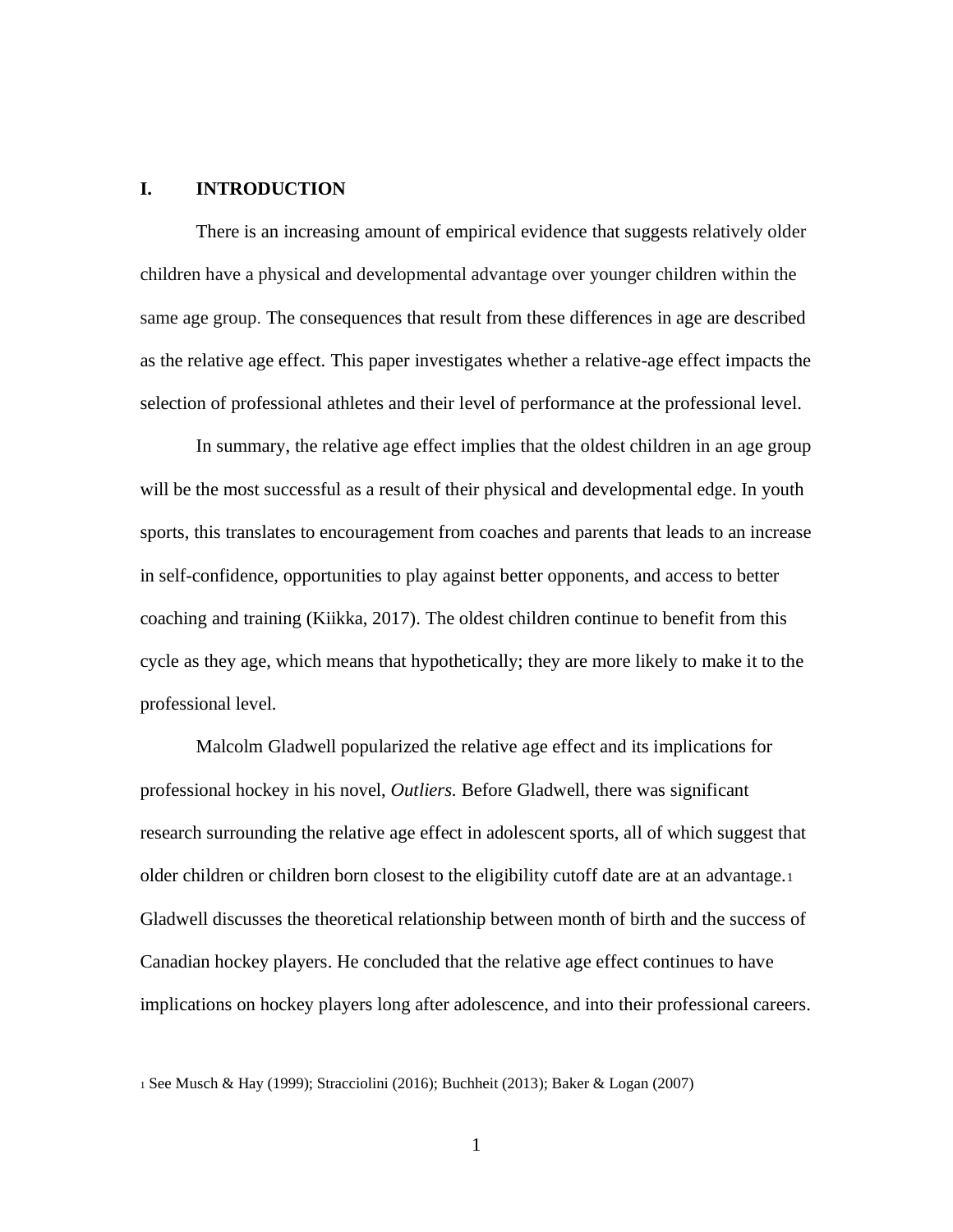Since *Outliers* was released, there has been a substantial increase in research exploring and attempting to explain the relative age effect on athletes in the long term. This research spans across multiple professional leagues.<sup>2</sup> The results of these studies often vary between sports. The relative age effect has attracted many academics in fields outside of athletics. These researchers have found significant evidence that it plays a role in the psychological and intellectual development of adolescents, sometimes impacting them for the rest of their lives.<sup>3</sup>

This paper investigates three professional sports leagues; the National Hockey League (NHL), the National Basketball Association (NBA), and Major League Baseball (MLB) in an attempt to uncover evidence of a relationship between month of birth and having a professional career. I also examine player statistics from within each league to determine if the relative age effect impacts athletic performance once at the professional level. My study is one of the first to analyze the effects of the relative age effect in MLB and the NBA.

The investigation starts by examining the structure of each sport's youth leagues. In general, all three youth leagues have birthdate-related eligibility requirements, but their windows of eligibility and starting dates are all different. Understanding the structure of the youth leagues is important for a multitude of reasons. First, it is within the youth leagues that the relative age effect is "created". Players are separated based on age and skill. The level of structure and application of age requirements depends on the sport.

<sup>2</sup> See Wattie and Baker (2007); Fumarco (2016)

<sup>3</sup> See Thompson, Barnsley and Dyck (1999); Bassok (2013); Du, Gao, and Levi (2012)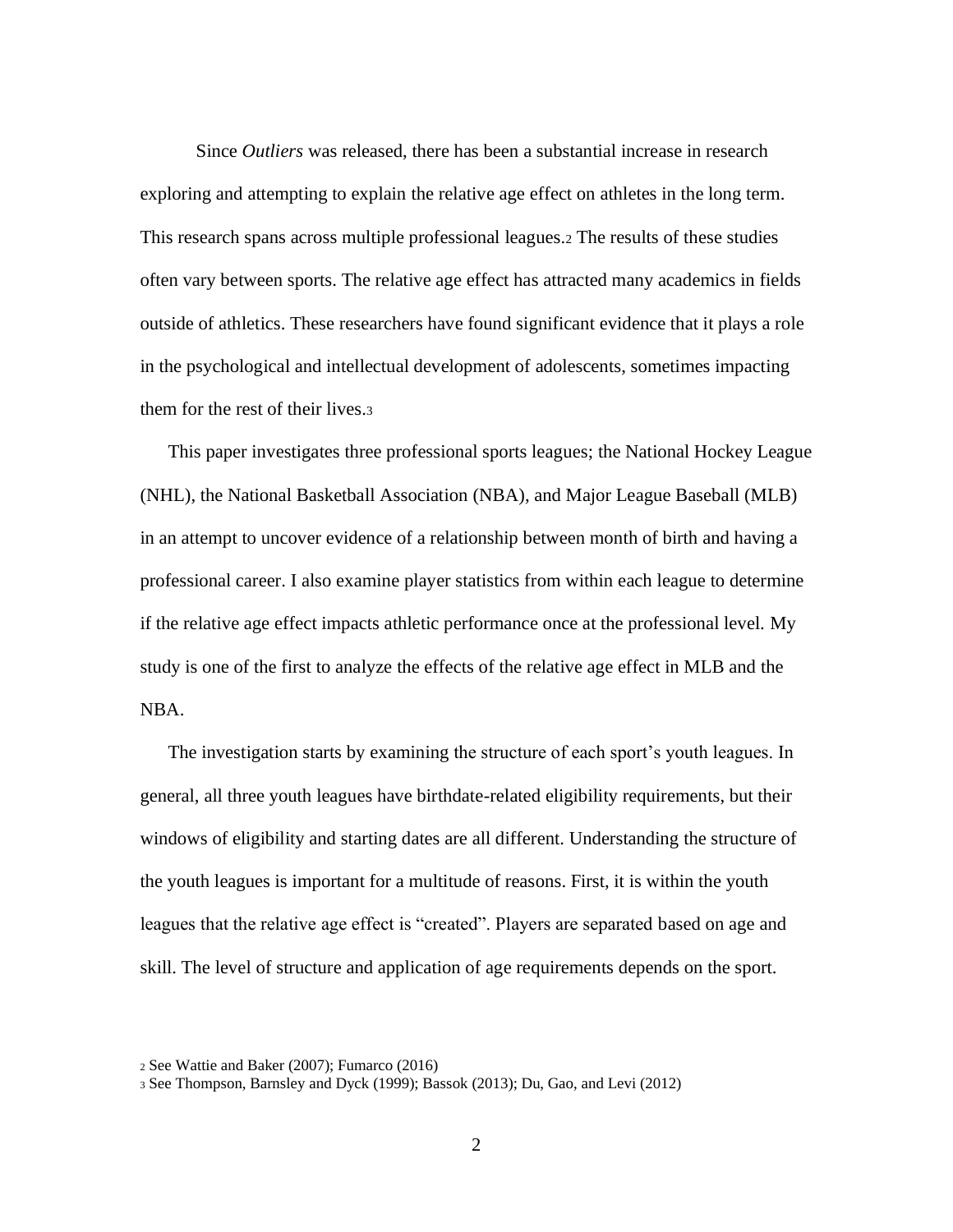Second, I speculate that the difference in starting date and eligibility cut off to determine the strength of the relative age effect, and how much of an impact it will have in the long term.

The paper's analysis begins with professional hockey. The methodology starts with a description of the sample of players. The sample consists of 1485 right-wingers who played professional hockey in the NHL at some point between the years of 1917 and 2019. I focus only on right-wing forwards to maintain consistency and clarity. When analyzing the sample, I found that the distribution of the players' months of birth is significantly and economically different than that of the general population. In this case, the athletes tend to be born within the first three months of the year. This is indicative of the presence of the relative age effect in the NHL.

After the analysis of the NHL, this study provides the same type of analysis on a sample of professional basketball players. The basketball sample consists of the top 200 point scorers in the NBA between the years of 1946 and 2019. <sup>4</sup> The results indicate that the basketball players are not typically born within a specific time, rather their birth months are distributed normally. I find that the birth months' distribution of the sample is not significantly or economically different than that of the general population. Among the three leagues, the basketball sample provided the weakest and most insignificant evidence of the presence of the relative age effect and a relationship between month of birth with the likelihood of making it as a professional player.<sup>5</sup>

<sup>4</sup> The statistics are only for regular-season games and do not include playoffs, or outside league participation.

<sup>5</sup> Although we do not know if only using the top players will impact our results, we do not expect it will. The results should not change, but there is always the possibility that they could.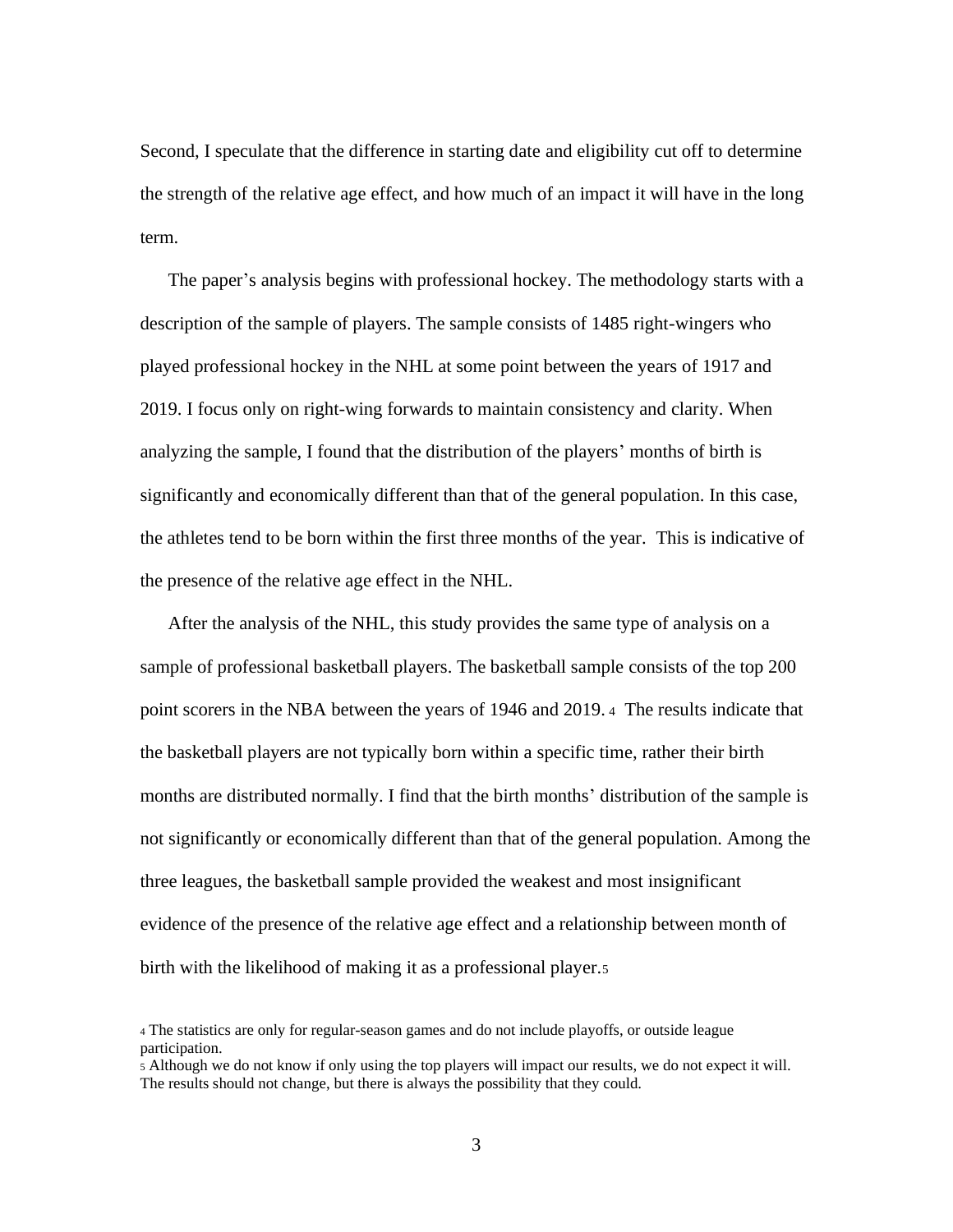The final birth month analysis comes from a sample of professional baseball players in the MLB, excluding pitchers. The sample consists of 15468 professional baseball players born between the years of 1832 and 1998. The sample includes each player's batting statistics, so pitchers are not included. In this case, the distribution of monthly birth rates mirrors the general population fairly closely, with the exception that slightly more professional baseball players are born in August. The results of the baseball players' analysis are less convincing of a relationship between birth month and making into the MLB, as compared to the NHL.

After the analysis of birth month on making it to the professional level, the paper investigates the relationship between month of birth and various game statistics for each sample to determine if there is evidence of the relative age effect on player performance. The analysis of the relationship between month of birth and level of professional performance begins with the hockey sample. The statistics used are total points, total games played, and total goals scored. These statistics are useful because they are consistently reported and provide insight about one of the main skills of right-wing forwards, scoring. The results of the tests provide little evidence that once the players have made it into the NHL, their relative age or month of birth continues to contribute to their level of performance. Next, the paper analyzes the basketball sample using points, field goals, and games played followed by the baseball sample using on-base percentage, slugging percentage, and games played. All three samples show weak evidence in favor of the relative age effect and even suggest a reversal. Players born in the borderline months seem to perform worse than in other months.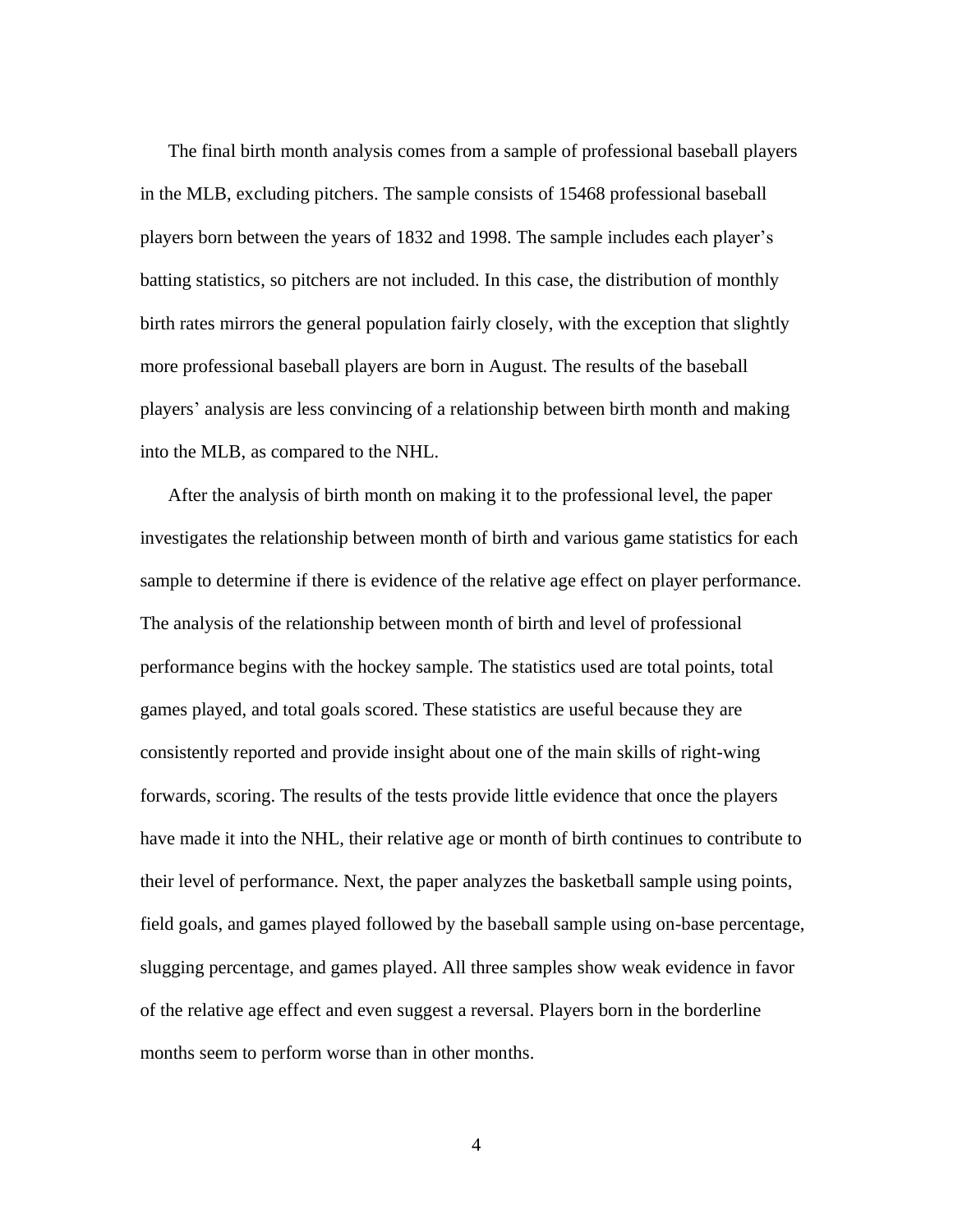One of the reasons youth hockey leagues have been so well researched is because as compared to most youth sports leagues their age requirements are strict and the structure is consistent through all local leagues and age groups. I expect to find results similar to previous research on professional hockey from my sample of right-wingers in the NHL. To broaden the application of the relative age effect in sports, I use samples from baseball and basketball. This allows me to test the implications of different cut-off dates and weaker league structures. The results from these samples will contribute to the growing research on the relative age effect.

The results imply the presence of the relative age effect in hockey and by contrast a much weaker effect in basketball and baseball. The weaker results may reflect the fact that these sports do not have as much league by league structure, suggesting that cut-off dates may reinforce the relative age effect. Finally, the paper summarizes the findings and discusses their broader implications.

#### **II. Literature on the Relative age Effect**

The relative age effect is essentially a domino effect that creates a performance gap among adolescents. It can be observed in both academic settings and athletic settings. The central implication is that the oldest children in their grades, or on their teams will be more successful because of their age. Why does the relative age effect exist? There is lots of speculation, and it is impossible to determine the exact reasons. In the context of sports, most researchers speculate it is "because of their physical and emotional maturity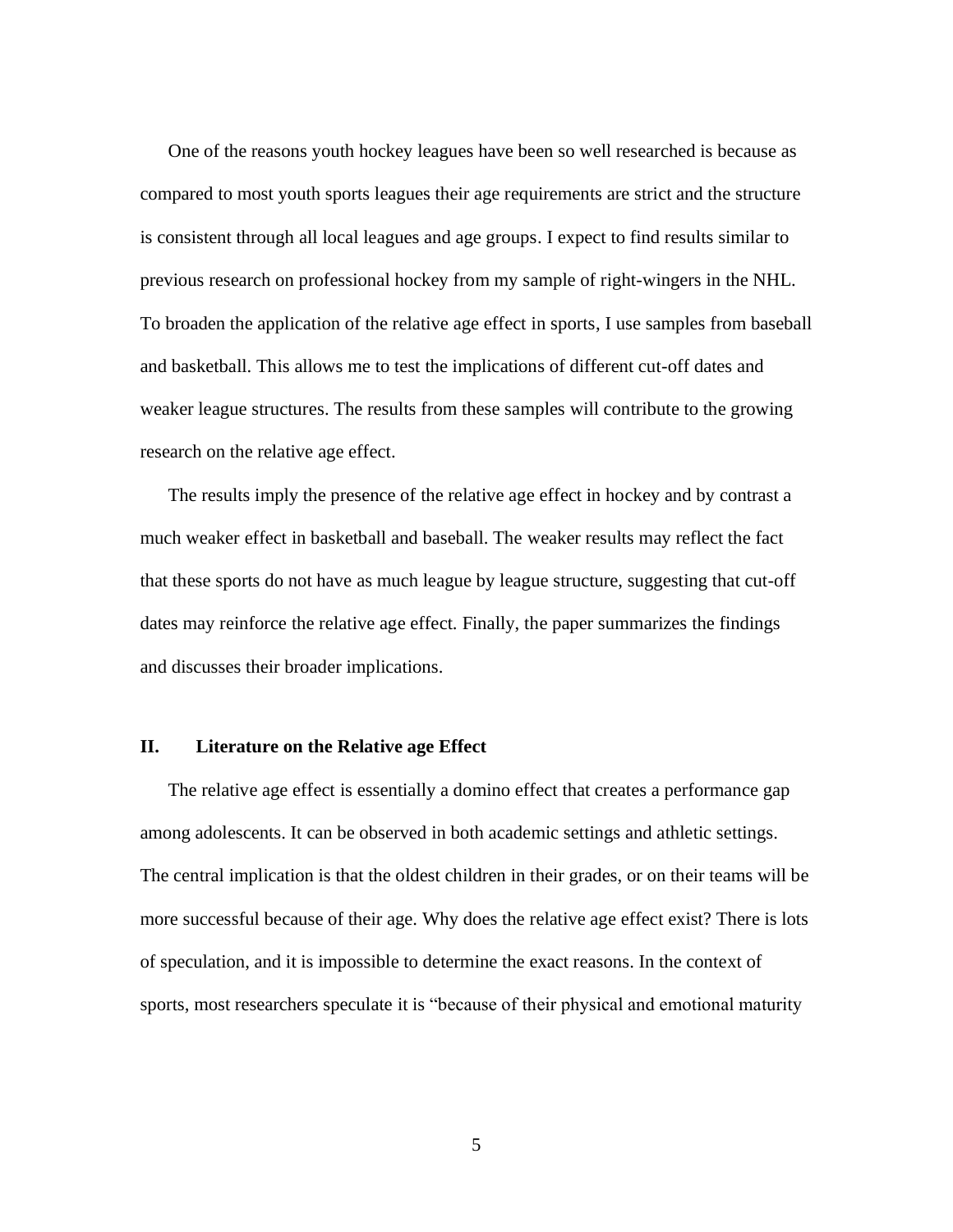relative to their peers" (Stracciolini, et al., 2016).<sup>6</sup> The relative age effect and its consequences essentially follow a four-step loop. The initial difference in maturity causes them to stand out on the field, which leads to encouragement from coaches and parents. This encouragement breeds player confidence, and then they hypothetically get more playtime and bigger roles on the team. In the next season, the players with more skills are picked for better teams, who play better opponents and encourage growth in their skillset. The physical effects of the athletes get them specialized attention and treatment. This positive affirmation can result in more exponential skill growth versus the less physically endowed players on the team. Another possible consequense is that the skill growth of smaller or younger players is hindered without the same treatment and can lead them to stop playing the sport entirely. This cycle is just a hypothetical representation of why the relative age effect exists in adolescents.

"For decades, sports scientists have known that the month of birth may affect an athlete's likelihood of reaching the professional level because of relative age effects" (Baker & Logan, 2007). It has been well documented that the presence of the relative age effect has major implications in adolescent and minor league hockey.<sup>7</sup> These studies find that the older players in the leagues are more likely to progress faster and ultimately achieve athletic success because of the relative age effect. Within the last decade, there has been an increase in the study of the relative age effect in professional hockey. The universal finding is that hockey players born within the first half of the year are more

<sup>6</sup> The Relative Age Effect on Youth Sports Injuries

<sup>7</sup> See Baker (2001); Stracciolini (2016)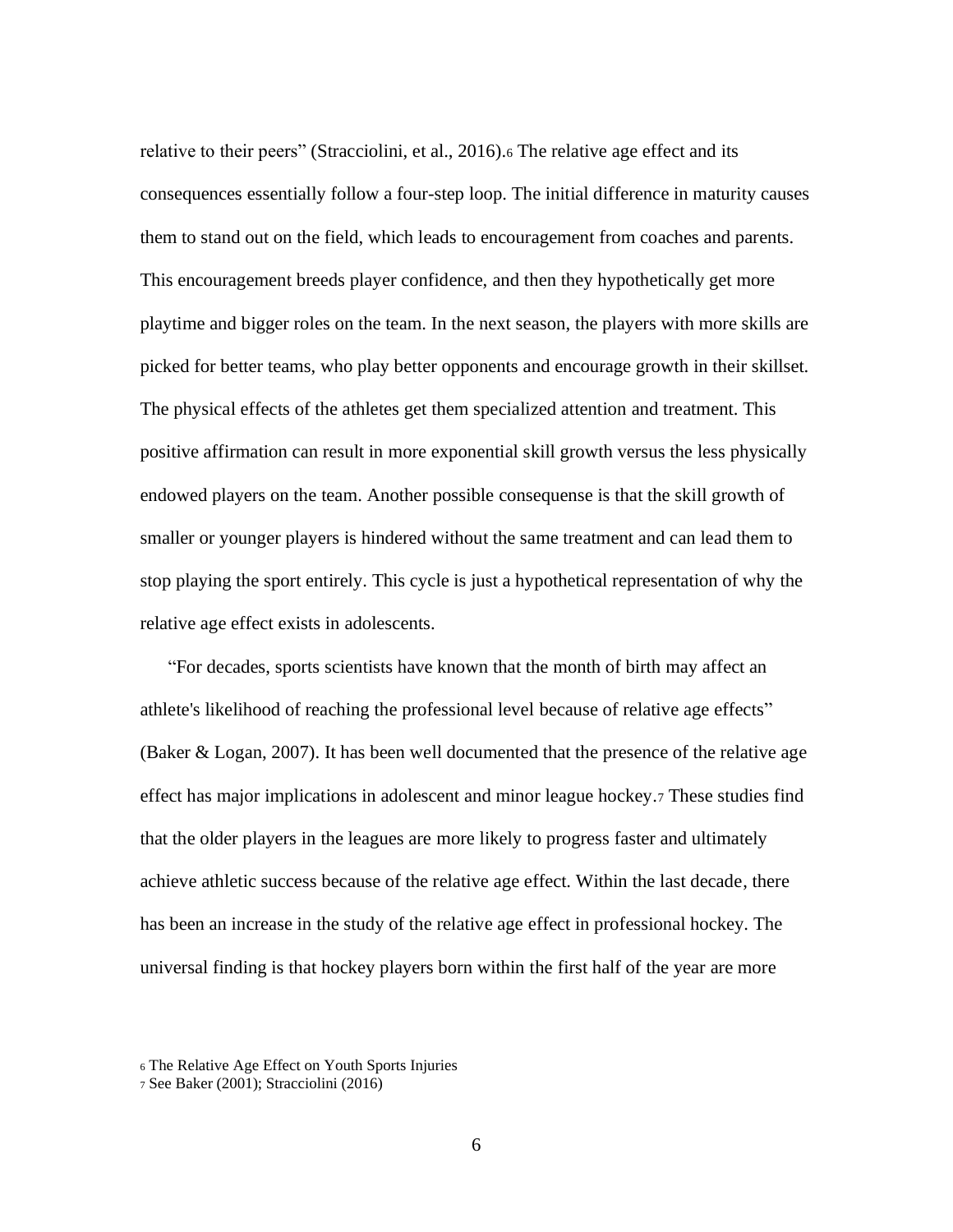likely to be drafted into the NHL.8 In general, there is a disproportionate percentage of hockey players born in the first quarter of the year. This is because the initial maturity of the players affords them more opportunities to train and succeed when they are minors. This translates to more of the older children being suitable for the NHL draft. There are a few studies that imply that after the draft, the relative age effect disappears, or even reverses.<sup>9</sup> This is an interesting phenomenon because it implies that once at the professional level; the younger players perform at a higher level than their older counterparts. This paper attempts to isolate the effects on right-wing forwards and expand the research regarding performance.

"To date, relative age research has reported significant and substantial achievement differences within the confines of athletic and academic pursuits" (Thompson, Barnsley, & Battle, 2004). Beyond the scope of athletics, the relative age effect has been found to have an impact on academic success, emotional and social development, and future career success. There is a trend in academics called "redshirting" where parents will wait to enroll their children born in the months closest to the cutoff date in kindergarten (Bassok, 2013). The goal is to counteract the consequences of being younger and less mature than their peers. These consequences include lower overall achievement and standardized test scores. The National Center for Education Statistics (NCES) has found evidence to suggest that redshirted children have higher reading ability than their peers (National Center For Education Statistics, 2009).

<sup>8</sup> See Baker & Logan (2007); Wattie, Baker Cobley & Montelpare (2007); Kikka (2017)

<sup>9</sup> Gibbs, Jarvis & Dunfur (2012); Baker (2001); Fumarco, Gibbs, Jarvis, & Rossi (2017)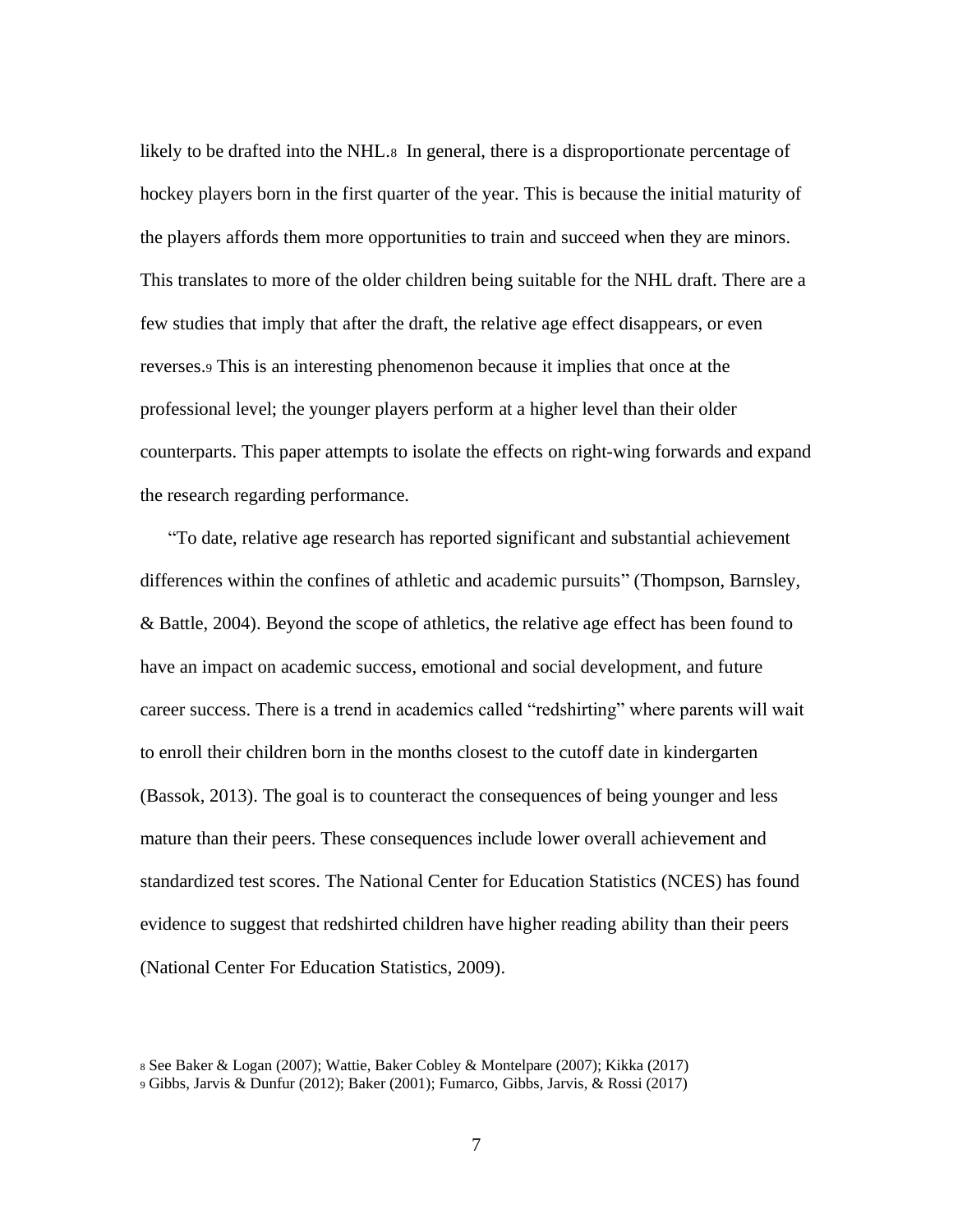There is also evidence suggesting that a child's relative age affects their emotional development. "It is suggested that the higher incidence of youth suicide in the group of relatively younger school children may have resulted from poorer school performance, which in turn led to lowered confidence and self-esteem" (Thompson, Barnsley, & Dyck, 1999). There are important personal and social consequences that relative age research can and should neutralize, particularly regarding the livelihood and safety of children.

Most of the research beyond adolescents have been conducted in the scope of professional sports. However, there is one study that looks at the relationship between the relative age effect and career success as a corporate CEO. Du et al. attribute the relative age effect "to school admissions grouping together children with age differences up to one year, with children born in June and July disadvantaged throughout life by being younger than their classmates born in other months" (Du, Gao, & Levi, 2012). The results suggest that the relative-age effect has a long-lasting influence on career success.

The implications of this paper's research can be applied to much more than professional sports. It will offer insight into the presence of the relative age effect in many aspects of human life.

#### **III. Structure of the youth leagues**

There is very little similarity in the way that youth leagues are organized across sports. Not only do the seasons of play differ, but each generally has its own structure, specific age requirements, the involvement of an overarching league, and level of strictness. It is important to understand the differences between each sport and the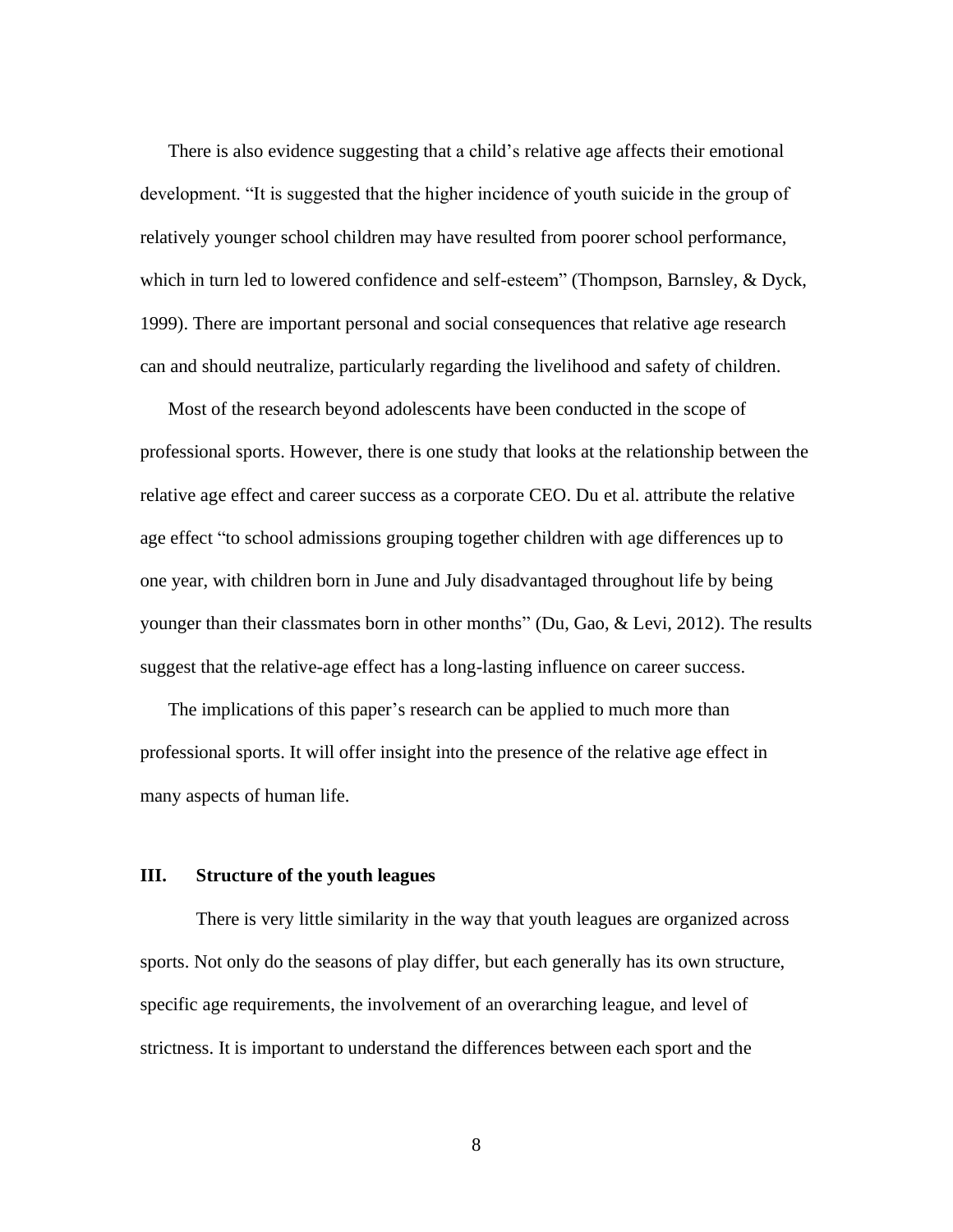structure of each youth leagues because these differences could be contributing factors in the relative strength or lack of a relationship between month of birth and professional success later on.

#### **A. Hockey**

In hockey, each division is separated by the calendar year, meaning all children born within the same year, starting on January  $1<sub>st</sub>$  will play in the same league. Hockey has been an ideal candidate for analyzing the relative age effect because the window of eligibility is fairly small (only one year), whereas other sports, like basketball, usually have a larger window of eligibility. Youth hockey leagues typically hold tryouts about three months before they start practicing, but the actual season starts in September and concludes in mid-March. The most commonly used cut-off date for youth hockey is January 1st because each league is divided based on year of birth. Each league is divided based on age and level of competitiveness starting at the initiation/mini-mite level for five and six-year-olds.<sup>10</sup> At the initiation level, the qualification is 6U, which means the maximum age a player can be during the season is six years old. Within each age group, there are levels of competition that players are divided into based on their level of skill (Levels of Minor (youth) hockey, 2015). This being said, a player born in January of 2001 is going to be older and more mature than a player born in December of the same year and is more apt to be placed in a league with a higher level of competition. The

<sup>10</sup> Mini-mite is the first level in the United States Youth Hockey Leagues, and Initiation is the first level in Canadian leagues.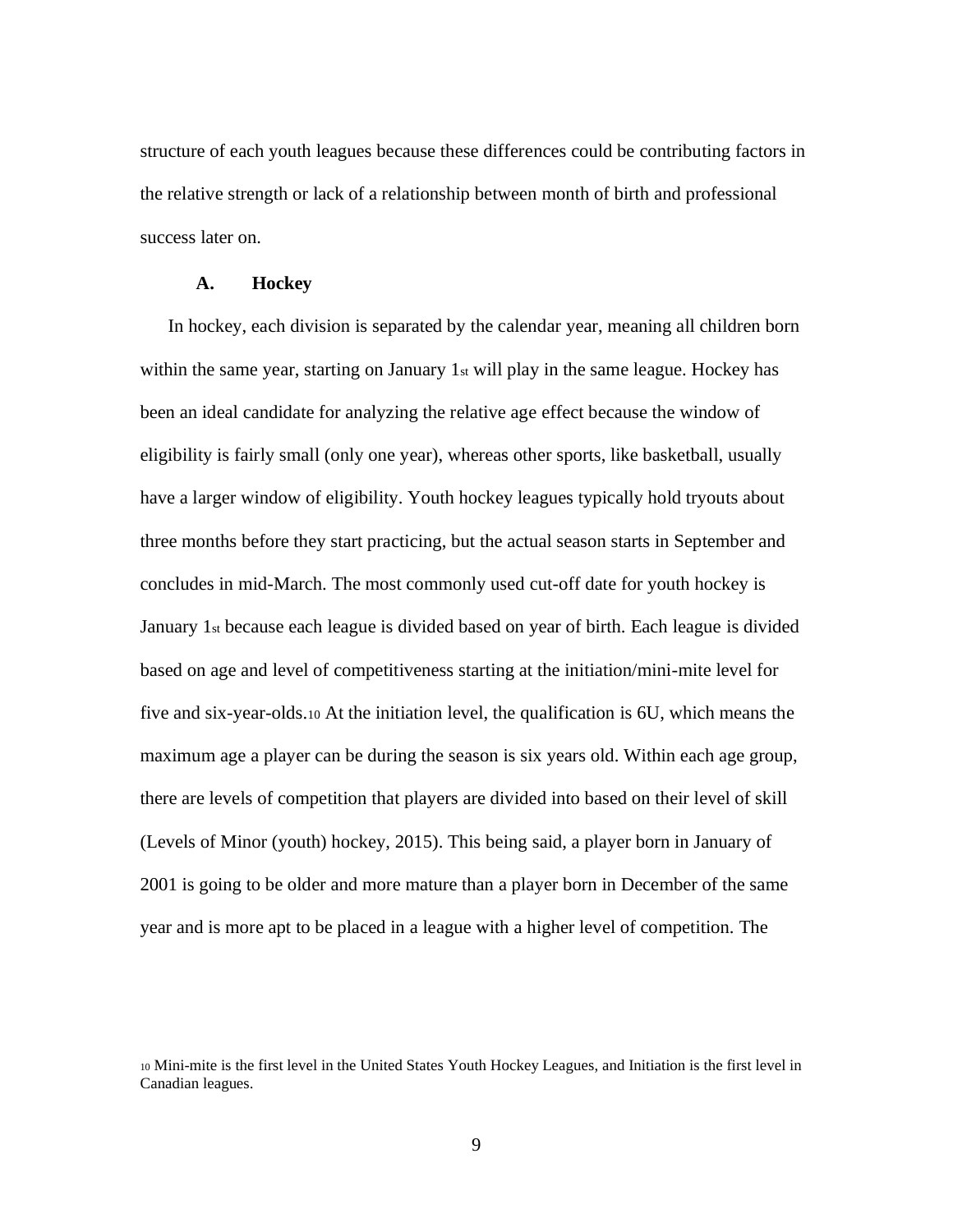structure of youth hockey leagues does not change much until players are around fifteen years old and can be placed in leagues with older players.

#### **B. Basketball**

According to USA basketball guidelines, the "playing year" for purposes of eligibility is between September  $1_{st}$  and August  $31_{st}$ . The general cut-off date is on or before August 31st. In youth basketball, there is a transition year. Once players are fourteen years old or entering their eighth-grade year, the eligibility window switches to a grade-based approach. This means that each league is separated by grade level so that all of the players are playing against peers within the same grade. Before this transition, or until the players reach the age of thirteen players; leagues are segmented by calendar year. This approach is similar to the structure established in youth hockey. Before the transition year, all players within a league are born within twelve months of each other. The difference between youth basketball and youth hockey is that youth hockey never switches to a grade-based structure. Youth basketball dismantles the age-requirement structure, and the requirements become laxer. For example, "if a player in the  $8<sub>th</sub>$  grade turns 16 prior to the beginning of the season, they are moved to the next division" (USAB, 2019). This means that if a player turns sixteen during the season, they are still eligible to play against a fourteen-year-old because they are in the same grade. If this were the case in youth hockey, the sixteen-year-old player would only be eligible to play against other sixteen-year-olds; regardless of the grade, they are in. The transition to grade-based age requirements means that the stricter calendar league structure is not maintained for as long as it is during youth hockey.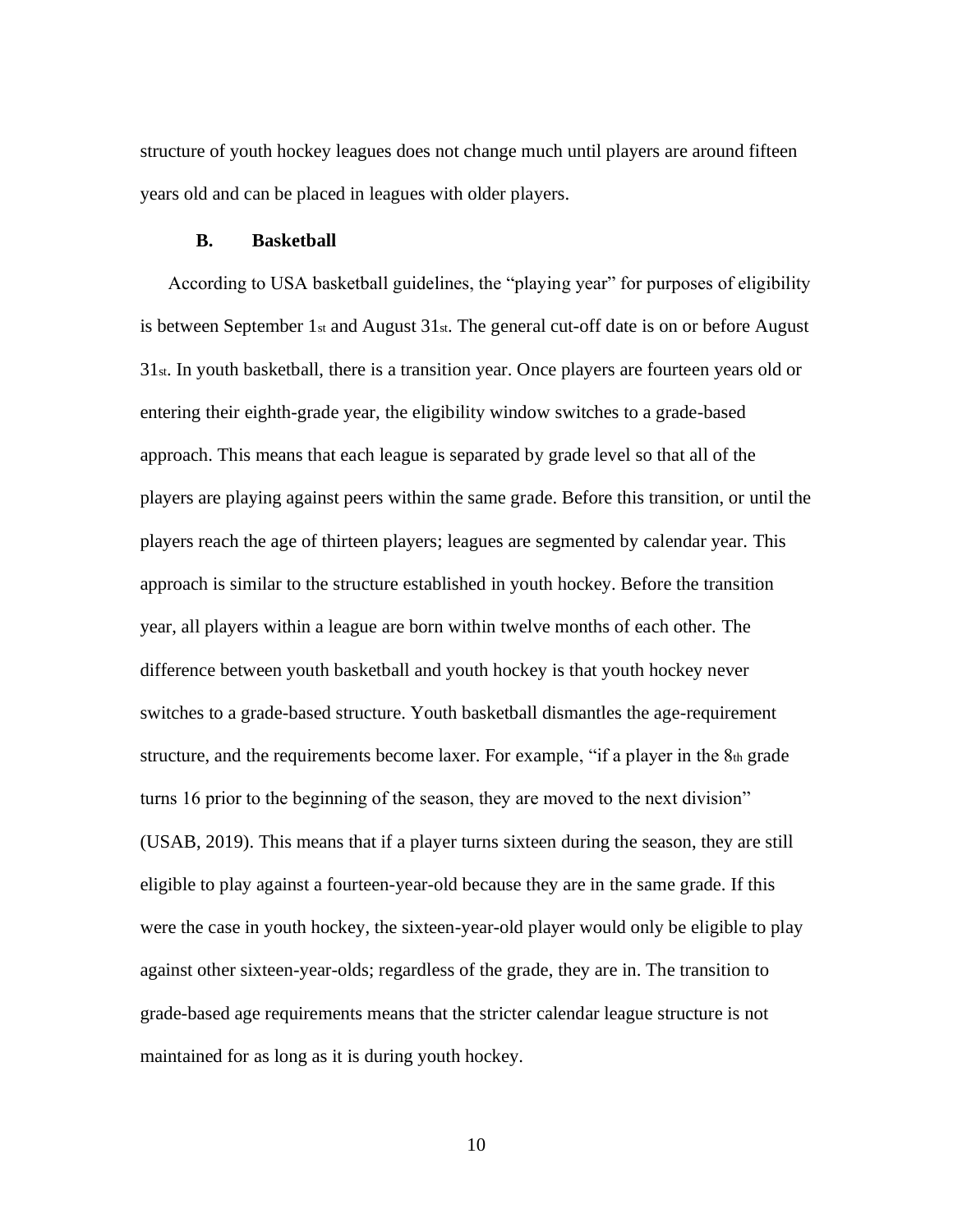#### **C. Baseball**

There are no definitive eligibility requirements, or cut-off date in youth baseball because each league is structured differently depending on the overhead corporation or overall league organization. Although there are some differences between each organization's age-requirements, most seem to abide by the same loosely similar structure. In general, youth baseball leagues are divided by age groups and do not consistently follow a calendar year or grade-based approach; unlike in basketball and hockey. To simplify the analysis, we will be using the cut-off date set following Little League Baseball guidelines, which states that "the Age Determination Date for a Little League Baseball player is the actual age of a child on August 31st of the current year." Since the leagues are divided by age groups, as long as a player is within the range of ages on August 31st of the year, they are eligible to play. For example, Tee-ball leagues encompass players between the ages of four and seven. As long as the player turns four or does not turn eight on or before August 31st of the season, they are eligible to play in the tee-ball league. Youth baseball leagues are never divided by year of birth alone as far as I have found, and generally, children with higher levels of skill will move to older or better leagues, regardless of their age. Youth baseball is structured more based on skill and less on age, even in the beginning. Youth league baseball has the laxest age restrictions and league structure of all three sports in question.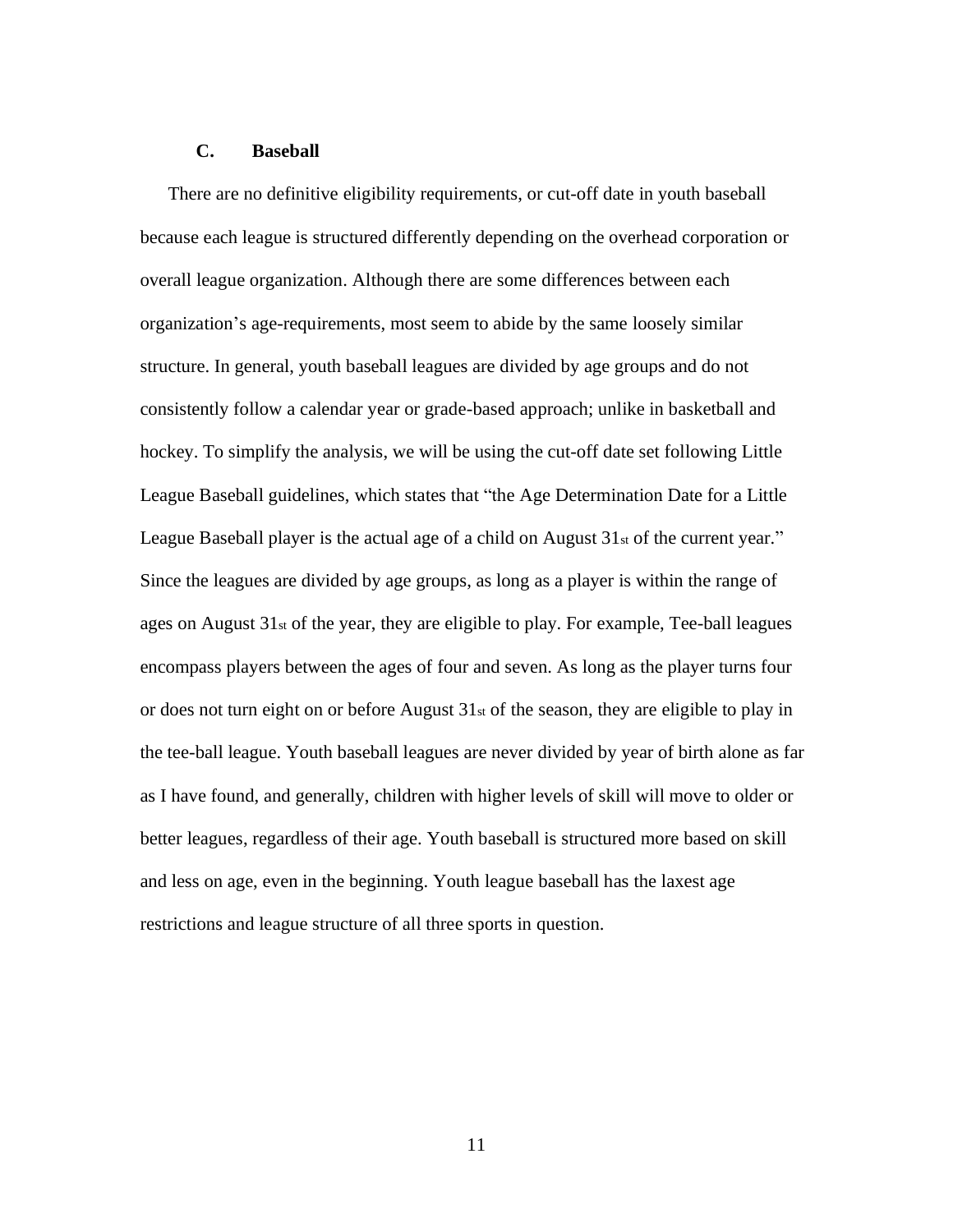#### **IV. MAKING IT TO THE PROFESSIONAL LEVEL**

#### **A. In the NHL**

#### **1. Data Set Description**

To investigate the possible presence of a relative- age effect among professional hockey players, I collected birth-date information for right-wing forward hockey players in the NHL between 1907 and 2019.<sup>11</sup> The NHL provides names, birthdate information, and all-time individual statistics for each player during the regular season.<sup>12</sup> The statistics are accumulated and updated over each player's entire career, so once they retire or leave the NHL the statistics are final. In total, I identified 1485 right-wing players to be used in the sample; each player is an observation. I chose to use the right-wing forward position because they are generally the primary point scorers on the team, even compared to the rest of the offensive players (Hockey Monkey, 2020). Points and goals are a straightforward measure of skill, so right-wing forwards were the ideal candidate. If I were to re-do this analysis, I would probably expand the sample to include centers, and left-wing forwards because they also contribute to point-scoring.

#### **2. Birth Month Analysis**

Simple descriptive statistics and comparisons without statistical interference help to identify initial patterns in the data, which makes it easier to understand. Table 1 shows

<sup>11</sup> A right-wing forward, in the game of ice hockey, is a forward position of a player whose primary zone of play on the ice is along the outer playing area. They typically work by flanking the center forward. Their primary job is scoring goals and assisting other offensive players.

<sup>12</sup> Statistics for playoff games and any out of season participation are not included in the NHL's records. All of the players included in the sample have played in at least one game after they were drafted, so players who have never appeared in the game and have no relevant statistics are not included.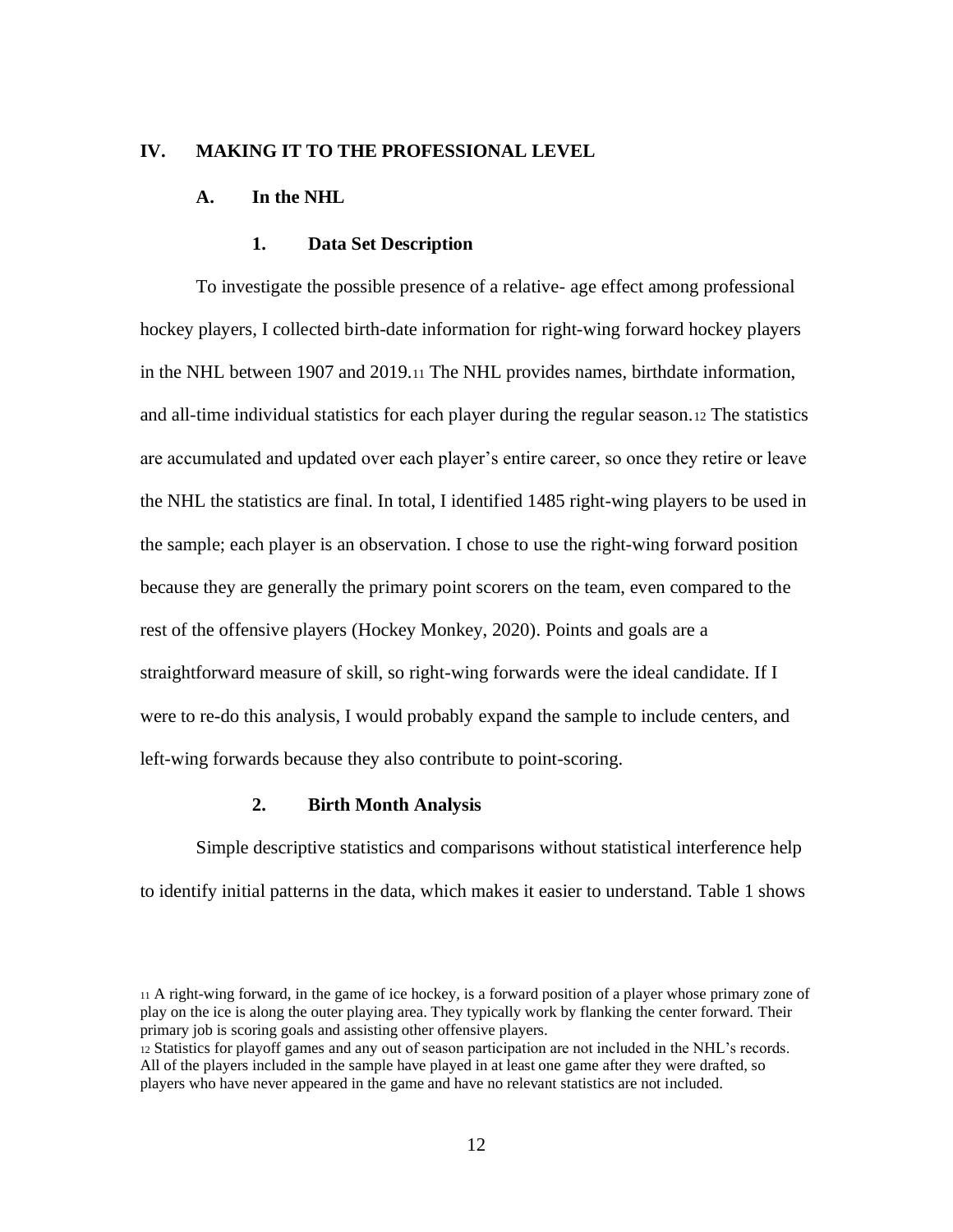hockey birth rates by month, by count and by proportion. As can be seen, nearly eleven percent of right-wings in the sample were born in January and ten percent were born each month from February through April. By contrast, less than seven percent were born in November and December and less than eight percent were born in any month after June. We see an unusually high number of hockey players born within the first three months of the year.

To see how the sample compares to the general population, I compare the monthly levels of both samples. The population distribution used for the comparison is shown in Table 1 of the appendix.<sup>13</sup> Figure 1 illustrates the monthly mean comparisons between the general population and the sample of hockey players as a bar graph. This figure shows each sample's monthly distribution side by side and makes it easy to see the stark differences between the two. Again, it is easy to see that the distribution of the hockey samples' birth months is much higher between the months of January through April, as compared to the rest of the year, and contrary to the general population.

We see that the differences are quite large. The first four months, in particular, are much higher than the average seven and a half to eight and a half percent we would expect. These initial findings are consistent with prior research suggesting that more hockey players are born in the first six months of the year.<sup>14</sup> The difference in birth month among right-wingers is not simply a reflection of the fact that more children

<sup>13</sup> We collect the information on monthly births of the US population during 2009–2015 from the annual Vital Statistics of the United States, Natality Series, Volume I, published by the Centers for Disease Control and Prevention (http://www.cdc.gov/nchs/products/vsus.htm).

<sup>14</sup> See Gladwell (2011); Deaner, Lowen & Cobley (2013); Wattie, Baker, Cobley &Montelpare (2007)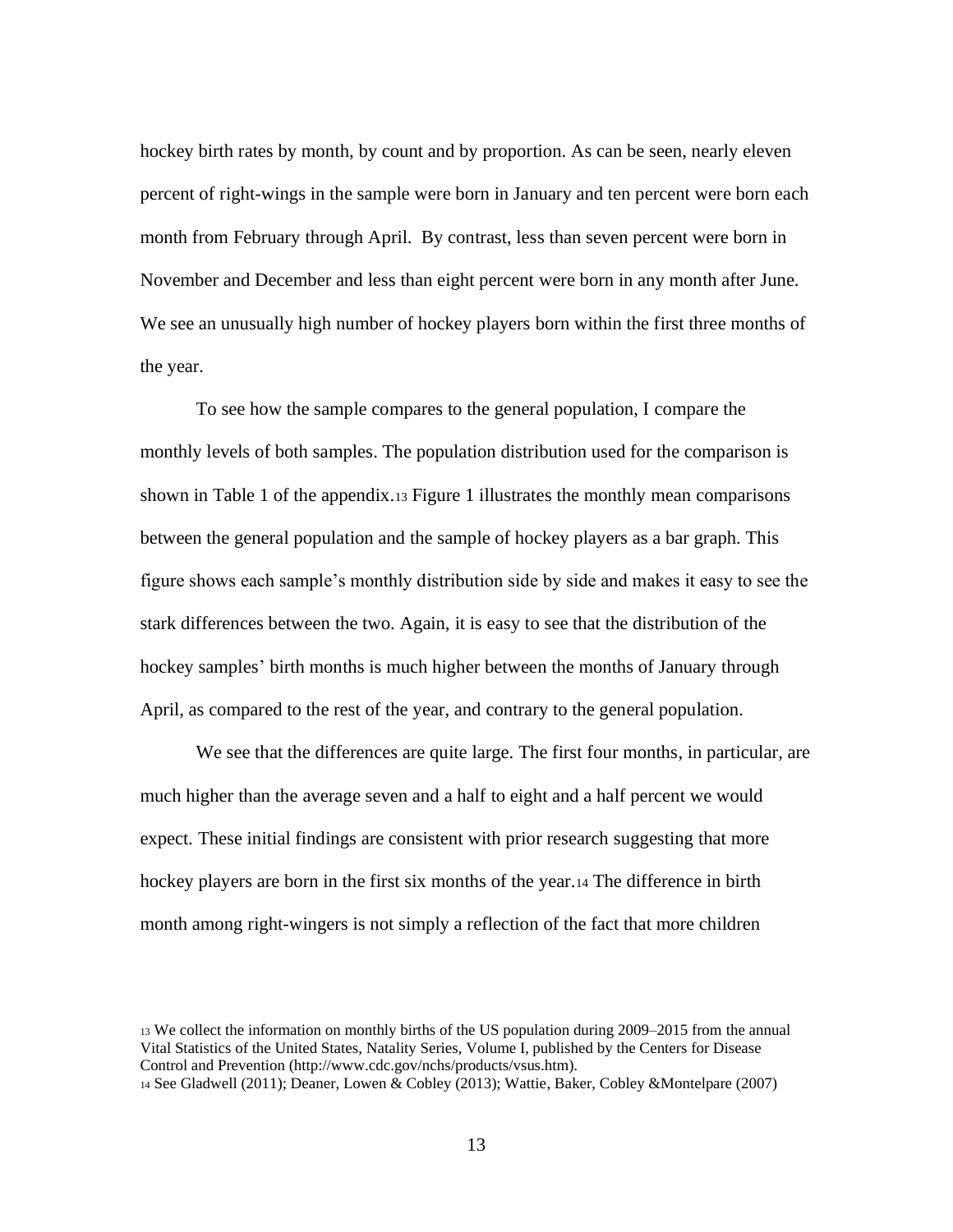generally are born in the early months of the year – the average for every month of the year is between seven and a half and eight and a half percent of the sample.

The monthly differences are large, but are they statistically significant? To find out, I conduct chi-squared "goodness of fit" test and a t-test for the mean monthly comparisons. I begin with the chi-squared test to analyze the overall distribution. The chi-square statistic is a measure of how far the "observed counts" (actual number of hockey players born each month) are from the "expected counts" (how many would be born each month based on the distribution of the actual population). The goal of a chisquared test is to determine if the distributions of the two populations' birth months are the same.<sup>15</sup>

For the chi-squared test, we use the actual proportions of the US population based on birthrate data compiled by the CDC between the years of 2009 and 2015 to determine the expected frequencies. The assumption for this test is that the general population is normally distributed.<sup>16</sup> As shown in Table 2, the chi-squared statistic is 63.87, which is large because of the discrepancies between the observed frequencies (actual number of NHL right-wings born each month) and expected frequencies (how many we expect to be born based on the in the general population distribution). Our statistic is greater than the critical value of 19.68, which leads us to reject the null hypothesis that the distribution of the birth months of NHL right-wing players is the same as the distribution of birth months in the general population.<sup>17</sup> This provides evidence that the frequencies of NHL

<sup>15</sup> The two populations being the hockey players and the general population.

<sup>16</sup> Regardless of the underlying distribution, the results are largely the same.

<sup>17</sup> The results of the chi-squared test are significant even at the 1% significance level since the p-value is only around .0000017.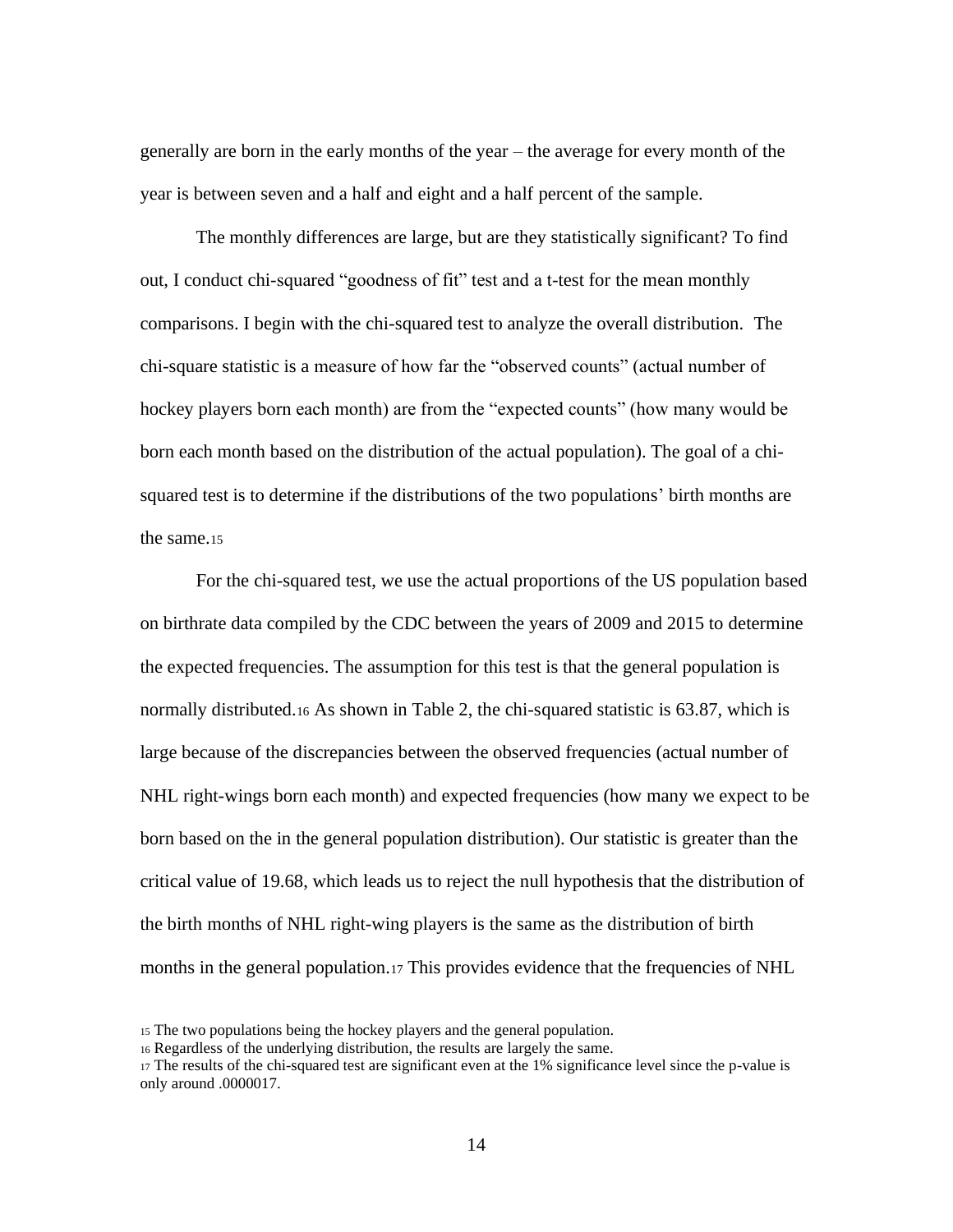right-wing's birth months are significantly different and that the month of birth frequency is not drawn from the same underlying distribution as the general population. These results are also economically significant because we are using proportions from the actual population.

Next, I turn to my two-tailed t-test to determine if the mean monthly distributions of the NHL right-wing players could have happened by chance. While the chi-squared test was for the overall distribution, the t-test focuses on the month to month differences. Table 3 shows the results of this test. The t-test compares the mean monthly number of hockey players to the mean monthly number of babies born in the general population to see if the mean number of hockey players born each month could have happened by chance, and how significant the differences in the means are. The two-tailed test regresses the dummy variables for each month on the null of the general population's monthly distribution. In all cases except for in May and June the null is rejected at least at the 5% level, some are even more significant.<sup>18</sup> When we reject the null, it means that there is statistical evidence to suggest that the number of players born in that month cannot be attributed to chance, and there is an outside variable involved. The p-values are listed to show the levels of significance. The smaller the p-value is the more evidence there is to suggest that the mean monthly number of players born is statistically different from the mean monthly number of babies born in the general population and is not due to chance.

<sup>18</sup> The differences in these months are too small to be significant.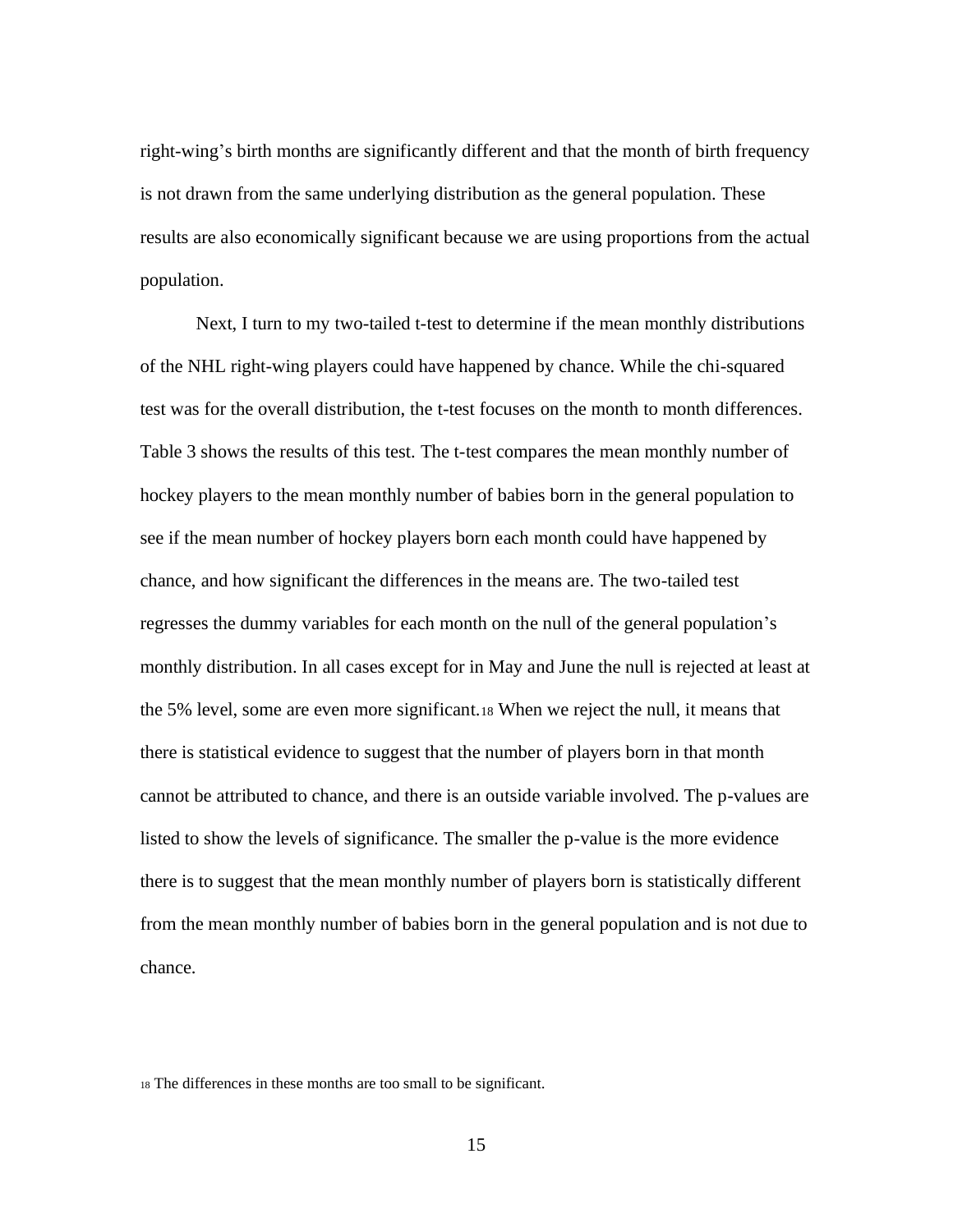In short, these statistical tests support what casual inspection of Figure 1 indicted: All of the findings support the prior research and current hypothesis that right-wing NHL players are more likely to be born within the first six months of the year.

#### **B. In the NBA**

As of now, there has been minimal research done on the professional basketball frontier, but the National Collegiate Athletic Association or the NCAA has done initial research that alludes that there is no substantial effect on college basketball players, or college athletes in general (NCAA, 2012). According to "The Relative Age Effect in Under 18 basketball: Effects on performance according to playing position", there are some effects on older forwards and centers. The smaller younger players were at a slight disadvantage, but the other positions were not significantly affected by age. I couldn't find any other data that supports or refutes their research. Based solely on the presence of the relative age effect in other aspects of adolescence; we may observe minimal effects. Considering that most youth basketball leagues switch to grade-level division fairly early, thus decreasing the amount of impact a child's relative age has, I do not expect to see any long-term effects. The only research on the relative age effect in youth basketball suggests that forwards and centers are likely to be impacted by the relative age effect.

#### **1. Data set Description**

To investigate the possible presence of a relative- age effect among professional basketball players I collected birth-date information for the top performers in the NBA between 1946 and 2019. Based on the NBA's database, I first identify the names of the players and then search for their birthdates. I identify the birth- date information of the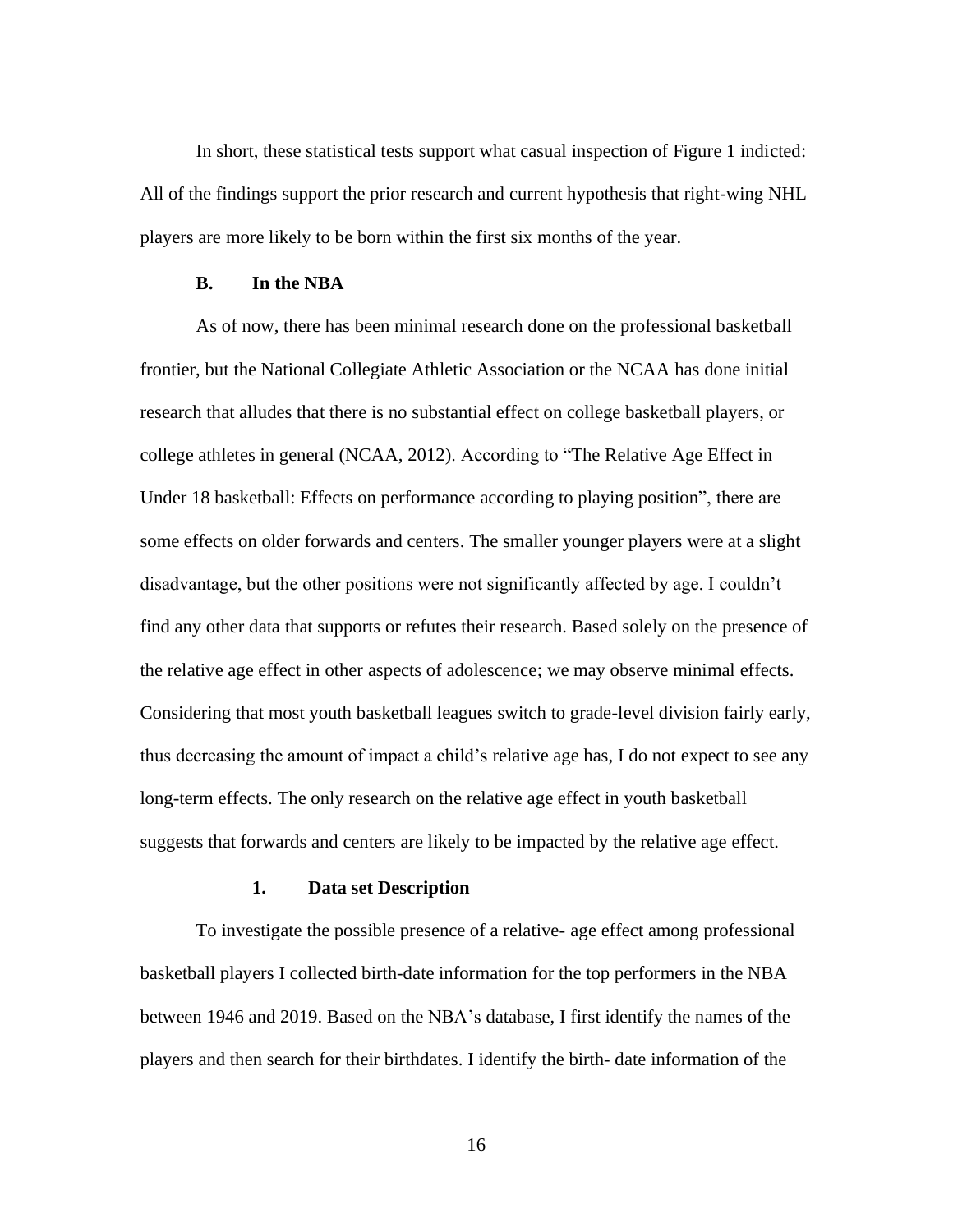top 200 point scorers in the NBA. The game statistics on the players are updated over the course of their entire careers until they retire or leave the NBA. If I were to re-do this analysis, I would include a larger randomly selected sample of players, to prevent bias. The reason I did not do this in the first place is because of time and resource constraints. Again, I chose to use points because they are a straightforward measure of skill and can be compared across sports relatively easily.

#### **2. Birth Month Analysis**

The analysis of the basketball sample follows the same set-up as the hockey sample. Table 4 shows basketball birth rates by month, by count and by proportion. As can be seen, ten and a half percent of players in the sample were born in February and ten percent were born in March. By contrast, less than seven percent were born in October and December. The rest of the months average between seven and nine percent. We do not see an unusual number of basketball players born within the months nearest to the perceived August cut-off, unlike in the hockey sample.

To see how the sample compares to the general population, I compare the monthly means of the two. We use the same general population distribution in Table 1 of the appendix for the comparison.<sup>19</sup> Figure 2 shows the comparison in the form of a bar graph. We can see that the differences are generally quite small, except for in the months of February, March, October, and December. It seems that the differences for the majority of the year are quite small since the bars look relatively close together, in

<sup>19</sup> We collect the information on monthly births of the US population during 2009–2015 from the annual Vital Statistics of the United States, Natality Series, Volume I, published by the Centers for Disease Control and Prevention (http://www.cdc.gov/nchs/products/vsus.htm).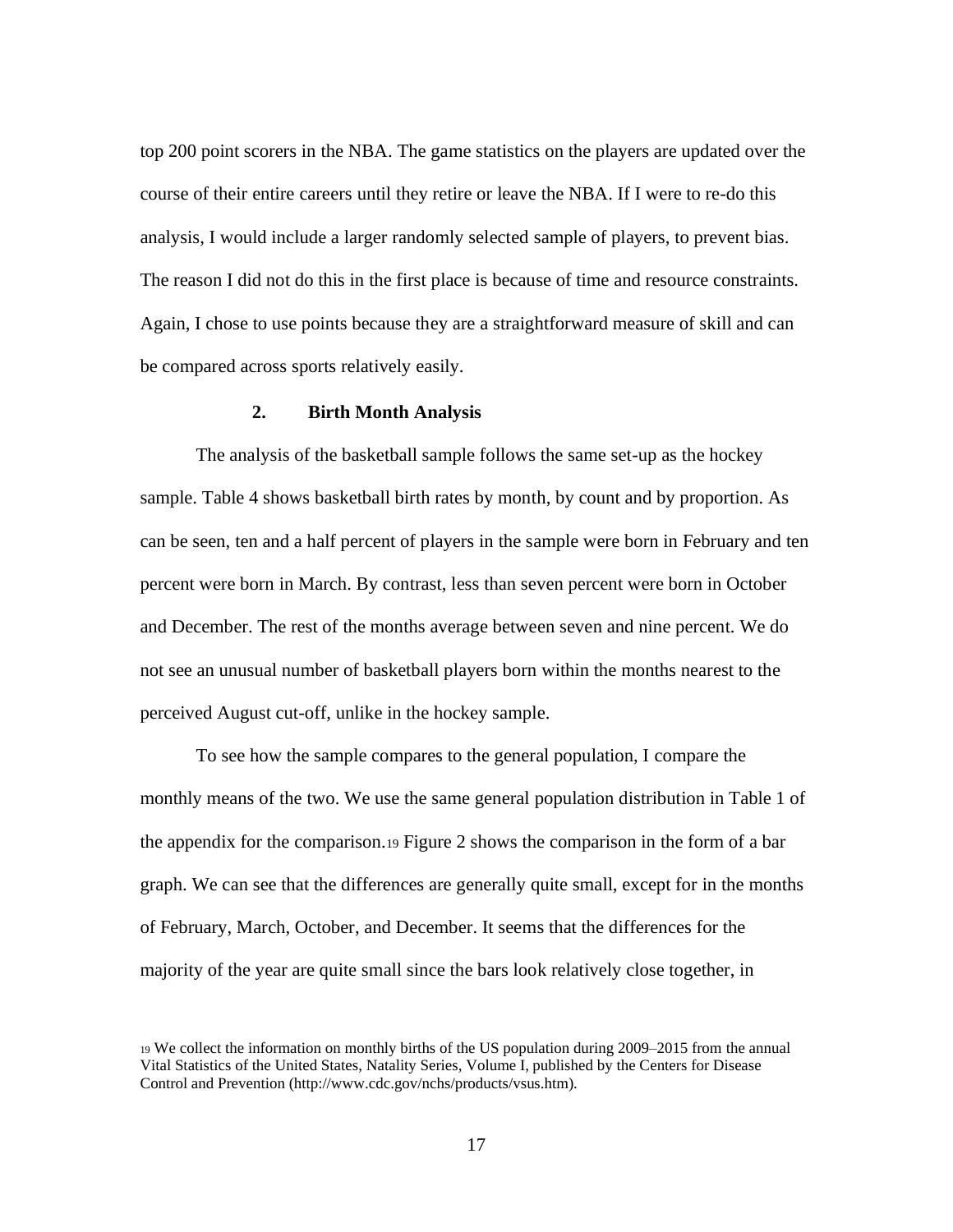contrast to the hockey sample. The figure shows that the birth month distribution among professional basketball players seems to reflect the fact that more children in the general population are born in the late months of the year. Since there has not been much research on this front, there is not much to compare to, but it is interesting to see that the distribution does not seem to reflect evidence of the relative age effect.<sup>20</sup>

Considering that the differences between the sample and the general population look quite small, I do not expect that they are statistically significant. To find out, I conduct the same type of chi-squared test and monthly mean t-test as I did for the hockey sample. For the chi-squared test, I use the same underlying distributions to determine the expected frequencies. The only difference between this and the initial test is that the observed frequencies (the actual number of NBA players born each month) come from the basketball sample.

For the chi-squared test, we again use the actual proportions of the US population based on birthrate data compiled by the CDC between the years of 2009 and 2015 to calculate the expected frequencies.<sup>21</sup> As shown in Table 5, the chi-squared statistic is 5.43 which is smaller than the critical value of 19.68. 22 This leads us to fail to reject the null that the distribution of birth months of the top NBA players is the same as the distribution of birth months in the general population. According to these results, the observed frequency (actual NBA players born each month) and expected frequencies (how many would be born based on the general population distribution) are not statistically different.

<sup>20</sup> I do not control for any unobservable factors like height, birth region, public/private school upbringing, family backgrounds, or college experience.

<sup>21</sup> We are still assuming that the general population is normally distributed.

<sup>22</sup> The p-value of this test is close to one, which also leads us to fail to reject the hypothesis.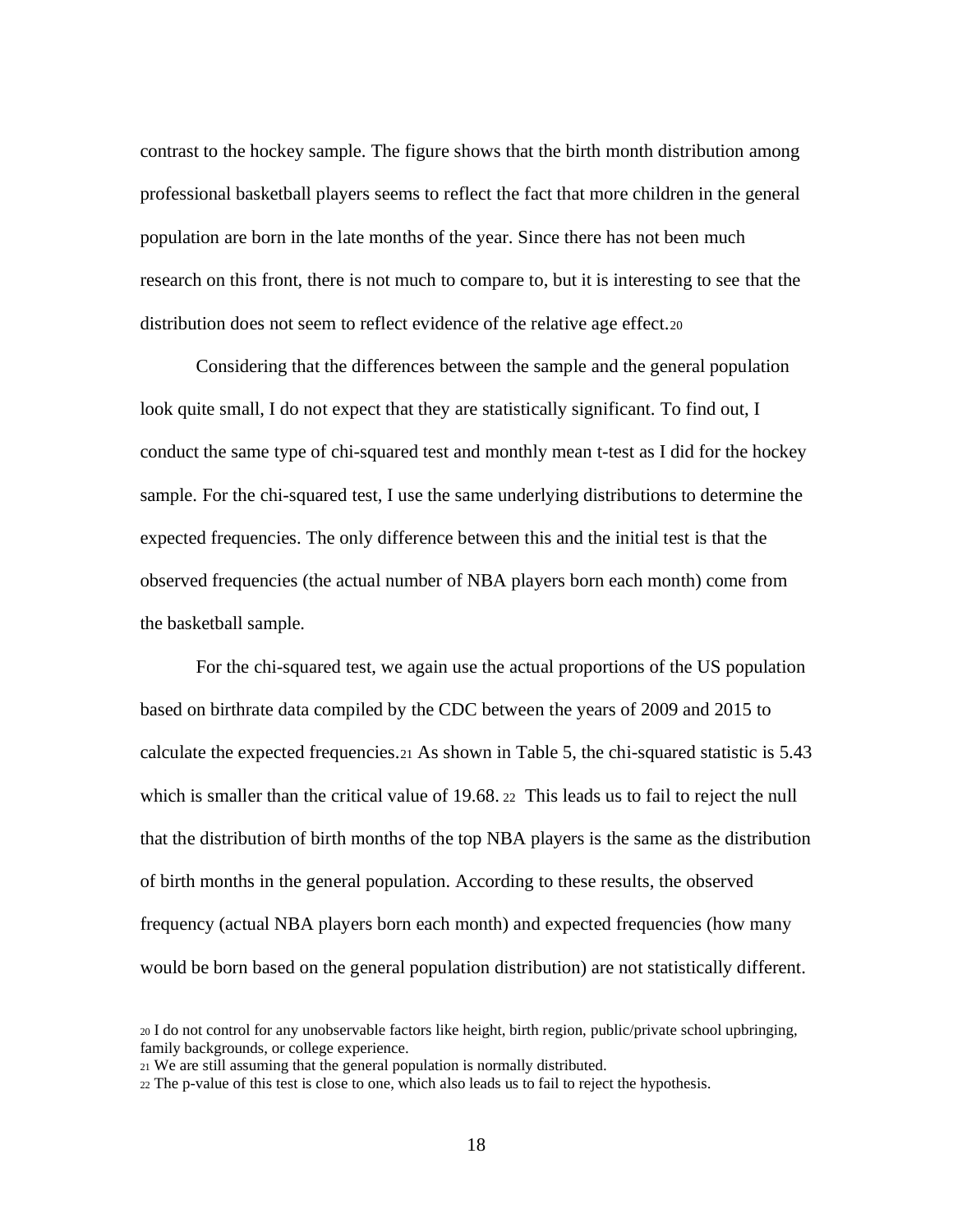Thus, we cannot conclude that the distribution for the NBA players' months of birth is not from the same underlying distribution as the general population.

It is easy to see that the monthly distribution of the basketball sample differs less from the general population than the hockey sample, so the results of the chi-squared test makes sense. Regardless of the assumed underlying distribution, the results are largely the same.<sup>23</sup> The chi-squared test does not provide evidence that the samples do not have the same distribution.

Next, I turn to my two-tailed t-test to determine if the mean monthly distributions of the NBA players could have happened by chance. Table 6 shows the results of this test. The t-test compares the mean monthly number of basketball players to the mean monthly number of babies born in the general population to see if the mean number of basketball players born each month could have happened by chance, and how significant the differences in the means are. The test is to see if the null distribution (of the general population) is representative of the sample. The two-tailed test regresses the dummy variables for each month on the null of the general population's monthly distribution. In all cases, we fail to reject the null at any reasonable level of significance.<sup>24</sup> All of the pvalues in the test are quite large. When we fail to reject the null, it means there is no significant evidence to suggest that the number born in that month cannot be attributed to chance, meaning there is no sign that an outside variable is involved. The p-values are listed to show the levels of significance. The larger the p-value the less evidence to

<sup>23</sup> This holds true for all three samples.

<sup>24</sup> The differences in these months are too small to be significant.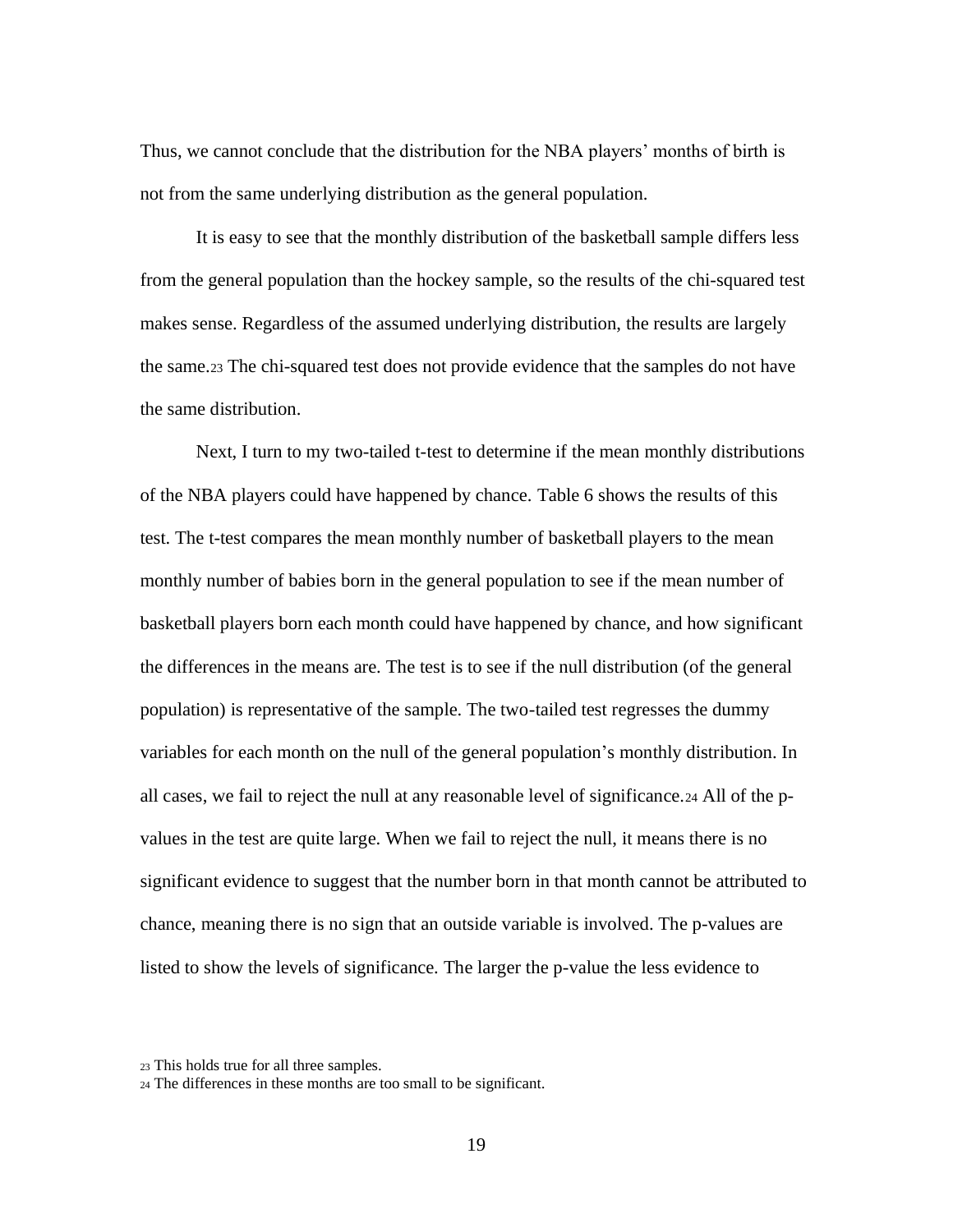suggest that the mean monthly number of players born is statistically different from the mean monthly number of babies born in the general population (against the null). In summary, any difference between the mean monthly number of NBA players and the mean monthly number of babies born in the general population can be attributed to chance.

Based on the common cut-off date for youth basketball leagues being August 31st, and accounting for the relative age effect; it would make sense that a majority of players would be born in September, October, and November. The results of both tests of statistical significance show the contrary. In short, the statistical tests support what casual inspection of Figure 2 indicted: the findings refute the current hypothesis that the top point scorers in the NBA are more likely to be born in the three months following the August cut-off date.

#### **C. In the MLB**

#### **1. Data set Description**

To investigate the possible presence of a relative- age effect among professional baseball hitters I collect birth-date information on all batters in the MLB between 1871 and 2019. Sean Lahman's Baseball Database provided each player's month of birth and seasonal performance statistics.<sup>25</sup> I average each player's seasonal statistics to determine their lifetime averages. Players were only excluded if they were pitchers, or if there was a lack of birth month information available. Just like the other two samples, the game

<sup>25</sup> The Lahman Database — a free relational database of individual and team statistics that covers the game back to 1871 which is found at seanlahman.com.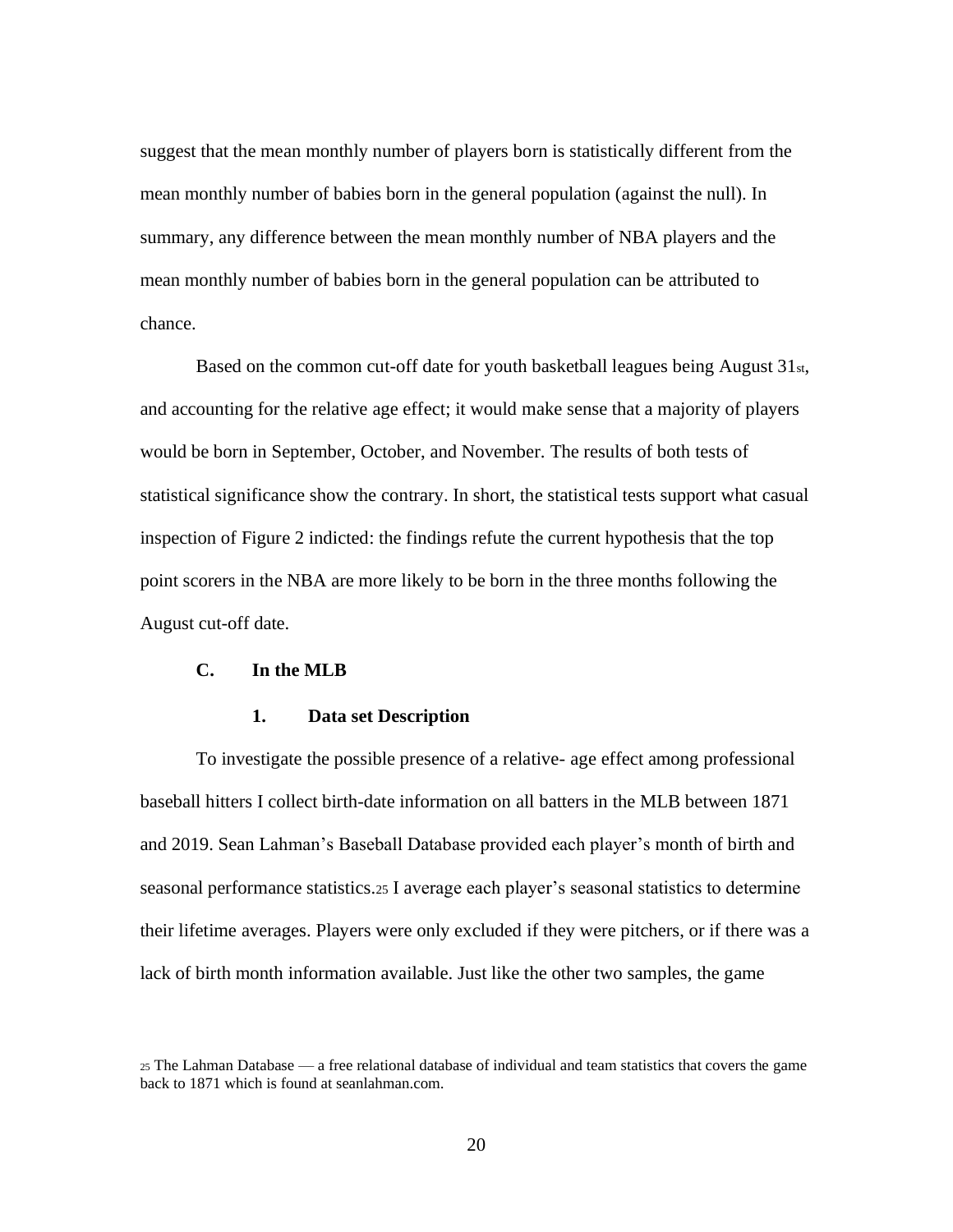statistics on the players are updated over the course of their entire careers, until they leave the MLB. Again, I do not control for outside variables in these regressions.<sup>26</sup> The average of all of the seasonal statistics gives the lifetime statistics so that the results can be compared to the other samples which already used lifetime statistics. The statistics I chose are slugging percentage, on-base percentage, and total games played. All of the statistics I chose are commonly used to measure batter skill in professional baseball. They essentially provide information on whether or not the players are productive at-bat. I also included games played because it is one of the only statistics present in all of the samples, which allows for between sports comparison. If I were to continue researching, I would expand to pitcher and out-field performance.

#### **2. Birth Month Analysis**

The analysis of the baseball sample follows the same set-up as the hockey and basketball samples. Table 7 shows baseball birth rates by month, by count and by proportion. As can be seen, August and October have the highest number of players at around ten percent each. By contrast, the rest of the months are fairly evenly distributed between seven and nine percent. We do see that a slight majority of baseball players born in January, August, and October as compared to the rest of the distribution.

To see how the baseball sample compares to the general population, I compare the monthly means of both samples. We use the same general population distribution in

<sup>26</sup> I ran separate regressions to control for the formalization of the little league separating the sample into players born before and after 1980. The results were not statistically different from the ones when the sample was combined. This means that changes in the league structure do not have a significant impact on the relationship between month of birth and player performance in professional baseball players in the MLB.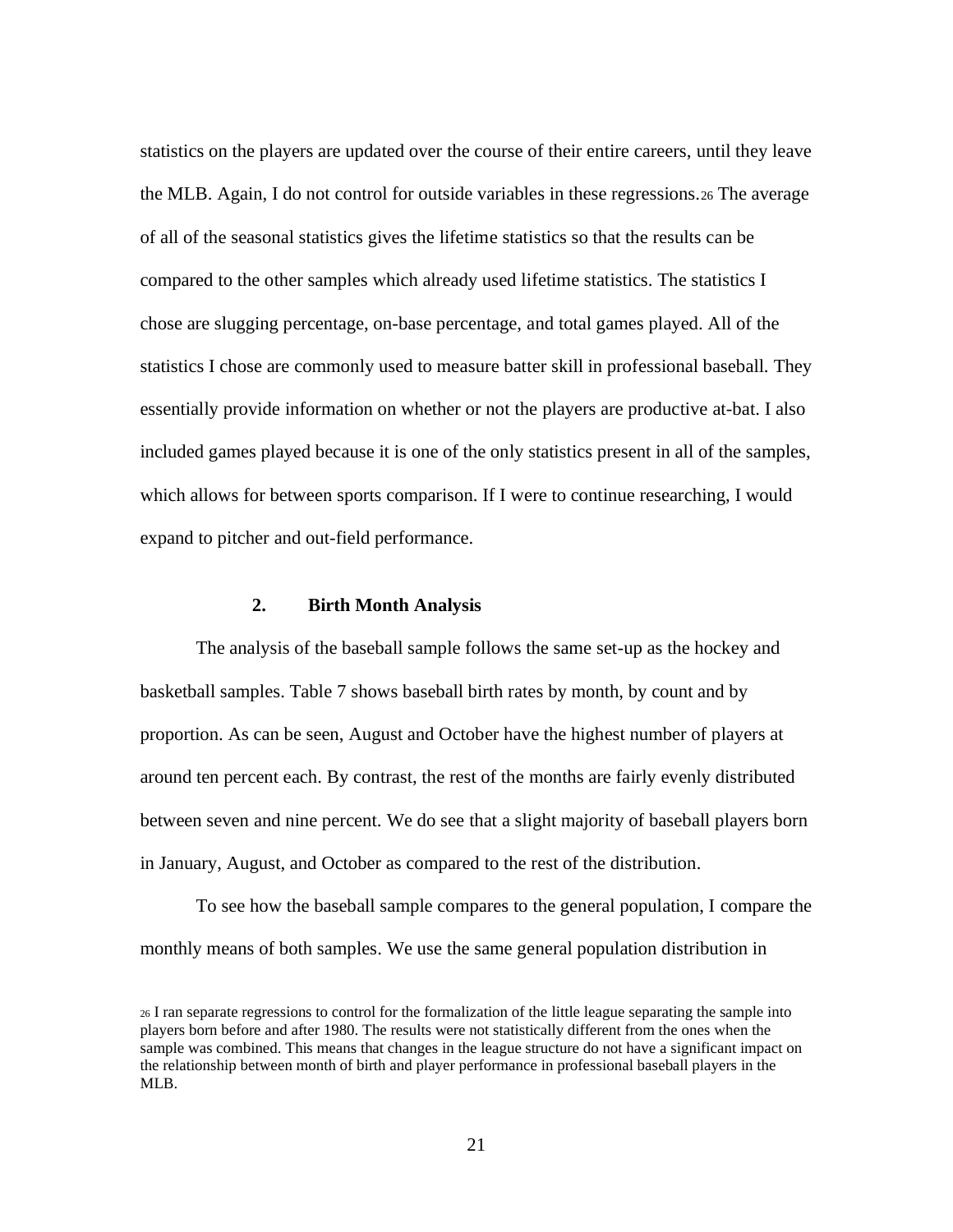Table 1 of the appendix for the comparison.<sup>27</sup> Figure 3 illustrates the comparison of the general population's monthly means and the sample of baseball players' monthly means as a bar graph. We can see that the differences are quite small, in most cases only a fraction of a percentage. June is the only exception with a difference of 1.01%. The differences for the majority of the year are even smaller than within the basketball sample, so the bars look relatively close together. This means that the distribution of professional baseball players' months of birth seems to reflect the fact that more babies in the general population are born within the second half of the year. There has not been much research within professional baseball specifically, so there is not much to compare to, but it is interesting to note that the distribution seems to reflect the general population and does not seem to provide evidence of the relative age effect.

Considering that the differences between the sample and the general population look quite small, I do not expect that they are statistically significant. To find out, I conduct the same type of chi-squared test and monthly mean t-test as I did for the hockey sample and the basketball sample. The only difference between this chi-squared test and the initial test is that the observed frequencies (the actual number of MLB players born each month) come from the baseball sample.

For the chi-squared test, we again use the actual proportions of the US population based on birthrate data compiled by the CDC between the years of 2009 and 2015 to calculate the expected frequencies.<sup>28</sup> As shown in Table 8, the chi-squared statistic is 6.13

<sup>27</sup> We collect the information on monthly births of the US population during 2009–2015 from the annual Vital Statistics of the United States, Natality Series, Volume I, published by the Centers for Disease Control and Prevention (http://www.cdc.gov/nchs/products/vsus.htm).

<sup>28</sup> We are still assuming that the general population is normally distributed.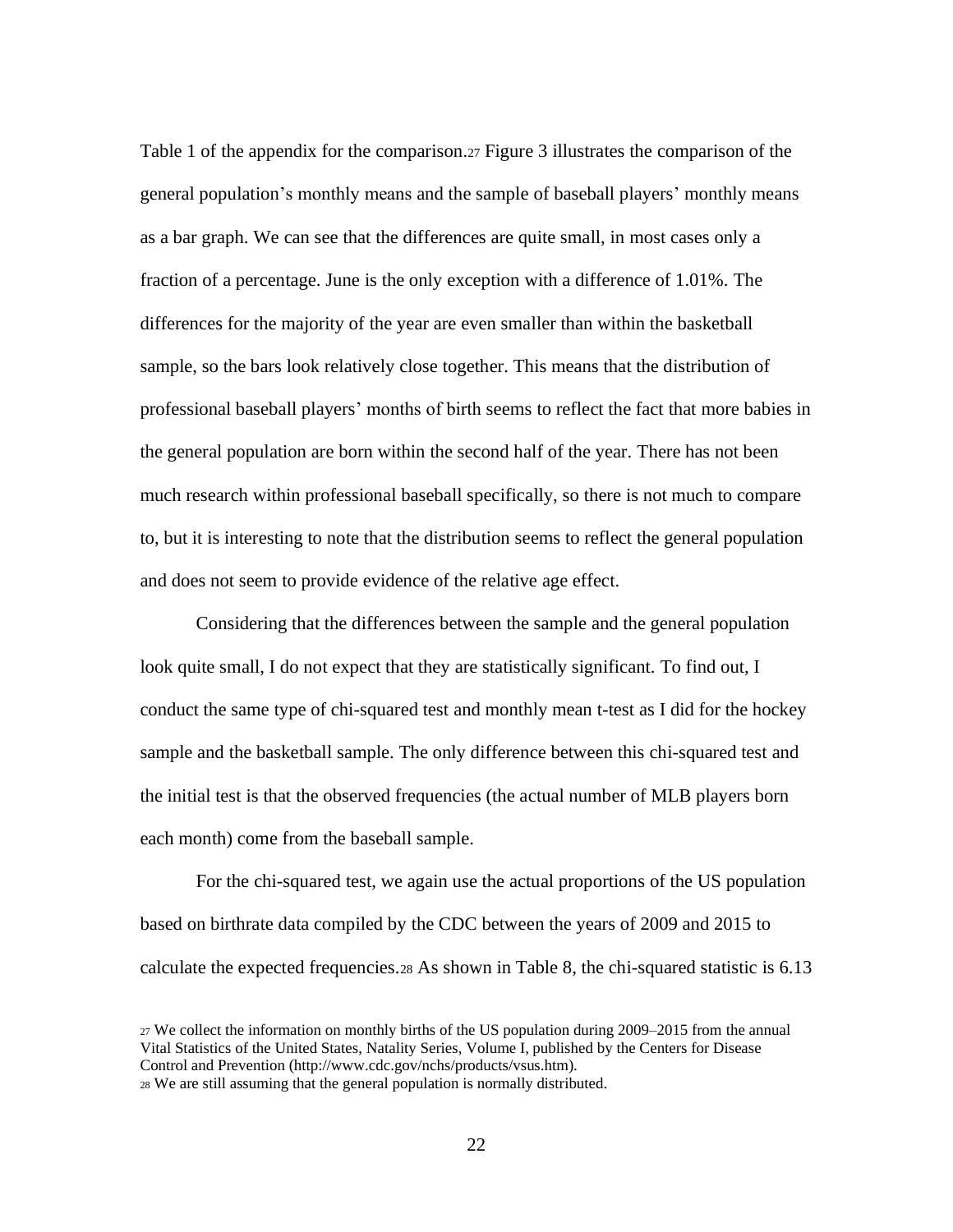which is smaller than the critical value of 19.68. 29 This leads us to fail to reject the null that the distribution of birth months of the MLB players is the same as the distribution in the general population. According to these results, the observed frequency (actual MLB players born each month) and expected frequencies (how many would be born each month if all months are distributed as they are in the general population) are not statistically different. Thus, we cannot conclude that the month of birth distributions of the two populations are different.

The monthly differences between the general population and baseball are much smaller than between the general population and hockey, so the results of the chi-squared test makes sense.

Next, I turn to my two-tailed t-test to determine if the mean monthly distributions of the MLB players could have happened by chance. Table 9 shows the results of this test. The t-test compares the mean monthly number of baseball players to the mean monthly number of babies born in the general population to see if the mean number of baseball players born each month could have happened by chance, and how significant the differences in the means are. The test is to see if the null distribution (of the general population) is representative of the sample. The two-tailed test regresses the dummy variables for each month on the null of the general population's monthly distribution. In January, May, June, July, August, October, and November we reject the null.<sup>30</sup> The pvalues of the other six months are quite large, so we fail to reject the null at any

<sup>29</sup> The p-value of this test is close to one, which also leads us to fail to reject the hypothesis. <sup>30</sup> At the 5% significance level, some even at the 1% level.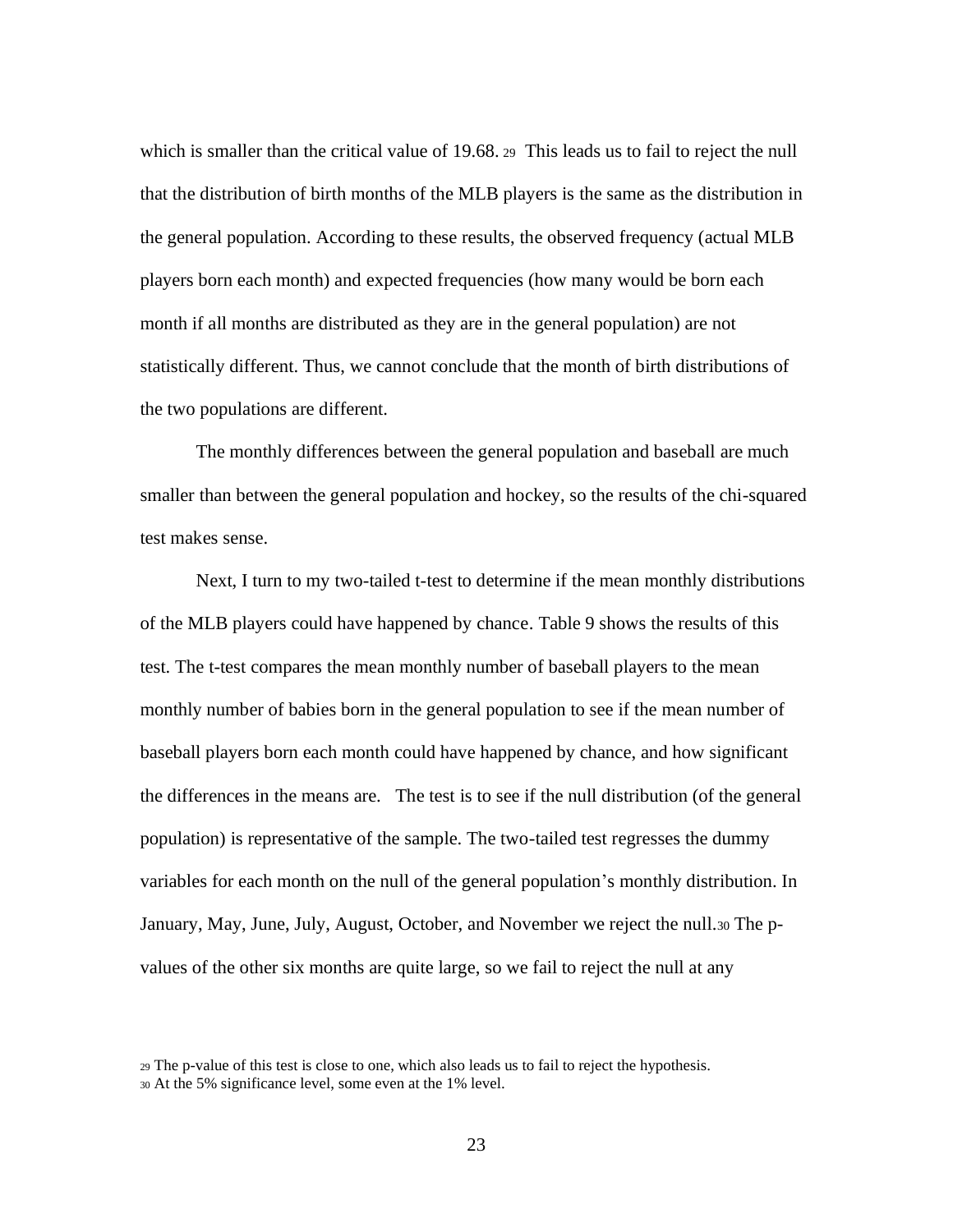reasonable level of significance. The p-values are listed to show the levels of significance. When we reject the null, it means that there is statistical evidence to suggest that the number of MLB players born in that month cannot be attributed to chance, and there is an outside variable involved. When we fail to reject the null, it means the number born in that month can be attributed to chance, and there is no outside variable involved. We reject the null in both October and November, so there is evidence that the mean number of players born in each is statistically different than what we would expect based on the normal population's birth rates, and it is not due to chance.

Based on the common cut-off date for youth baseball leagues being August 31st, to account for the relative age effect; it would make sense that a majority of the MLB players would be born in September, October, and November. The results of both tests of statistical significance show the contrary.

In short, the tests of statistical significance support what casual inspection of Figure 3 indicated: that MLB players are more likely to be born within the second six months of the year.

#### **V. PERFORMANCE AT THE PROFESSIONAL LEVEL**

#### **A. In the NHL**

The relative age effect appears to affect making it into the actual NHL. Does it affect performance for players who have made it? I do not expect so -- When it comes to playing professional hockey, there is always going to be some slight variation in player skill levels, but in general, players should be on about the same level. If the relative age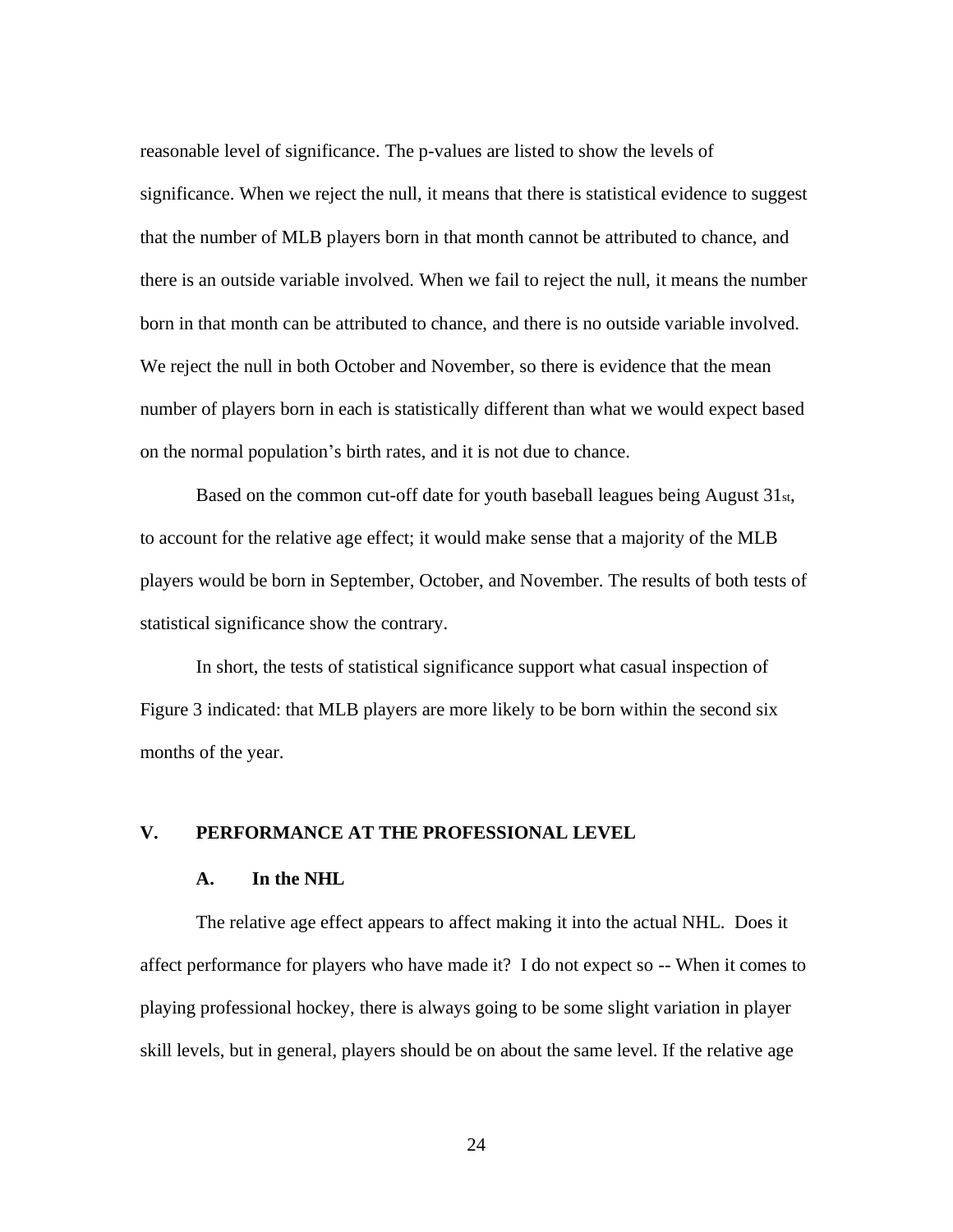effect does have a long-term effect on their skill, then players born nearest to the cutoff should be notably better than those born in later months.

#### **1. Data**

The main measures of performance that I will be using to determine the presence of the relative age effect are overall goals scored, assists, and the total number of games played. I chose these measures because right-wing forwards are generally on the offensive, so arguably the most important skill to possess is the ability to score points and assist other players in scoring points for the team.<sup>31</sup> Additionally, I chose to incorporate the number of games played to see if there is any relationship between how often they are on the ice and because it can be used to compare across sports. While I cannot speak to the accuracy of the reports, points, goals, and games played were consistently available for each of the 1485 players in the sample without any scrubbing.

#### **2. Empirical Evidence**

The regressions are used to determine if, and how much month of birth affects right-winger skill level once they have been drafted into the NHL. Since scoring is arguably the main goal of an offensive player it is important to know if the relative age effect impacts their ability to score once they are playing professionally. Table 10 shows the results of these regressions. All three regressions use the same birth month data and assign each month a dummy variable, but the dependent variables (in this case the player

<sup>31</sup> Additional individual statistics like the types of goals, faceoff statistics, and game-winning percentages, were also tested but did not offer any new information. They are available in a separate appendix available to the reader.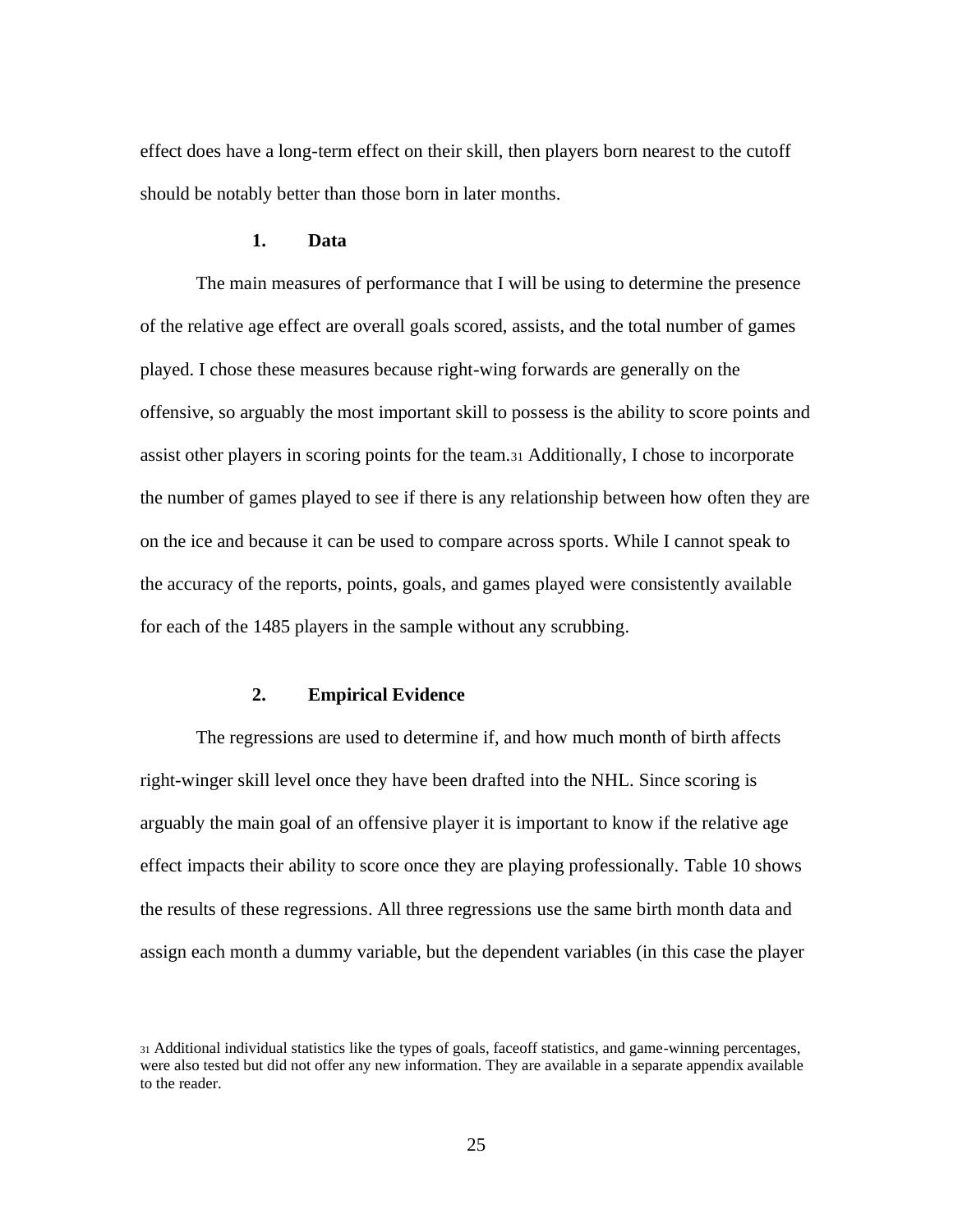statistics) are changed for each regression. All of the regressions seek to answer how being born in month "x" impacts performance statistic "y".

The results in the first column of Table 10 are from the regression of the dummy variables for each month on total goals scored. The R-squared of the regression is .014, meaning only 1.4% of the variation in goals scored can be explained by the month of birth. It also implies that the data show no evidence of a significant trend. The coefficients for all of the months except April and January were statistically insignificant at any reasonable level. January's coefficient suggests that being born in the first month of the year leads to a 22.12 unit decrease in the number of goals scored. April's coefficient suggests that being born in the fourth month of the year leads to a 31.68 unit decrease in the number of goals scored.<sup>32</sup> The regression shows that it is not advantageous to be born in January once playing at the professional level. This is surprising because significantly more NHL right-wingers are born in January. This suggests that the relative age effect is beneficial leading up to playing professionally, but that is could be detrimental (for goal scoring) once players are actually at the professional level. There is no statistically significant evidence that suggests being born in the first six months of the year leads to an increase in the number of goals scored.

The second column of Table 10 shows the results from the regression of the dummy variables for each month on total assists. The R-squared of the regression is .013, which suggests that the month of birth can only account for 1.3% of the variation in total assists and shows almost no evidence of a trend. The coefficients for all of the months

<sup>32</sup> April is statistically significant at the 5% level and January is statistically significant at the 20% level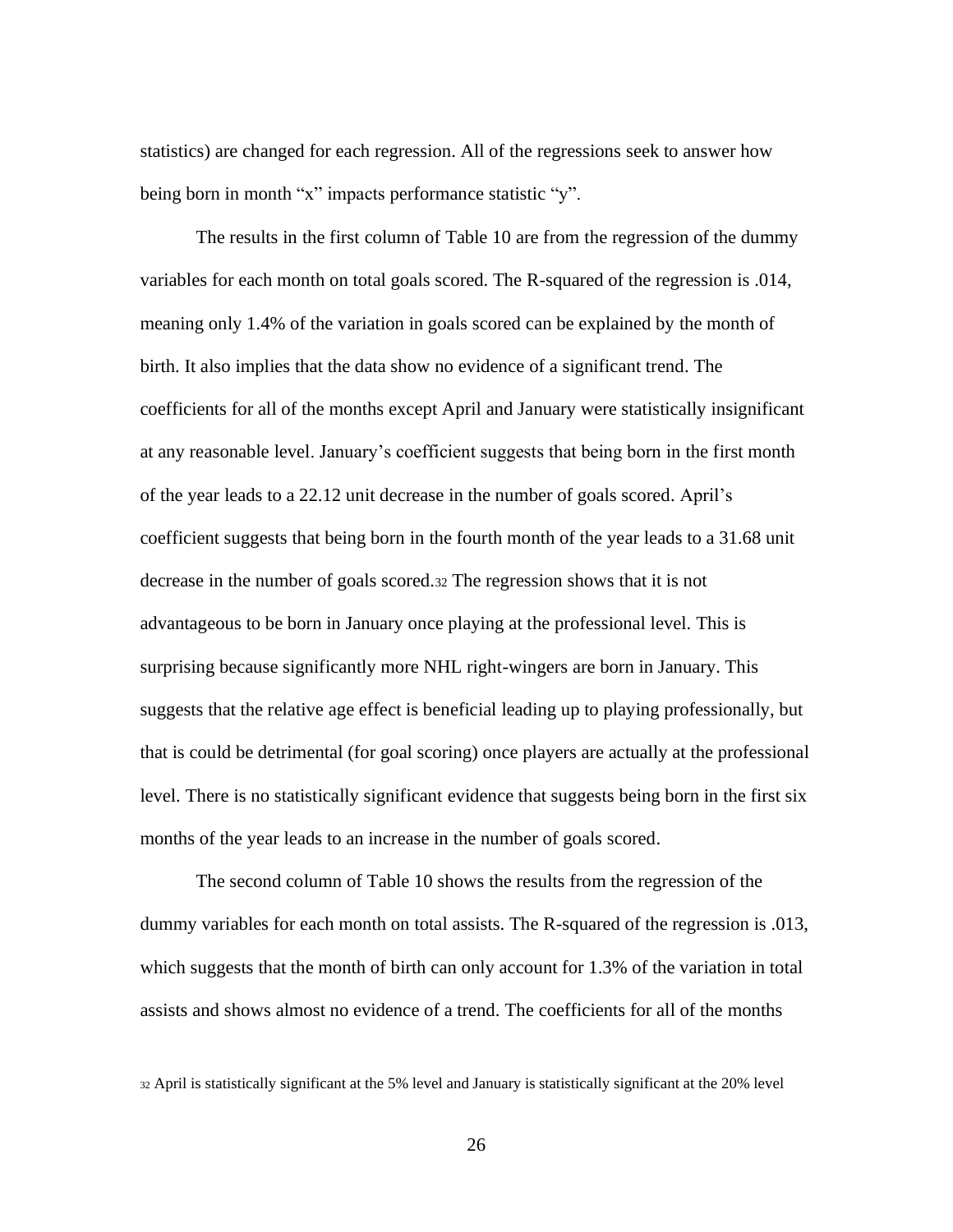except for January, April, and September were statistically insignificant at any reasonable level. January's coefficient suggests that being born in the first month of the year leads to a 29.94 unit decrease in the number of goals scored. April's coefficient suggests that being born in the 4th month of the year leads to a 39.44 unit decrease in the number of assists. September's coefficient suggests that being born in the ninth month of the year leads to a 24.02 unit decrease in the total number of assists.<sup>33</sup> This is again surprising because it suggests that being born in January leads to fewer career assists. The model shows no significant evidence that being born in the first six months of the year leads to an increase in the number of assists. This regression also suggests that there is no consistent relationship between month of birth and the number of assists scored by rightwingers in professional hockey.

The third column shows the results from the final regression of the dummy variables performed on the dependent variable of total games played. The R-squared of the regression is .008, which means that month of birth can only account for .8% of the variation in total games played and that the data shows almost no evidence of a trend. The coefficients for all of the months except for July were statistically insignificant at any reasonable level, and even still the P-value for July was around .18 so it is not highly informative. July's coefficient suggests that being born in the seventh month of the year leads to a 62 unit decrease in the number of games played. The model shows no significant evidence that being born in the first six months of the year leads to an increase in the number of games played.

<sup>33</sup> April is statistically significant at the 5% level and January is statistically significant at the 20% level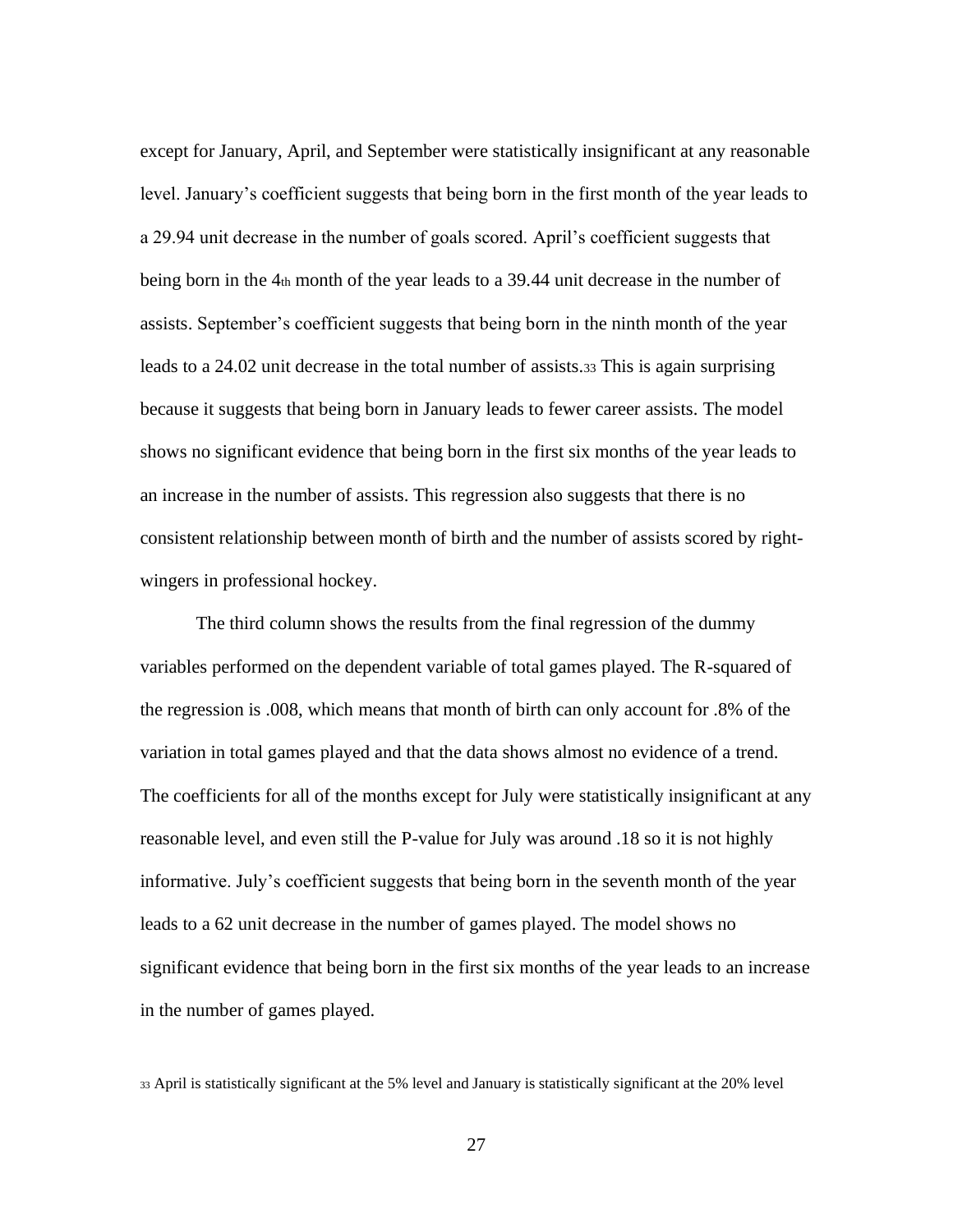When it comes to goals and assists, right-wingers born in January score less than players born in other months of the year. If these findings supported the presence of the relative age effect, it would mean that the further from the cutoff an athlete is born, the more negatively their game statistics would be impacted, but this does not seem to be the case. The consensus is that once players have reached the level of skill required to play professionally (or even before that), they will have outgrown the relative age effect and closed the hypothetical performance gap. For the majority of players, there is no significant relationship between month of birth and game performance, but it seems that players born in January score fewer goals and make fewer assists than in other months. Our results even suggest that once at the professional level, right-wing players can overcome the relative age effect and there are no long-term effects on performance. The results of these regressions imply a reversal of the relative age effect for those born in January, just like in "The Rise of the Underdog? The Relative Age Effect Reversal Among Canadian-Born NHL Hockey Players: A Reply to Nolan and Howell".

The initial consequences of the relative age effect likely keep more of the "older" players in the game for longer, which is why it seems like most of the right-wings were born nearest to the cutoff. If older players do benefit from the relative age effect, then it is more likely that they will continue to pursue the sport, even if they don't intend on going pro; thus the distribution of applicants will favor the first half of the year simply because there are more of them still in the game.

The overall conclusion is that for professional right-wing hockey players is that being born in the first six months of the year is advantageous in the time leading up to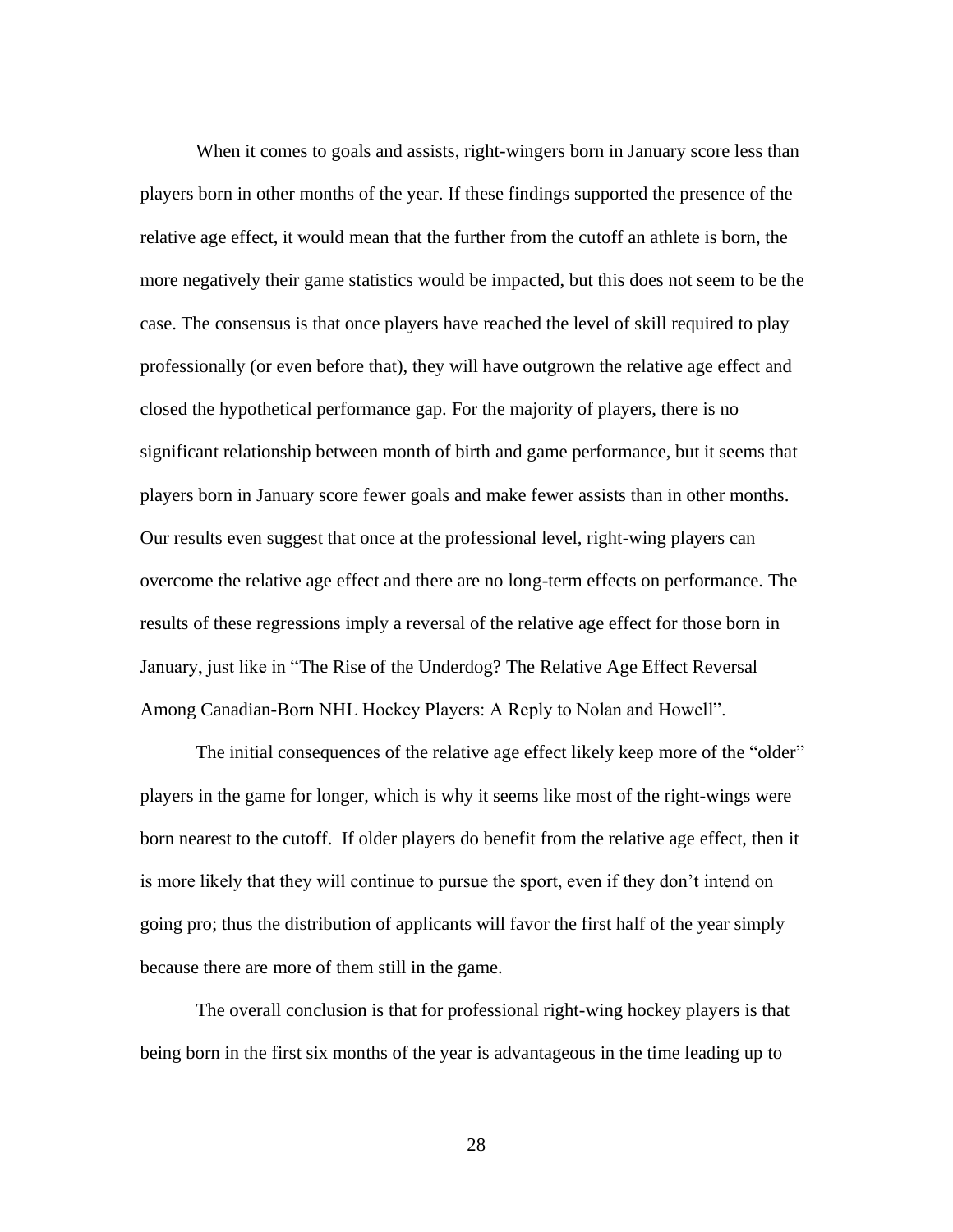recruitment, but once the players have been drafted; there are no lasting implications on skill level from the relative age effect, except for players born in January. This appears reasonable: The expectation is that the league hires players up to the point that the inframarginal player born in any month is equal in ability to the inframarginal player born in any other month – if not, there is money being left on the table.

One of the broader implications of the data is that it can be applied to more than just professional hockey. Players in sports that use the calendar year approach to their cutoff date are more likely to be impacted by relative age effect than sports that align with academic calendars. This idea is based on the fact at hand: the relative age effect is typically stronger in sports with smaller age windows and has more pronounced effects on player talent earlier in their careers. This early career boost encourages them to continue playing thus, a larger majority will attempt to play professionally. If there are more right-wing players born in January attempting to play professionally, then obviously the number of players who make it professionally will reflect this instance. This is just one possible explanation of how the relative age effect affects right-wing hockey players in the NHL.

#### **B. In the NBA**

The relative age effect does not appear to have affect making it into the NBA. But, does it affect performance for players who have made it? I do not expect so -- When it comes to playing professional basketball, there is always going to be some slight variation in player skill levels, but in general, players should be on about the same level. Especially since there is a lack of evidence showing that the relative age effect exists up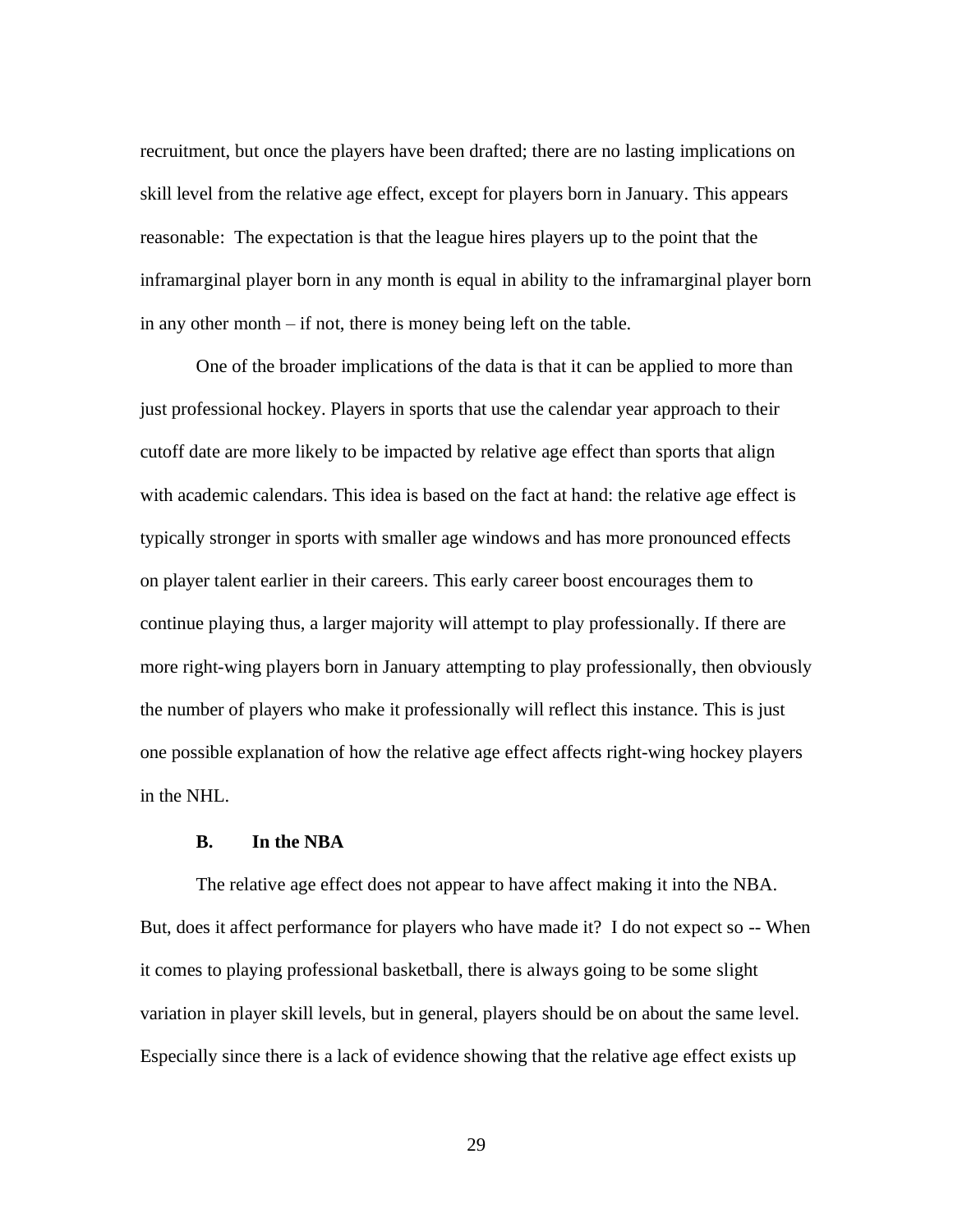to the time of recruitment. If the relative age effect does have a long-term effect on their skills, then players born nearest to the cutoff should be notably better than those born in later months.

#### **1. Data**

To determine if the relative age effect has any impact on professional basketball player performance, I performed multiple regressions on the sample, mirroring the regressions on the hockey sample. For the basketball sample, I chose three performance statistics: games played, points, and field goals made. The field goal statistic records the number of baskets scored on any shot or tap other than a free throw, it is worth two or three points depending on the distance of the attempt from the basket. The points statistic records the number of points scored via free throws and field goals. I chose these statistics because they are relatively straightforward, and measure one of the major skills in basketball.

#### **2. Empirical Evidence**

The regressions are used to determine if, and how much month of birth affects a player's skill level once they have been drafted into the NBA. Since scoring is arguably the main goal of an offensive player it is important to know if the relative age effect impacts their ability to score once they are playing professionally. Table 11 is a presentation of the results from the performance regressions. All three regressions use the same birth month data and assign each month a dummy variable, but the dependent variables (in this case the player statistics) are changed for each regression. All of the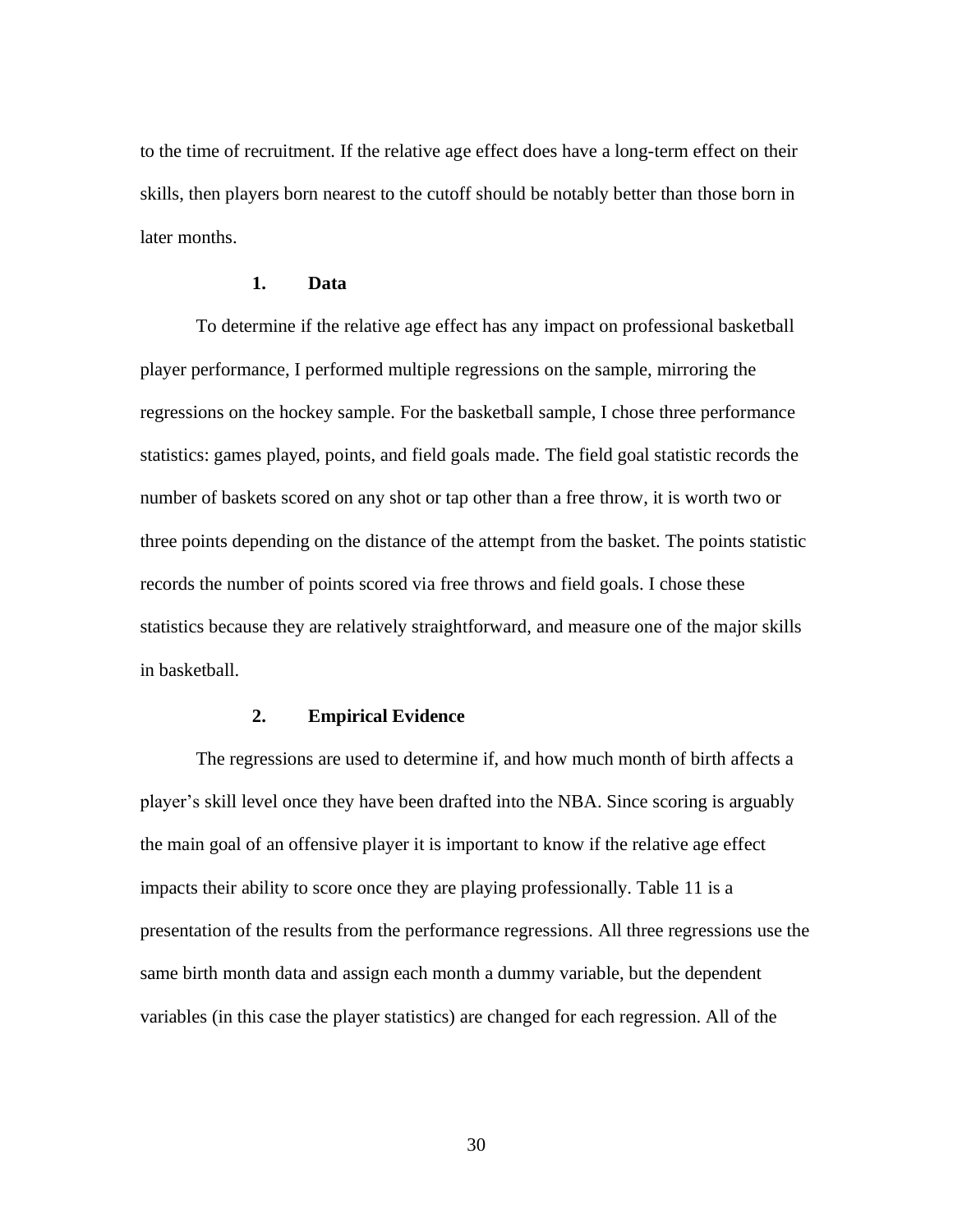regressions seek to answer how being born in month "x" impacts performance statistic " $y$ ".

The results in the first column of Table 11 are from the regression of the dummy variables for each month on total games played. The R-squared of the regression is .032, meaning month of birth can only be attributed to 3.2% of the variation in games played. It also implies that the data show no evidence of a significant trend. The coefficients for all of the months except for July and August were statistically insignificant at any reasonable level. July's coefficient suggests that being born in the seventh month of the year leads to a 127 unit increase in the number of games played. August's coefficient suggests that being born in the eighth month of the year leads to a 99 unit increase in the number of games played.<sup>34</sup> Based on these results it is beneficial to be born right before the cut-off date of August 31<sub>st</sub>, not within the months directly after. The model shows no significant evidence that being born within the first six months after the cut-off date leads to an increase in the number of games played. This initial regression suggests that there is no significant relationship between month of birth and the number of games played by professional basketball players in the NBA. One interesting concept to note is that the months right before the cut-off date (July and August) suggest an increase in the number of games, which does not support the presence of the relative age effect (it implies the opposite).

The results in the second column are from the regression of the dummy variables for each month on total points scored. The R-squared of the regression is .038, which

<sup>34</sup> July is statistically significant at the 10% level and August is statistically significant at the 20% level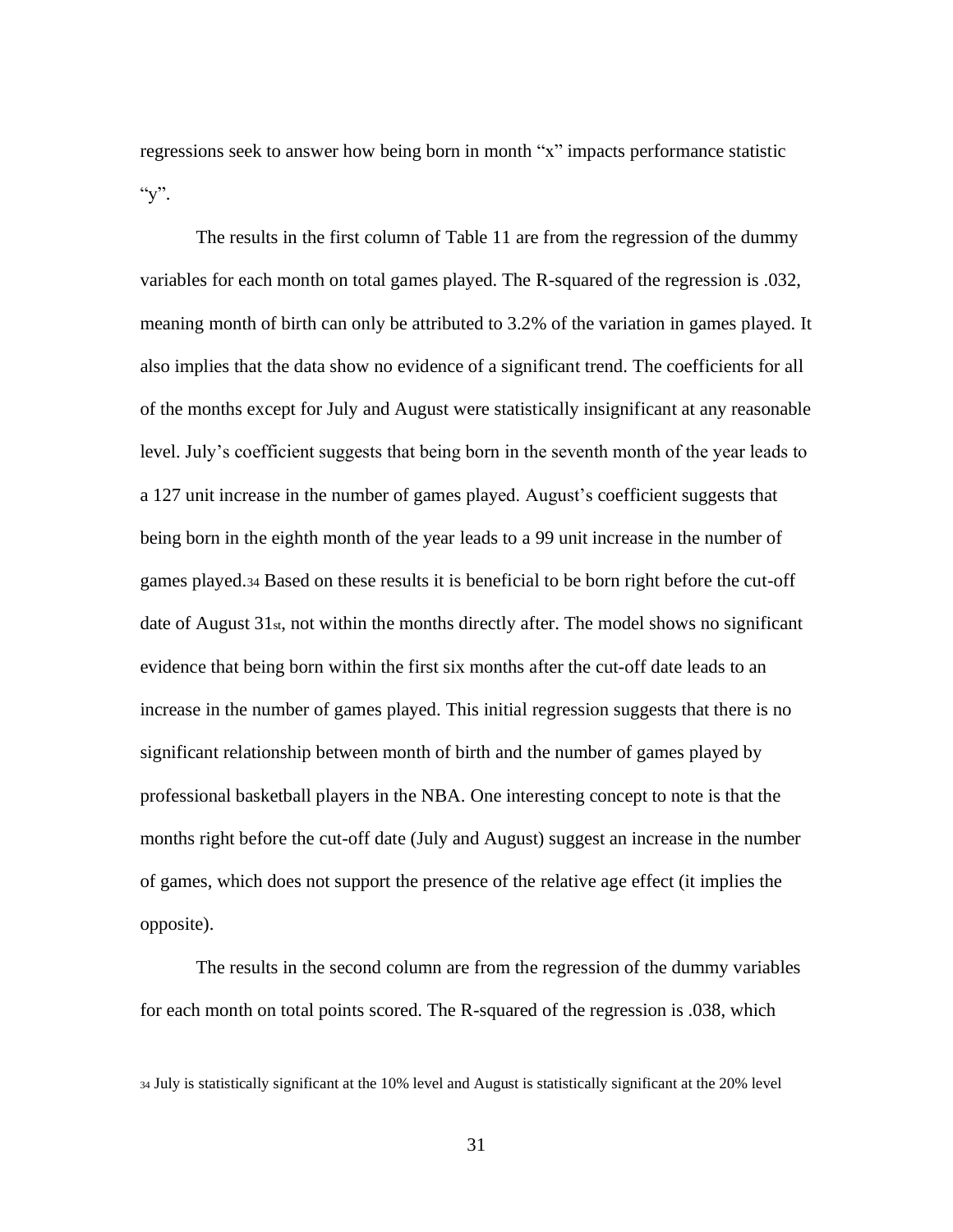suggests that month of birth only accounts for 3.8% of the variation in total points scored and that the data shows no evidence of a trend. The coefficients for all of the months except for October were statistically insignificant at any reasonable level. Even still, the P-value for October was almost .2 so it is not highly informative. October's coefficient suggests that being born in the tenth month of the year leads to a 2658 unit decrease in the total number of points scored. Considering that October is one of the "cut-off months" and has a significantly negative coefficient; we do not have evidence to suggest that being born within the first six months after the cut-off date leads to an increase in the number of points scored by the top 200 NBA players. Our evidence seems to suggest the opposite. This initial regression suggests that there is no significant relationship between most months of birth and points scored by professional basketball players in the NBA.

The results in the third column are from the regression of the dummy variables for each month on total field goals made. The R-squared of the regression is .038, which suggests that month of birth can only be attributed to 3.8% of the variation in field goals made and suggests that the data shows no evidence of a trend. Again, the coefficients for all of the months except for October were statistically insignificant at any reasonable level. The P-value for October was almost .14, so it is still not highly informative. October's coefficient suggests that being born in the tenth month of the year leads to a 1103.027 unit decrease in the total number of field goals made. This implies that being born in October leads to fewer field goals versus players born in other months. This means there is no relative age effect. The model shows no significant evidence that being born within the first six months after the cut-off date leads to an increase in the number of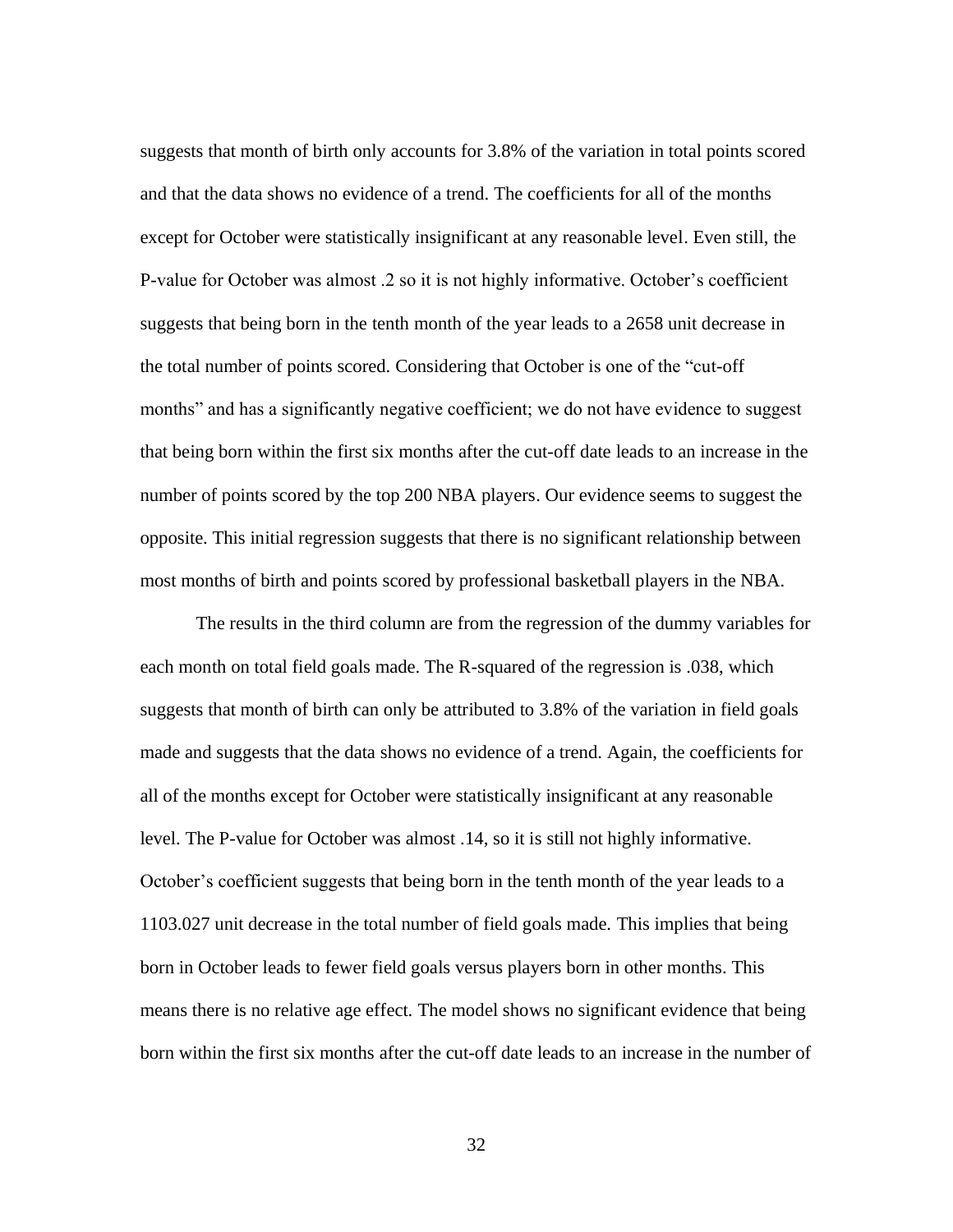field goals made by the top 200 NBA players. This initial regression suggests that there is no significant relationship between most months of birth and field goals made by professional basketball players in the NBA.

The results of the regressions on the performance of NBA players are similar to the results of the NHL sample in that neither implies the presence of the relative age effect once playing at the professional level. They suggest there could be some type of reversal because the player statistics for the months nearest the August cut-off date were seemingly the most negatively impacted.

#### **C. In the MLB**

The relative age effect does not appear to affect making it into the MLB. But, does it affect performance for players who have made it? I do not expect so -- When it comes to playing professional baseball, there is always going to be some slight variation in player skill levels, but in general, players should be on about the same level. Especially since there is a lack of evidence showing that the relative age effect exists up to the time of recruitment. Also, unlike in the other two sports baseball players are generally recruited into minor leagues to improve their skills and set themselves apart before they can play professionally. This step could be a factor that helps "even the playing field" and dismantle the relative age effect. If the relative age effect does have a long-term effect on their skills, then players born nearest to the cutoff should be notably better than those born in later months.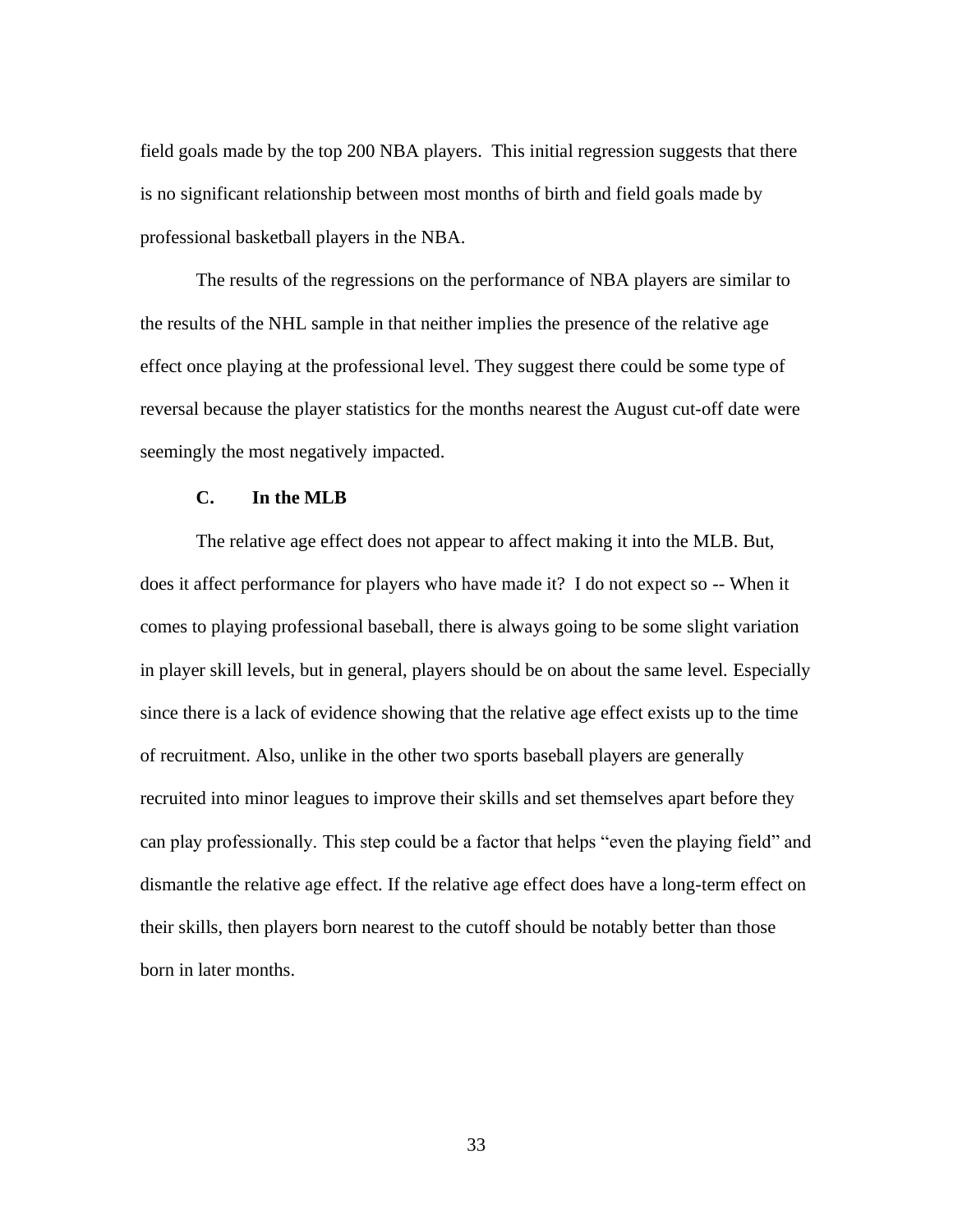#### **1. Data**

To determine if the relative age effect has any impact on professional baseball player batting performance, I performed multiple regressions on the sample, mirroring the performance regressions on the hockey and basketball samples. For the baseball sample, I chose three performance statistics: slugging percentage, on-base percentage, and games played. Slugging percentage represents the total number of bases a player records per at-bat. The statistic applies different weights to singles, doubles, triples, and home runs. On-base percentage (OBP) refers to how frequently a batter reaches base per plate appearance. Times on base include hits, walks, and hit-by-pitches, but do not include errors, times reached on a fielder's choice, or a dropped third strike. Both of these statistics are commonly used to evaluate batter performance. The final statistic is games played, in general, the better a player is the more appearances they will make in any sport. I chose these statistics because they are relatively straightforward and measure the major skills of hitters in baseball.

#### **2. Empirical Evidence**

The regressions are used to determine if, and how much month of birth affects a player's skill level once they have been drafted into the MLB. Since scoring is arguably the main goal of batters it is important to know if the relative age effect impacts their ability to score once they are playing professionally. Table 12 is a presentation of the results from the three-separate t-tests. All three tests use the same birth month data and assign each month a dummy variable, but the dependent variables (in this case the player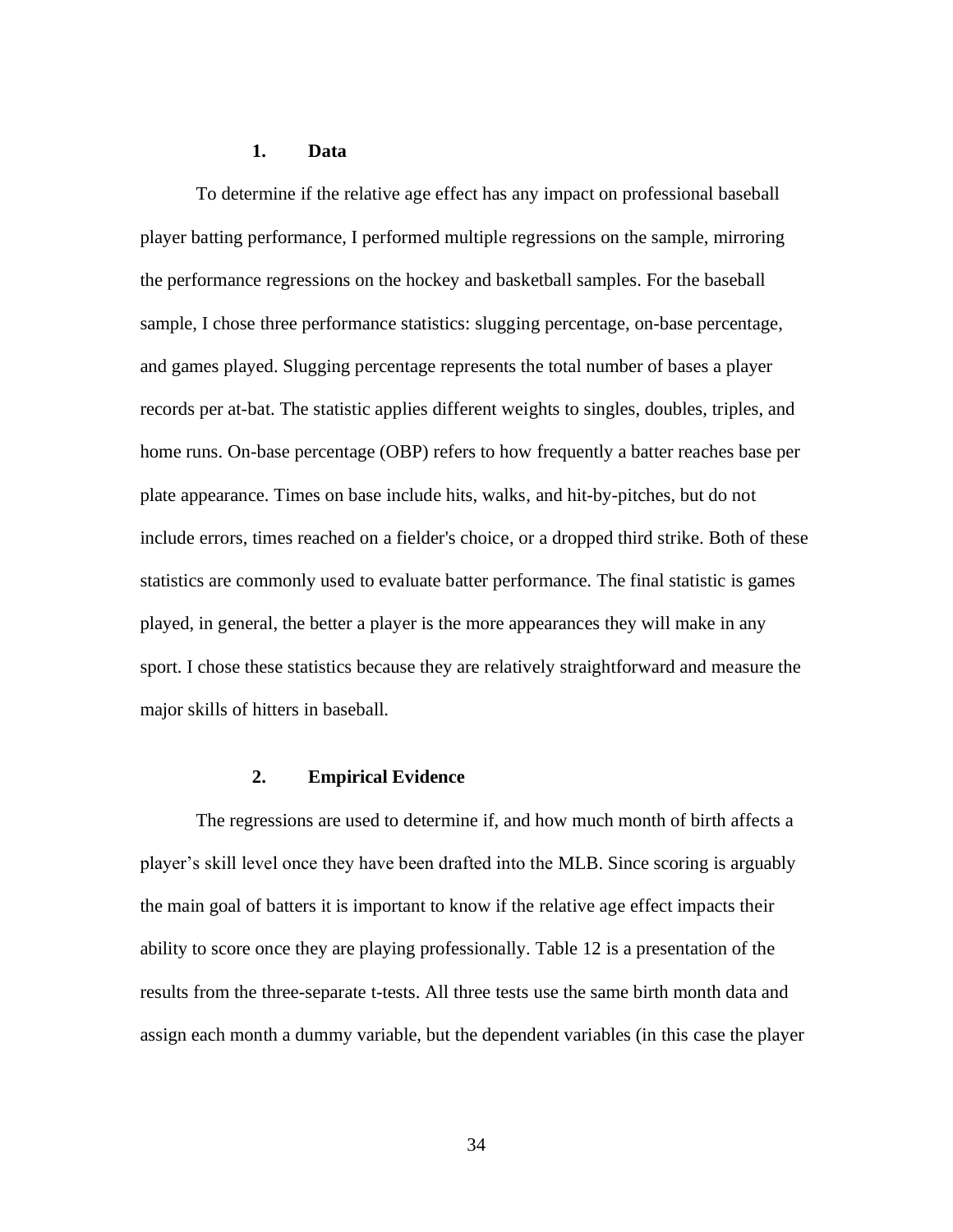statistics) are changed for each regression. All of the regressions seek to answer how being born in month "x" impacts performance statistic "y".

The results in the first column are from the regression of the dummy variables for each month with on-base percentage as the dependent variable. The R-squared of the regression is .001, meaning month of birth only accounts for .1% of the variability in onbase percentage. It also implies that the data show no evidence of a significant trend. The coefficients for all of the months except for June were statistically insignificant at any reasonable level. June's coefficient suggests that being born in the sixth month of the year leads to a .9% decrease in on-base percentage.<sup>35</sup> Since June is one of the borderline months, these results lead us to believe that there is no relative age effect on on-base percentage for hitters in the MLB. Based on these results there is no significant evidence that being born in a particular month will benefit a player's on-base percentage. This initial regression suggests that there is no significant evidence of a positive relationship between month of birth and on-base percentage of professional baseball players in the ML<sub>B</sub>.

The results in the second column are from the regression of the dummy variables for each month on slugging percentage. The R-squared of the regression is .001, meaning month of birth only accounts for .1% of the variability in slugging percentage. It also suggests that the data shows no evidence of a trend. The coefficients for September and October show some of the smallest decreases in slugging percentage and are both statistically significant at the 1% level. The June coefficient has the smallest decrease in

<sup>35</sup> June is statistically significant at the 10% level.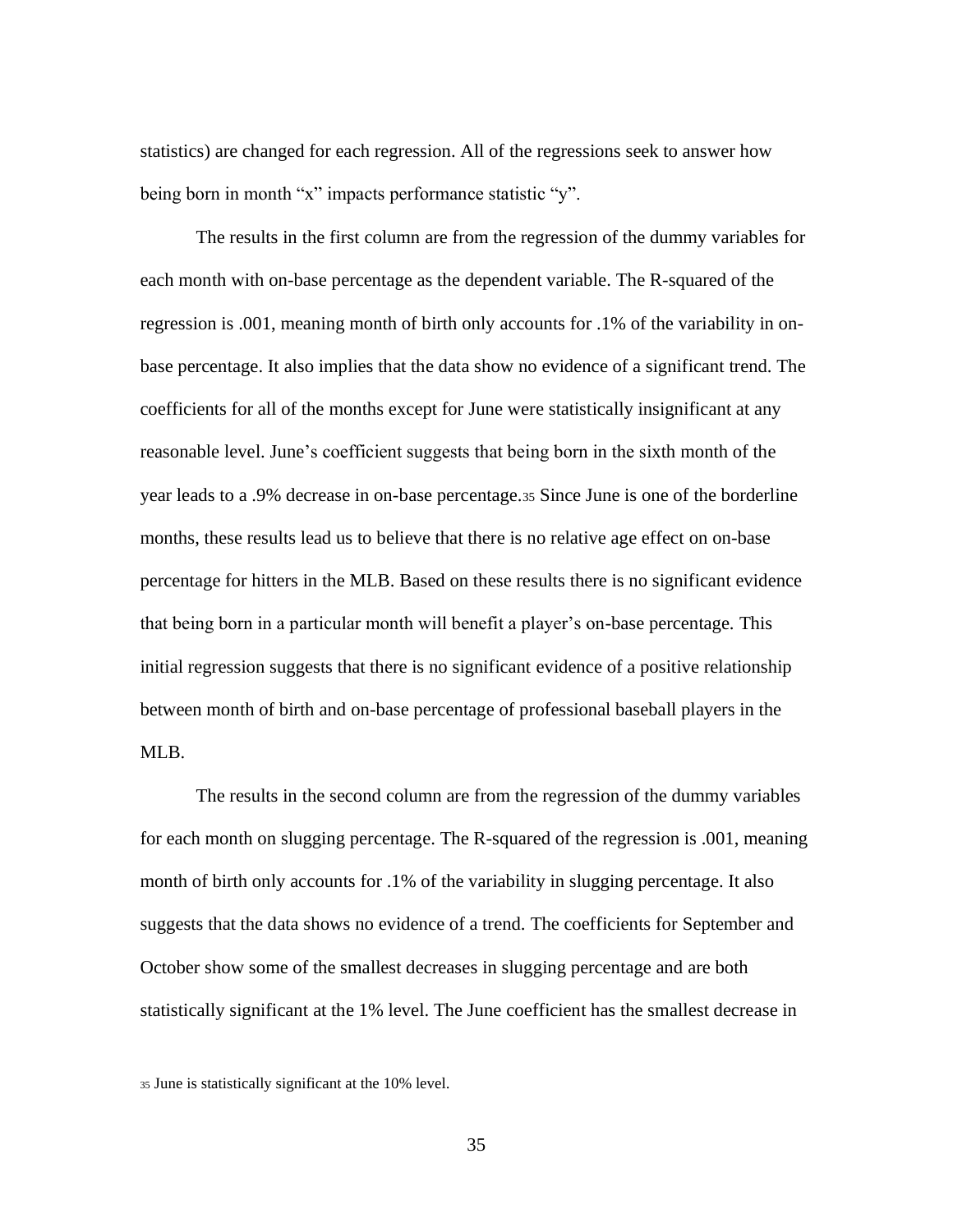slugging percentage at only 4%. While all of the months have negative coefficients, there is some evidence that being born in September or October makes players better off. For example, being born in September leads to a 1.3% decrease in slugging percentage on average versus a 2.4% decrease on average in June. The model shows no significant evidence that being born within the first six months of the cut-off date leads to an increase in the slugging percentage of professional baseball players in the MLB. The relative age effect does not seem to positively impact professional baseball player slugging percentage, it seems that being born in the months right after the cut-off date contributes negatively to the slugging percentage.

The results in the third column are from the regression of the dummy variables for each month on total games played. The R-squared of the regression is .001, which suggests that month of birth only accounts for .1% of the variation in games played and that the data shows almost no evidence of a trend. The coefficients for all of the months except for January and September were statistically insignificant at any reasonable level. January's coefficient suggests that being born in the first month of the year leads to a 33 unit decrease in the number of games played. September's coefficient suggests that being born in the ninth month of the year leads to a 30 unit decrease in the number of games played.<sup>36</sup> Again, September is one of the borderline months, and it shows a significant negative impact on total games played, which refutes the presence of the relative age effect. The model shows no significant evidence that being born within the first six

<sup>36</sup> January is statistically significant at the 15% level and September is statistically significant at the 10% level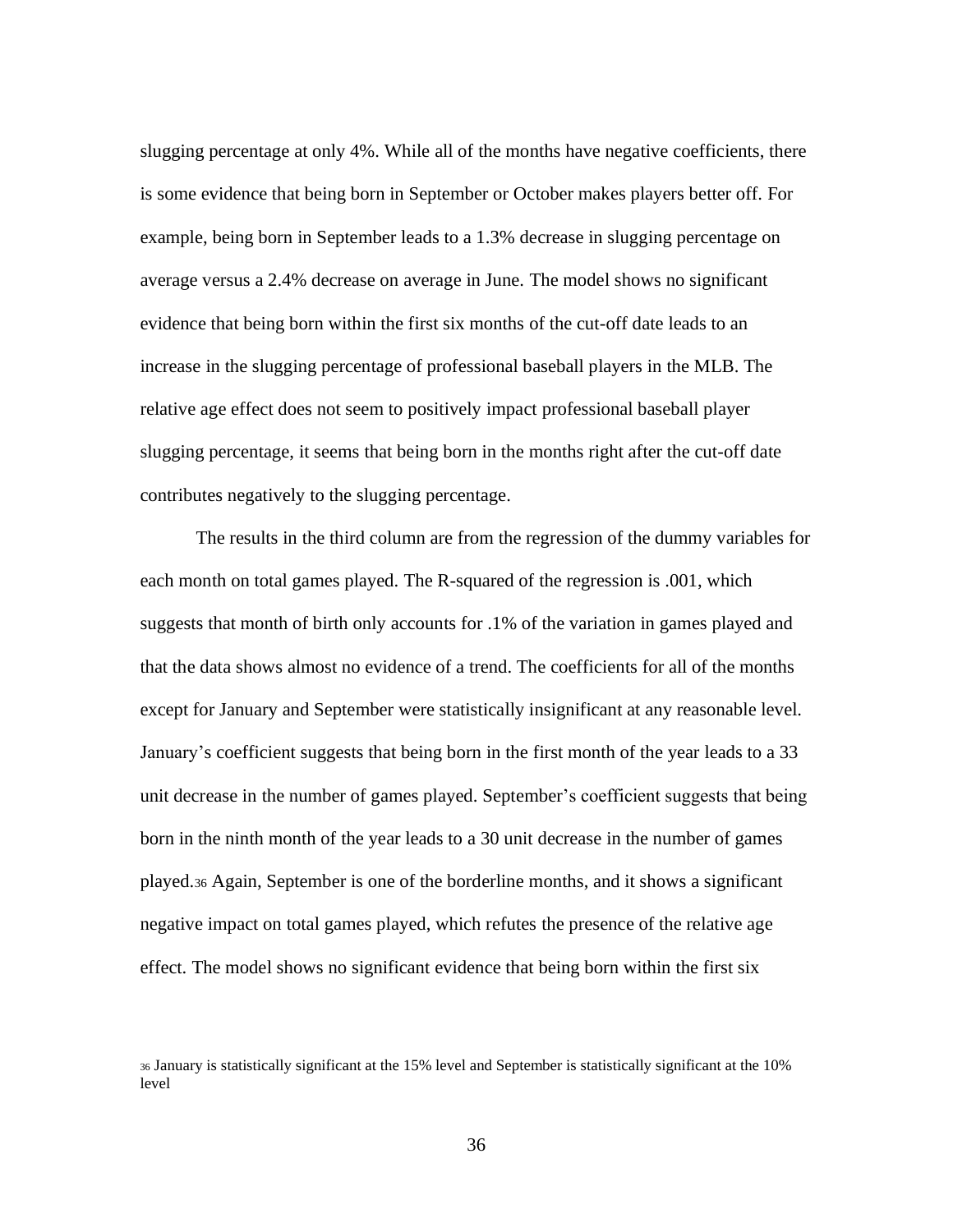months of the cut-off date leads to an increase in the number of games played. This initial regression suggests that there is no significant relationship between most months of birth and number of games played by professional baseball players in the MLB.

The results of the regressions on the performance of MLB players are similar to the results of the NHL sample and the NBA sample in that neither implies the presence of the relative age effect on performance once playing at the professional level. The results of the regressions suggest that being born right after the cut off could negatively impact player statistics at the professional level.

#### **VI. CONCLUSION**

The relative age effect has long term implications on right-wing hockey players until they reach the professional level. Players born in the first six months of the year are more likely to play professionally. Once hockey players reach the professional level, the benefits of the relative age effect dissipate and even diminish the performance. The same cannot be said for professional basketball players in the NBA, or professional baseball players in the MLB. We found no evidence that the players born in the months following the cutoff dates are more likely to play professional basketball or professional baseball. When it comes to skills and performance, there are statistically significant findings for all three sports that players born in the immediate months following the cut-off dates, experience negative effects regarding their performance. This implies a reversal of the relative age effect or a negative relationship with skill and month of birth. Without further research, there is no way to prove that the relative age effect has long-term or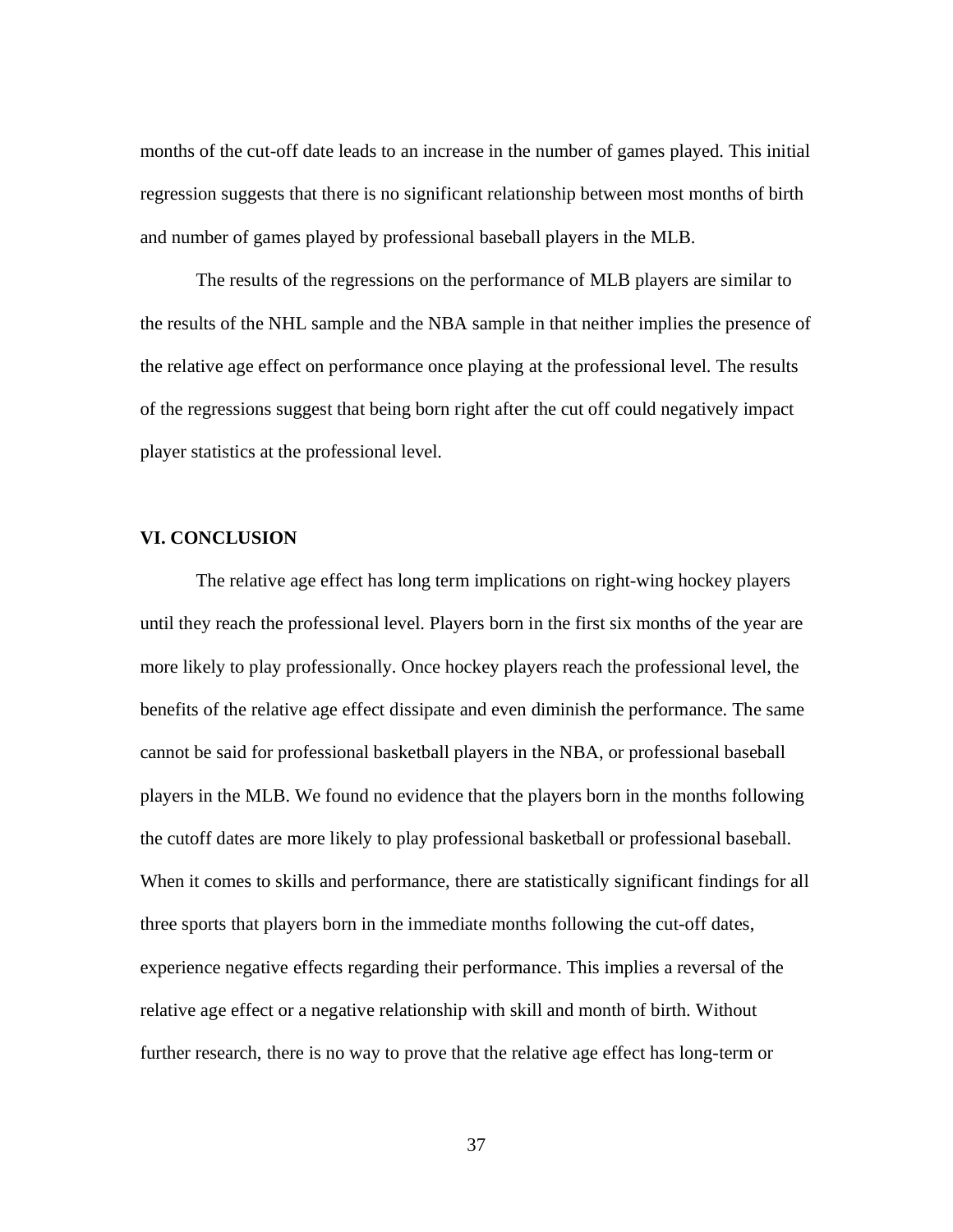statistically significant effects on future performance as a professional athlete. As of now, it seems the relative age effect does not have long term implications on professional athletes. This is due to the fact that players tend to catch up with each other, in terms of performance, if they choose to pursue professional hockey, basketball, or baseball. Overall, it is likely that the relative age effect can only be observed in a select group of professional sports. One of the options for future research would be to look specifically at youth sports instead of professional sports and assess the effects of the relative age effect in terms of different windows of eligibility/ cut-off dates. Identifying the implications of the relative age effect in youth sports, rather than professional sports, would be an advantageous opportunity for future research. This type of study would allow researchers to reconsider windows of eligibility and cut-off dates with the best interests of children in mind.

There is no way to know the exact reason that some sports seem to be impacted by the relative age effect and others are not, but we can speculate. One possibility I suspect is the difference between the cut-off dates and the sizes of the windows of eligibility in each of the sports. Hockey leagues rely on the calendar year to determine their cut-off dates and only allow for 365 days for league eligibility. This means that they solely rely on age as a factor to determine team or level of play. By this standard, youth hockey leagues are reinforcing the relative age effect. This is because particularly at the beginning of their careers the biggest difference in the players is based on their physical edge. This small difference creates a performance gap that persists over time. It is important to note that youth hockey leagues are divided based on age and level of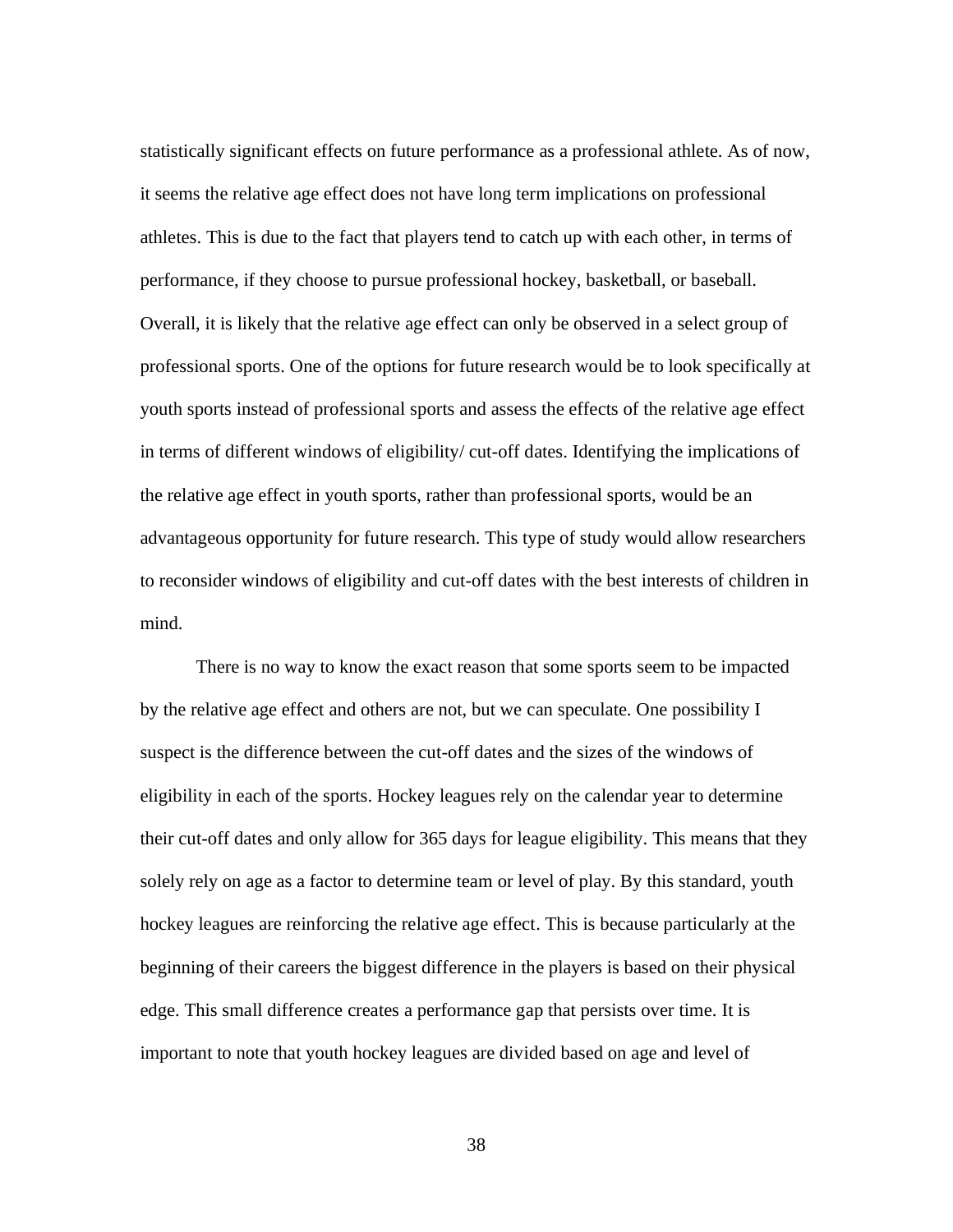competition, so the structure inherently benefits children with a physical edge and places them in more competitive/ better leagues. On the contrary, youth basketball leagues use both age and academic cut-off standards that allow for a twenty-four-month inclusion window. The twenty-four-month window helps explain why the NBA month of birth distribution mirrors the general population. This means that if a parent decides to "redshirt" their child there is a chance that they will be playing against a child that is up to twenty-four months younger than them. This large window increases the so-called "season" of birth and decreases the concentration of players that can benefit from the relative age effect. Essentially, if the players are born within the first twelve months of the eligibility period or qualify by their school guidelines, they will benefit from the relative age effect. This makes it much more difficult to narrow down a specific month because the range of inclusion is higher, thus more players benefit. Even still, a player born at the beginning of the twenty-four-month eligibility period should hypothetically benefit most from the relative age effect, but according to our results, they do not. The baseball sample is the most difficult to analyze because of the differences in their league structures. Since the age group structure is so loose, hypothetically we shouldn't see much of a relative age effect since there is no basis to compare players who are close in age. If league structure does play a substantial role in implementing the relative age effect, then there should be the smallest instances in baseball.

It is important to note that the relative age effect is not the only reason that some athletes excel in their sport. Athletic success comes from a multitude of factors and cannot simply be contributed to what month a baby is born. The relative age effect is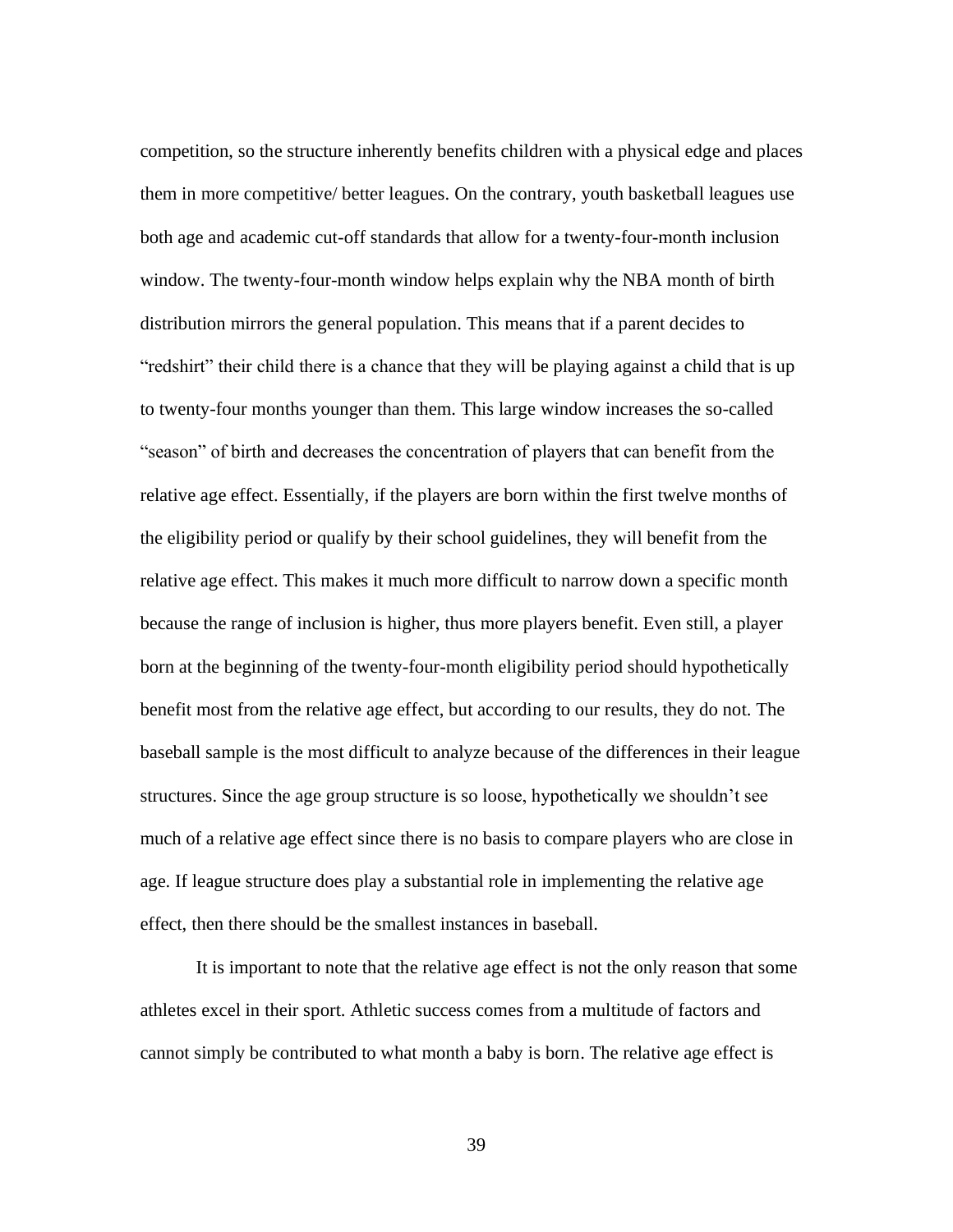more prevalent in sports where (at least in adolescence) maturation and size is seen as beneficial and determines whether someone "makes the cut" (ie. hockey, football, and rugby). Once a player has reached the level of skill needed to be selected by a professional team (in any sport) it is more than likely that their talent and dedication to the sport is on the same level as all of the other players in the same running. In some cases, our data shows that these players are better off.

This study could be improved by using larger samples, different positions, and a better way to control for the cut-off date in the baseball sample specifically. Beyond sports, the results of this study help us to understand the relative age effect regarding academic advantage, CEO advantage, youth suicide statistics, and social/behavioral development in adolescents. Further research is needed to fully understand the relative age effect and how it impacts society.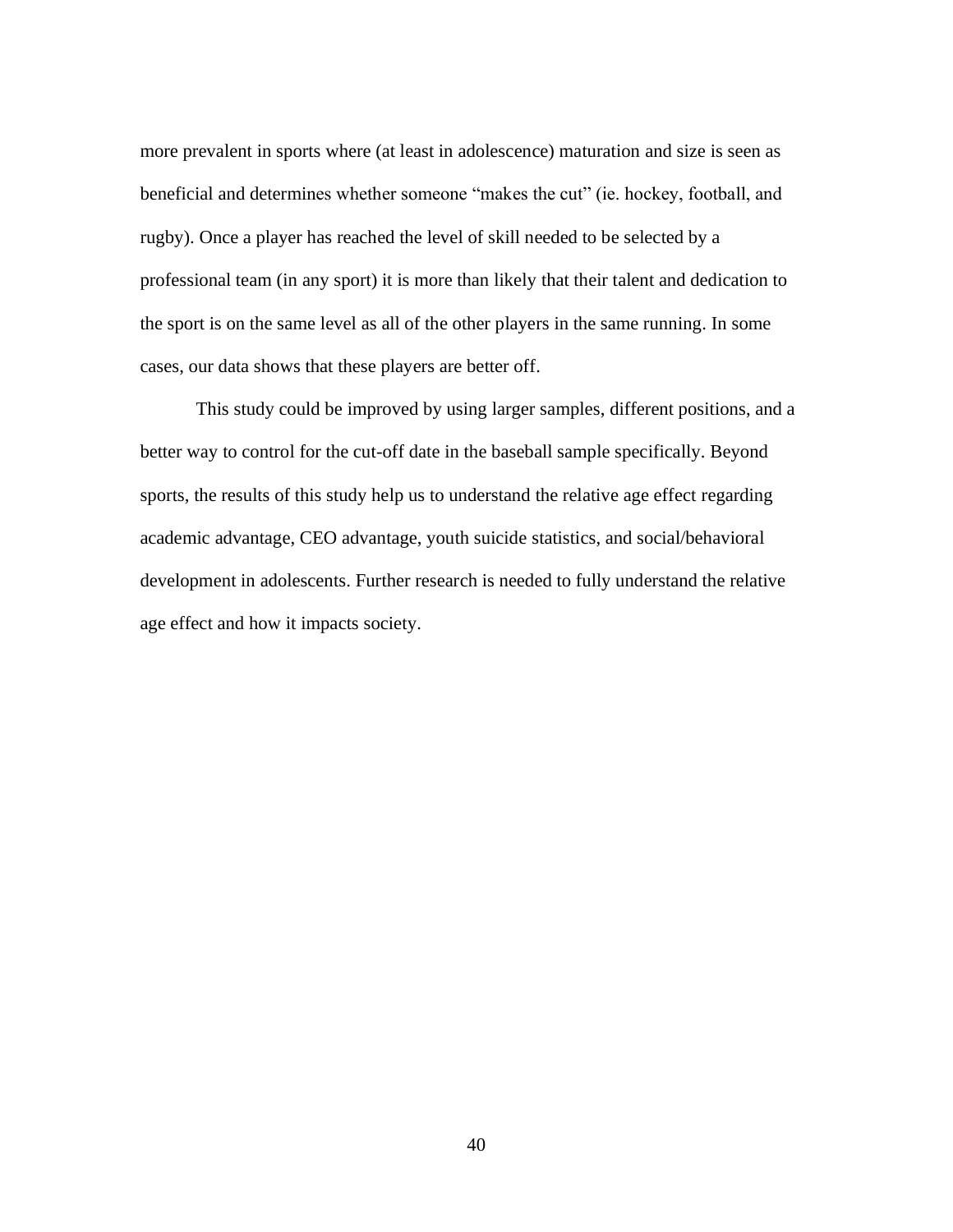#### **VII. BIBLIOGRAPHY**

Baker, J. (2001). Genes and Training for Atheletic Performance Revisited. *Sportscience*, 1.

- Baker, J., & Logan, A. J. (2007). Developmental contexts and sporting success: birth date and birthplace effects in national hockey league draftees 2000–2005. *Br J Sports Med*, 515-517.
- Bassok, D. (2013). "Academic Redshirting" in Kindergarten: Prevalence, Patterns & Implications. *Educational Evaluation and Policy Analysis*, 1-18.
- Buchheit, M., Mendez-Villanueva, A., Mayer, N., Julien, H., Marles, A., Bosquet, L., . . . Lambert, P. (2013). Locomotor Performance in Highly-Trained Young Soccer Players: Does Body Size Always Matter? *International Journal of Sprots Medicine*, 1-12.
- CDC. (2017). Provisional monthly and 12-month ending number of live births, deaths, and infant deaths and rates: United States.
- Deaner, R. O., Lowen, A., & Cobley, S. (2013, February 27). Born at the Wrong Time: Selection Bias in the NHL Draft. *PLOS*, 1-5.
- Du, Q., Gao, H., & Levi, M. D. (2012, August 14). The relative-age effect and career success: Evidence from Corporate CEOs. *Elsevier*, 37-49.
- Fumarco, L. R. (2016, April 23). Long-term Relative Age Effect: Evidence from Italian Football. *VOX*, 1.
- Fumarco, L., Gibbs, B., Jarvis , J., & Rossi, G. (2017). The relative age effect reversal among the national hockey league elite. *PLoS One*, 8.
- Gibbs, B. G., Jarvis, J., & Dunfur, M. J. (2012). The Rise of the Underdog? The Relative Age Effect Reversal Among Canadian-Born NHL Hockey Players: A Reply to Nolan and Howell. *International Review for the Sociology of Sport*, 644-649.
- Gladwell, M. (2011). *Outliers: The Story of Success.* New York: Back Bay Books.
- Hockey Monkey. (2020). *Ice Hockey Positions: Skills, Roles & Responsibilities Explained*. Retrieved from https://www.hockeymonkey.com/learn/hockeypositions#
- Ibáñez, S. J., Mazo, A., Nascimento, J., & García-Rubio, J. (2018). The Relative Age Effect in under-18 basketball: Effects on performance according to playing position. *PLoS ONE*, 1-11.
- Kiikka, D. (2017, March 31). *Birth Month is a Big Factor in Atheletic Performance*. Retrieved from danielkiika.com: https://danielkiikka.com/performance/birthmonth-athletic-performance/
- Knoema. (2017, March 16). *Which are the Busiest Months for Births?* Retrieved from Knoema: https://knoema.com/infographics/fjsoxbc/which-are-the-busiest-monthsfor-births
- Lahman, S. (2020). *Baseball Archive*. Retrieved from SeanLahman.com: http://www.seanlahman.com/baseball-archive/
- *Levels of Minor (youth) hockey*. (2015). Retrieved from The Hockey Fanatic: http://www.thehockeyfanatic.com/hockey-parents/levels-of-minor-hockey/
- Little League. (2020). *League Age of Determination*. Retrieved from littleleague.org.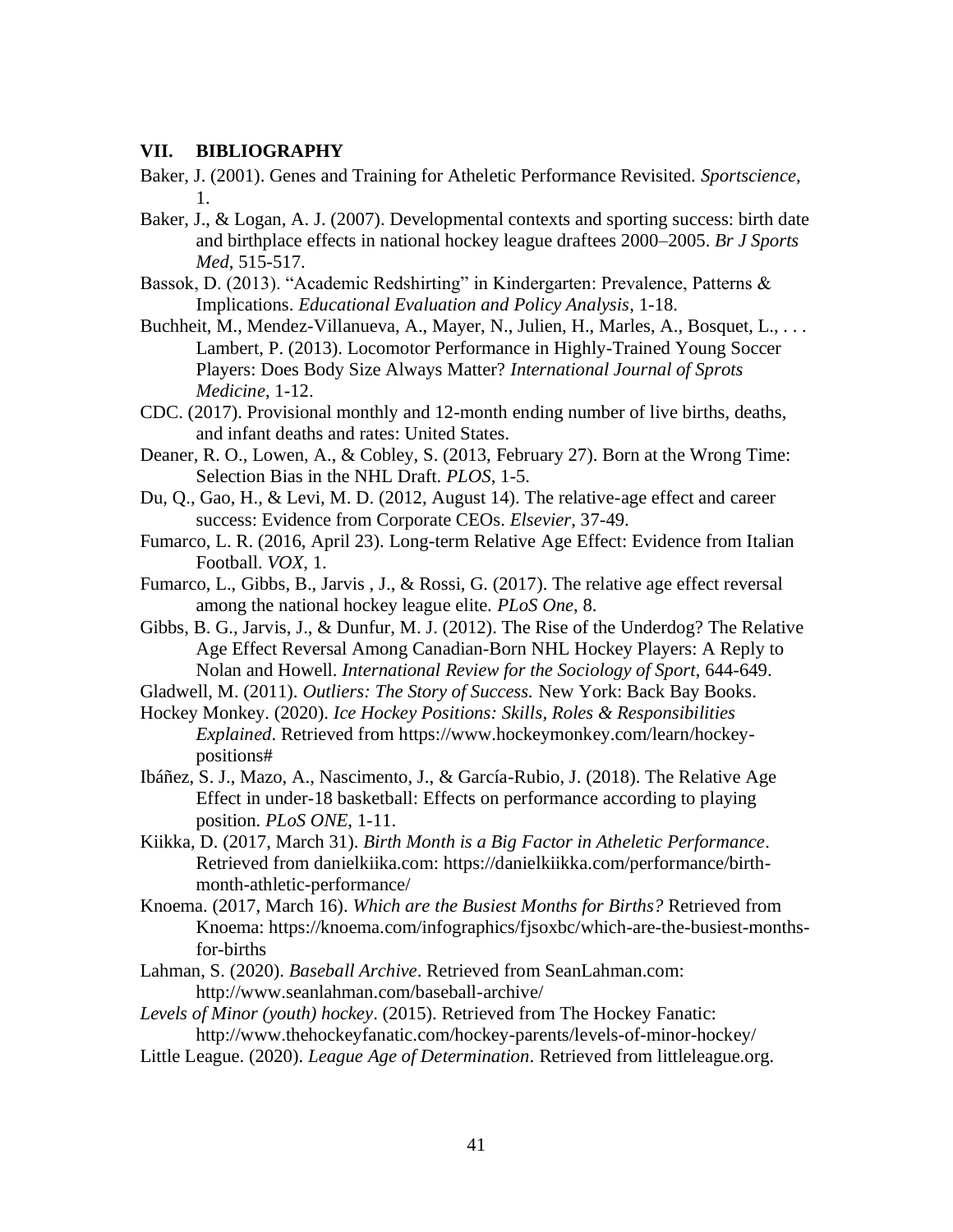- Musch, J., & Hay, R. (1999). The Relative Age Effect in Soccer: Cross-Cultural vidence for a Systematic Discrimination Against Children Born Late in the Competition Year. *Sociology of Sport Journal, 16*(1), 54-64.
- National Center For Education Statistics. (2009, June). Is He Ready for K? *Working Mother, 32*(6), 88.
- NCAA. (2012). The Birthday Effect in College Atheletes. *Extra Point*. Retrieved from ncaa.org.
- Stracciolini, A., Friedman, H. L., Casciano, R., Howell, D., Sugimoto, D., & Micheli, L. J. (2016). The Relative Age Effect on Youth Sports Injuries. *Medicine and Science in Sports and Exercise*, 13-22.
- Thompson, A. H., Barnsley, R. H., & Battle, J. (2004). *Educational Research, 46*(3), 313- 320.
- Thompson, A. H., Barnsley, R. H., & Dyck, R. J. (1999). A New Factor in Youth Suicide: The Relative Age Effect. *Can J Psychiatry*, 82-85.
- USAB. (2019). *Youth Basketball Guidelines*. Retrieved from USA Basketball: https://www.usab.com/youth/development/youth-basketball-guidelines.aspx
- Wattie, N., Baker, J., Cobley, S., & Montelpare, W. (2007). A Historical Examination of Relative Age Effects in Canadian Hockey Players. *International Journal of Sport Psychology*, 178-186.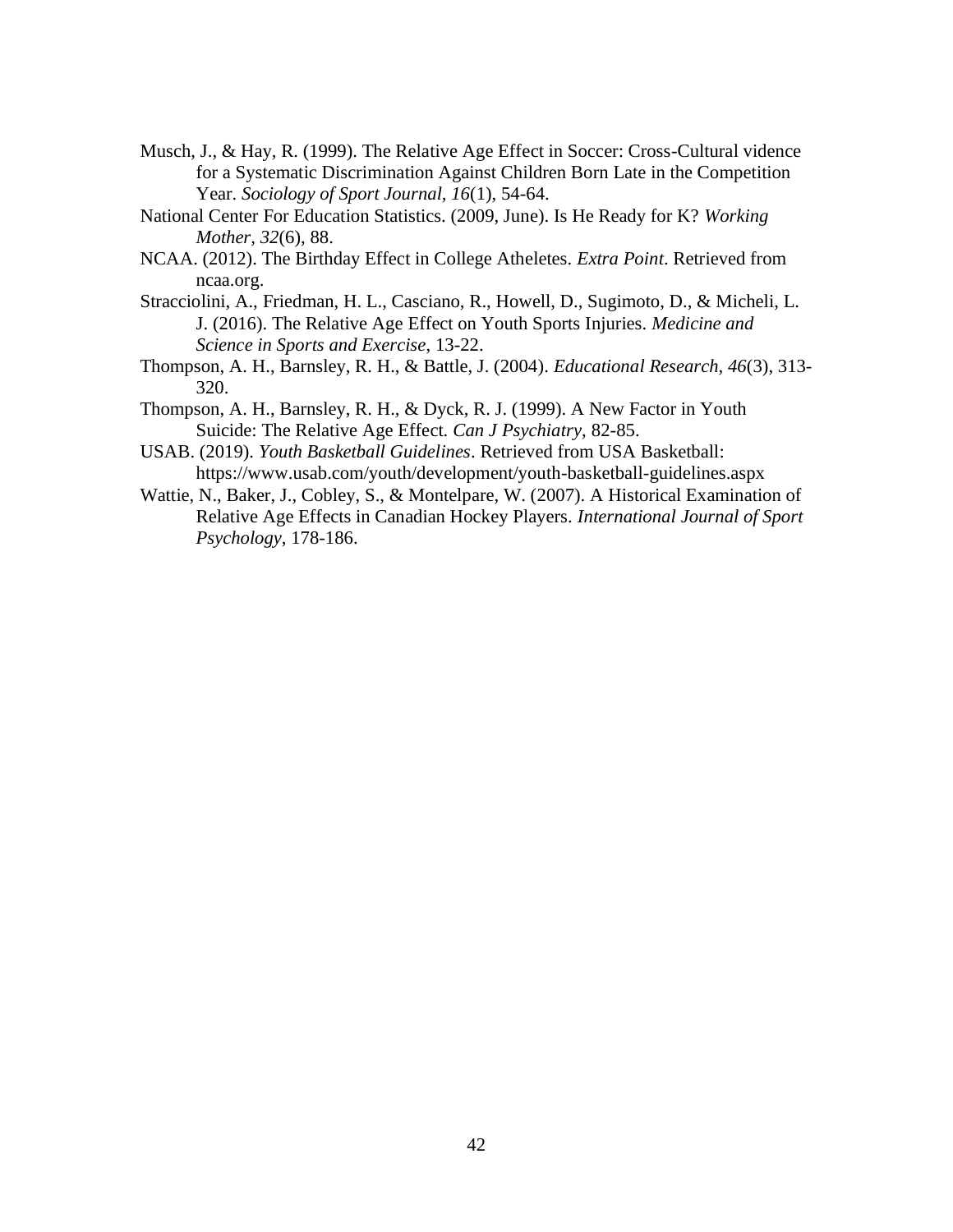| Month     | # of Hockey Players | Hockey Birth Rate |
|-----------|---------------------|-------------------|
| January   | 163                 | 10.97643          |
| February  | 145                 | 9.76431           |
| March     | 151                 | 10.16835          |
| April     | 151                 | 10.16835          |
| May       | 123                 | 8.282828          |
| June      | 123                 | 8.282828          |
| July      | 114                 | 7.676768          |
| August    | 107                 | 7.205387          |
| September | 110                 | 7.407407          |
| October   | 105                 | 7.070707          |
| November  | 98                  | 6.599327          |
| December  | 95                  | 6.397306          |
| sum       | 1485                |                   |

# **Table 1: Distribution of NHL Players Month of Birth**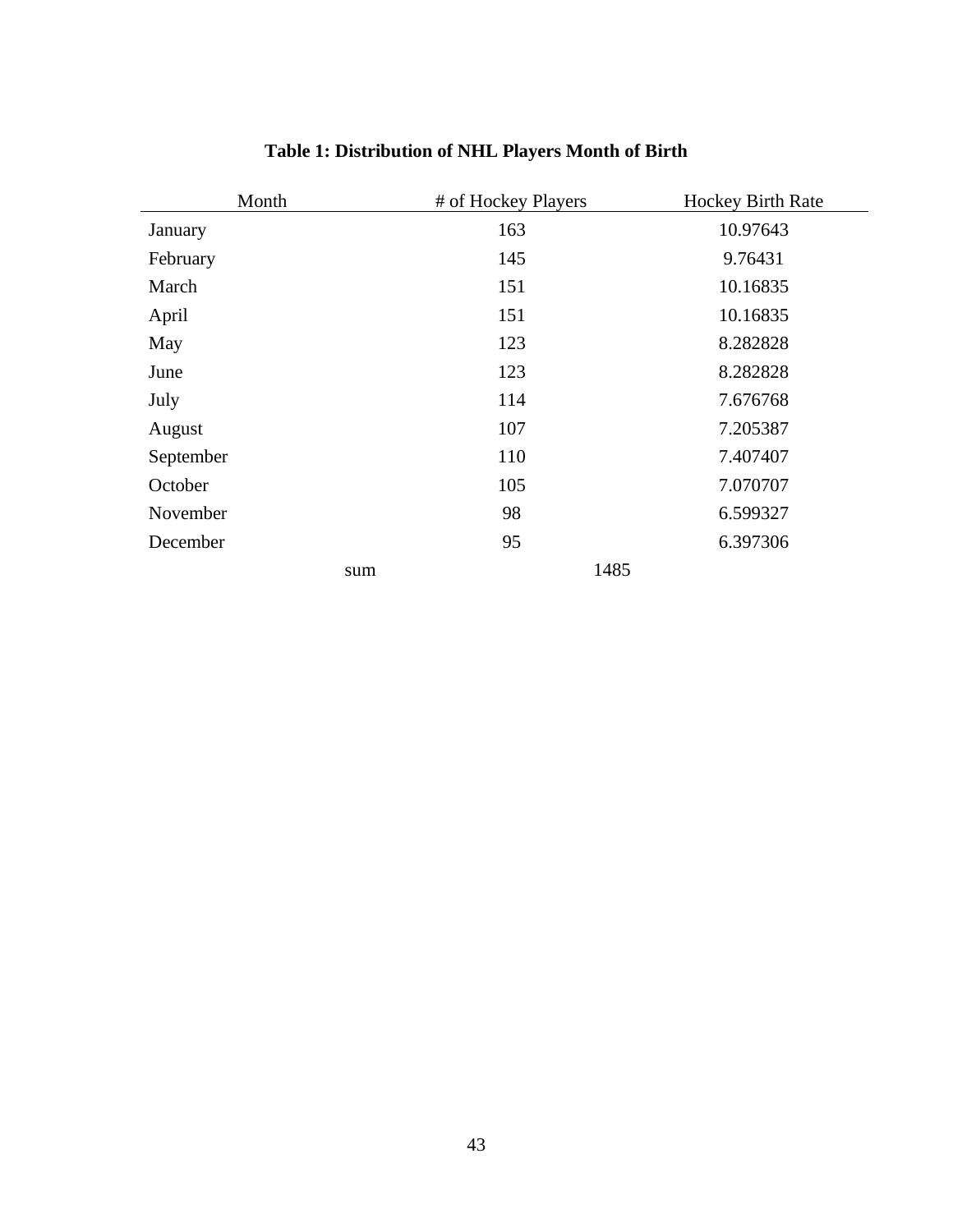| Month     | Observed | Expected %  | Expected    | Residual      | $(obs-exp)^2$ | Chi squared                |
|-----------|----------|-------------|-------------|---------------|---------------|----------------------------|
| January   | 163      | 0.081433574 | 120.9288573 | 42.07114271   | 1769.981049   | 14.63654821                |
| February  | 145      | 0.075537769 | 112.1735868 | 32.82641321   | 1077.573404   | 9.606302471                |
| March     | 151      | 0.082827128 | 122.9982849 | 28.00171514   | 784.096051    | 6.374853535                |
| April     | 151      | 0.079968556 | 118.7533052 | 32.24669478   | 1039.849324   | 8.756382166                |
| May       | 123      | 0.083112985 | 123.4227828 | $-0.42278282$ | 0.178745313   | 0.001448236                |
| June      | 123      | 0.083148717 | 123.4758451 | 0.475845065   | 0.226428526   | 0.001833788                |
| July      | 114      | 0.088186951 | 130.9576217 | 16.95762167   | 287.5609326   | 2.195831972                |
| August    | 107      | 0.089187451 | 132.4433645 | 25.44336454   | 647.3647991   | 4.887861323                |
| September | 110      | 0.087150718 | 129.4188166 | 19.41881655   | 377.0904362   | 2.913721871                |
| October   | 105      | 0.085221182 | 126.5534553 | $-21.5534553$ | 464.5514353   | 3.67079219                 |
| November  | 98       | 0.080361609 | 119.3369899 | 21.33698992   | 455.267139    | 3.814970859                |
| December  | 95       | 0.08386336  | 124.53709   | 29.53708997   | 872.4396841   | 7.005460657<br>63.86600727 |

# **Table 2: Chi-Squared test for Hockey Sample**

#### **This test assumes normal distribution.**

**The critical value for comparison is 19.68.**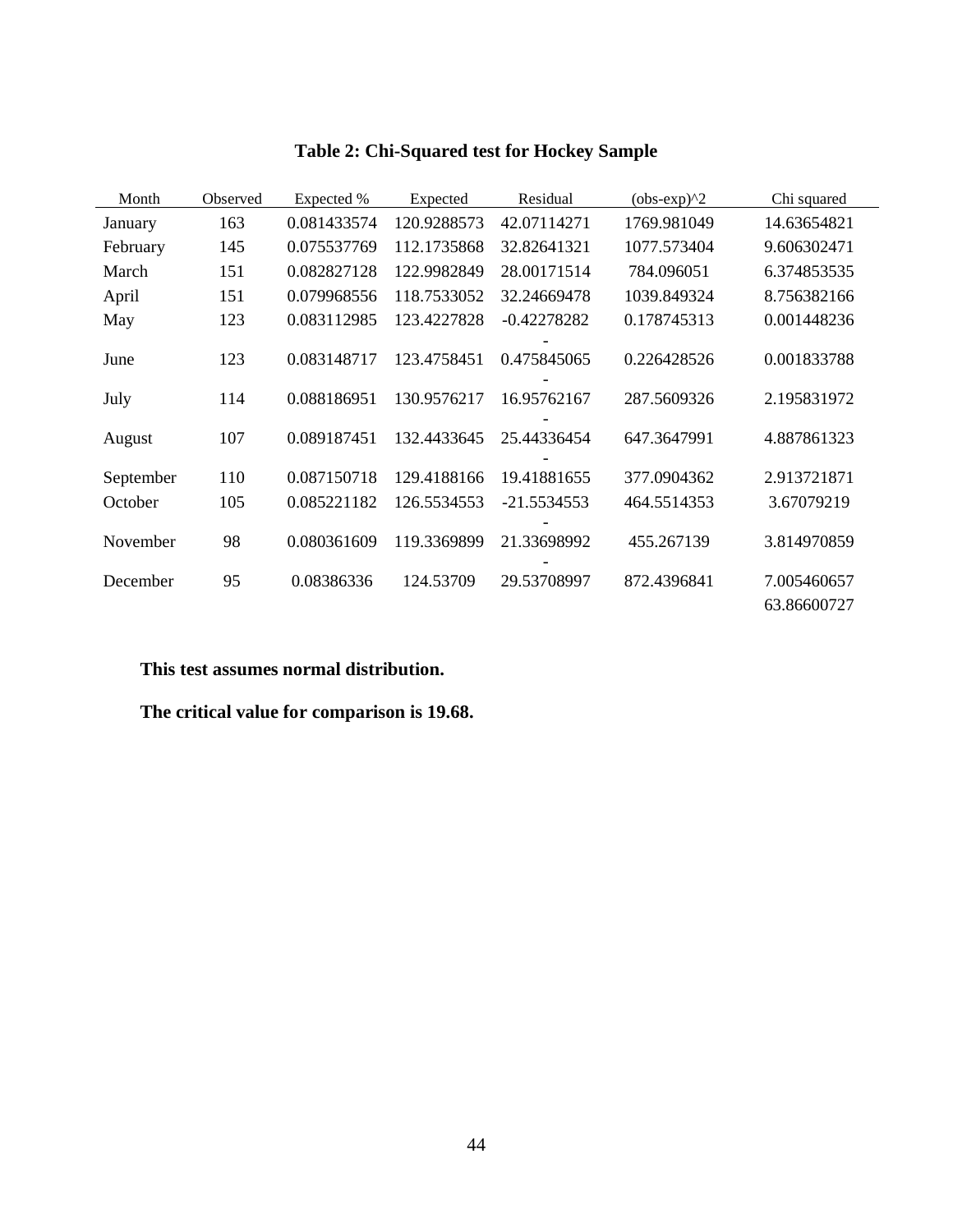|           | Hockey       | Gen pop      | Test of            |         |                       |
|-----------|--------------|--------------|--------------------|---------|-----------------------|
|           | <b>Birth</b> | <b>Birth</b> | <b>Differences</b> |         |                       |
| Month     | Rate $(1)$   | Rate $(2)$   | $(1)-(2)$          | P-Value | <b>Test Statistic</b> |
| January   | 10.97643     | 8.143357     | 2.833073           | 0.0005  | 3.4913                |
|           |              |              |                    |         | (0.0081)              |
| February  | 9.76431      | 7.553777     | 2.210533           | 0.0042  | 2.8688                |
|           |              |              |                    |         | (0.0077)              |
| March     | 10.16835     | 8.282713     | 1.885637           | 0.0164  | 2.4035                |
|           |              |              |                    |         | (0.0078)              |
| April     | 10.16835     | 7.996856     | 2.171494           | 0.0057  | 2.7678                |
|           |              |              |                    |         | (0.0078)              |
| May       | 8.282828     | 8.311299     | $-0.028471$        | 0.9683  | $-0.0398$             |
|           |              |              |                    |         | (0.0072)              |
| June      | 8.282828     | 8.314872     | $-0.032044$        | 0.9643  | $-0.749$              |
|           |              |              |                    |         | (0.0072)              |
| July      | 7.676768     | 8.818695     | $-1.141927$        | 0.0987  | $-1.6524$             |
|           |              |              |                    |         | (0.0069)              |
| August    | 7.205387     | 8.918745     | $-1.713358$        | 0.0264  | $-2.5526$             |
|           |              |              |                    |         | (0.0061)              |
| September | 7.407407     | 8.715072     | $-1.307665$        | 0.0546  | $-1.9235$             |
|           |              |              |                    |         | (0.0068)              |
| October   | 7.070707     | 8.522118     | $-1.451411$        | 0.0293  | $-2.1812$             |
|           |              |              |                    |         | (0.0067)              |
| November  | 6.599327     | 8.036161     | $-1.436834$        | 0.0259  | $-2.7344$             |
|           |              |              |                    |         | (0.0064)              |
| December  | 6.397306     | 8.386336     | $-1.98903$         | 0.0018  | $-3.1312$             |
|           |              |              |                    |         | (0.0064)              |

# **Table 3: T-test for Mean Monthly Differences Between the Hockey Sample and**

### **General Population**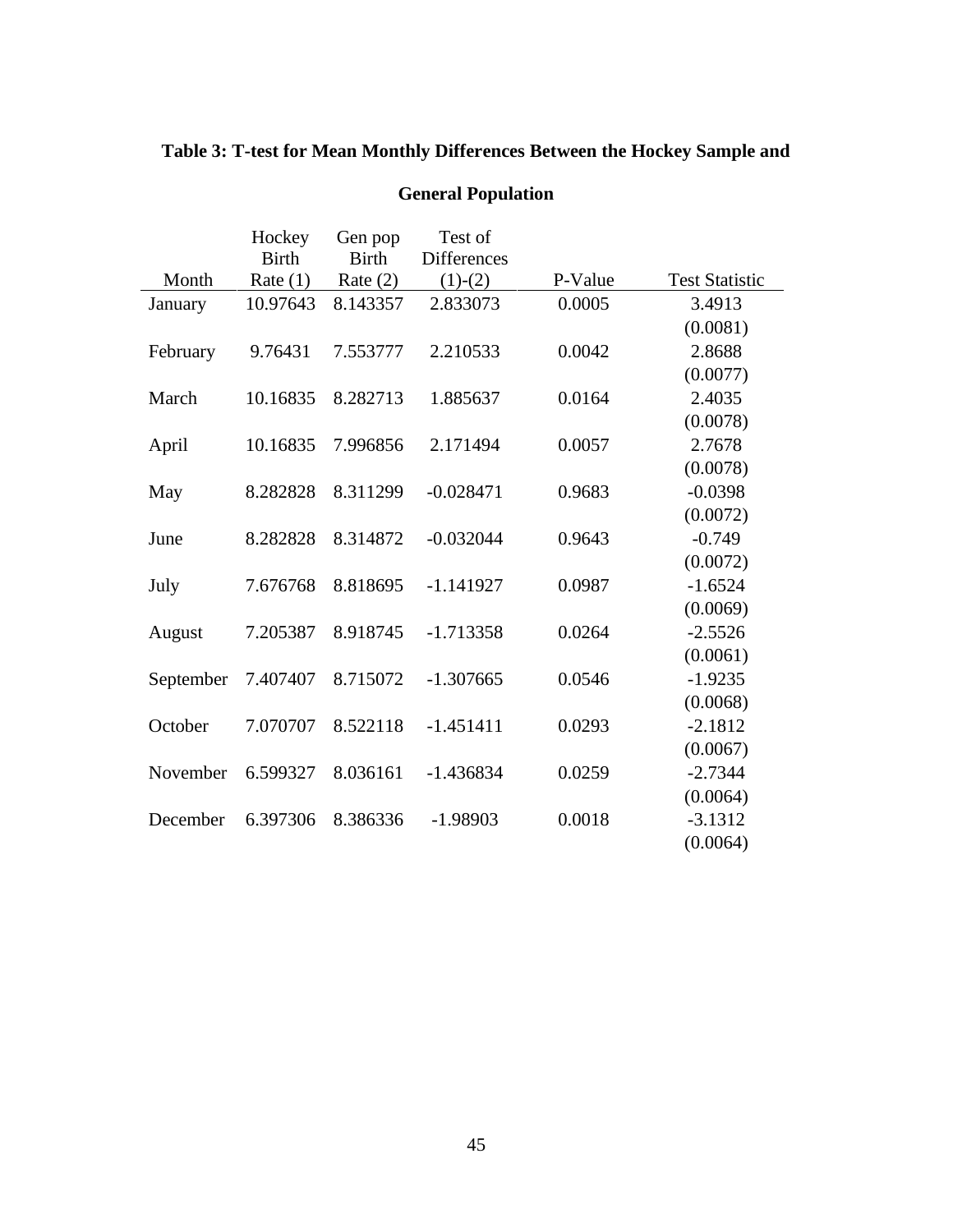| Month     | # of Basketball Players | <b>Basketball Birth Rate</b> |
|-----------|-------------------------|------------------------------|
| January   | 14                      | 7                            |
| February  | 21                      | 10.5                         |
| March     | 20                      | 10                           |
| April     | 14                      | 7                            |
| May       | 18                      | 9                            |
| June      | 18                      | 9                            |
| July      | 16                      | 8                            |
| August    | 19                      | 9.5                          |
| September | 17                      | 8.5                          |
| October   | 14                      | 7                            |
| November  | 16                      | 8                            |
| December  | 13                      | 6.5                          |
|           | 200<br>sum              |                              |

# **Table 4: Distribution of NBA Players Month of Birth**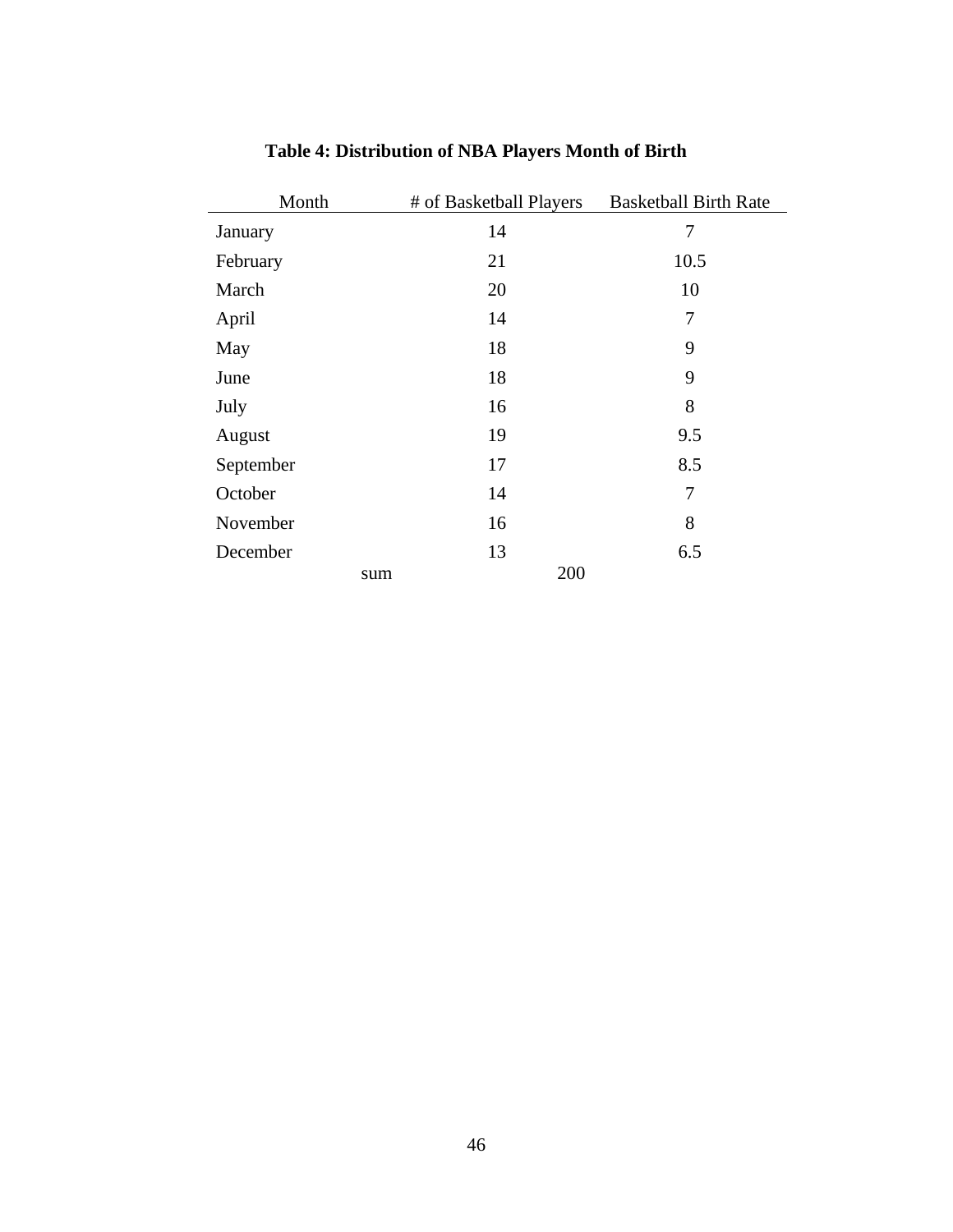|           | $(obs-$<br>Expected                   |            |            |                                        |            |             |
|-----------|---------------------------------------|------------|------------|----------------------------------------|------------|-------------|
| Month     | Observed<br>$\frac{0}{0}$<br>Expected |            | Residual   | $exp)$ <sup><math>\wedge</math>2</sup> |            |             |
|           |                                       |            |            |                                        |            |             |
| January   | 14                                    | 0.08143357 | 16.2867148 | 2.286714786                            | 5.22906451 | 0.321063184 |
| February  | 21                                    | 0.07553777 | 15.1075538 | 5.892446223                            | 34.7209225 | 2.298249141 |
| March     | 20                                    | 0.08282713 | 16.5654256 | 3.43457443                             | 11.7963015 | 0.712103741 |
| April     | 14                                    | 0.07996856 | 15.9937111 | 1.993711141                            | 3.97488411 | 0.248527942 |
| May       | 18                                    | 0.08311299 | 16.622597  | 1.377402987                            | 1.89723899 | 0.114136136 |
| June      | 18                                    | 0.08314872 | 16.6297434 | 1.370256557                            | 1.87760303 | 0.112906314 |
| July      | 16                                    | 0.08818695 | 17.6373901 | 1.637390124                            | 2.68104642 | 0.152009248 |
| August    | 19                                    | 0.08918745 | 17.8374902 | 1.162509826                            | 1.3514291  | 0.075763411 |
| September | 17                                    | 0.08715072 | 17.4301436 | 0.430143643                            | 0.18502355 | 0.010615148 |
| October   | 14                                    | 0.08522118 | 17.0442364 | 3.044236404                            | 9.26737528 | 0.543724874 |
| November  | 16                                    | 0.08036161 | 16.0723219 | 0.072321875                            | 0.00523045 | 0.000325432 |
| December  | 13                                    | 0.08386336 | 16.7726721 | $-3.77267205$                          | 14.2330544 | 0.848585983 |
| Sum       | 200                                   |            |            |                                        |            | 5.438010554 |

# **Table 5: Chi-Squared test for Basketball Sample**

**This test assumes normal distribution.**

**The critical value for comparison is 19.68.**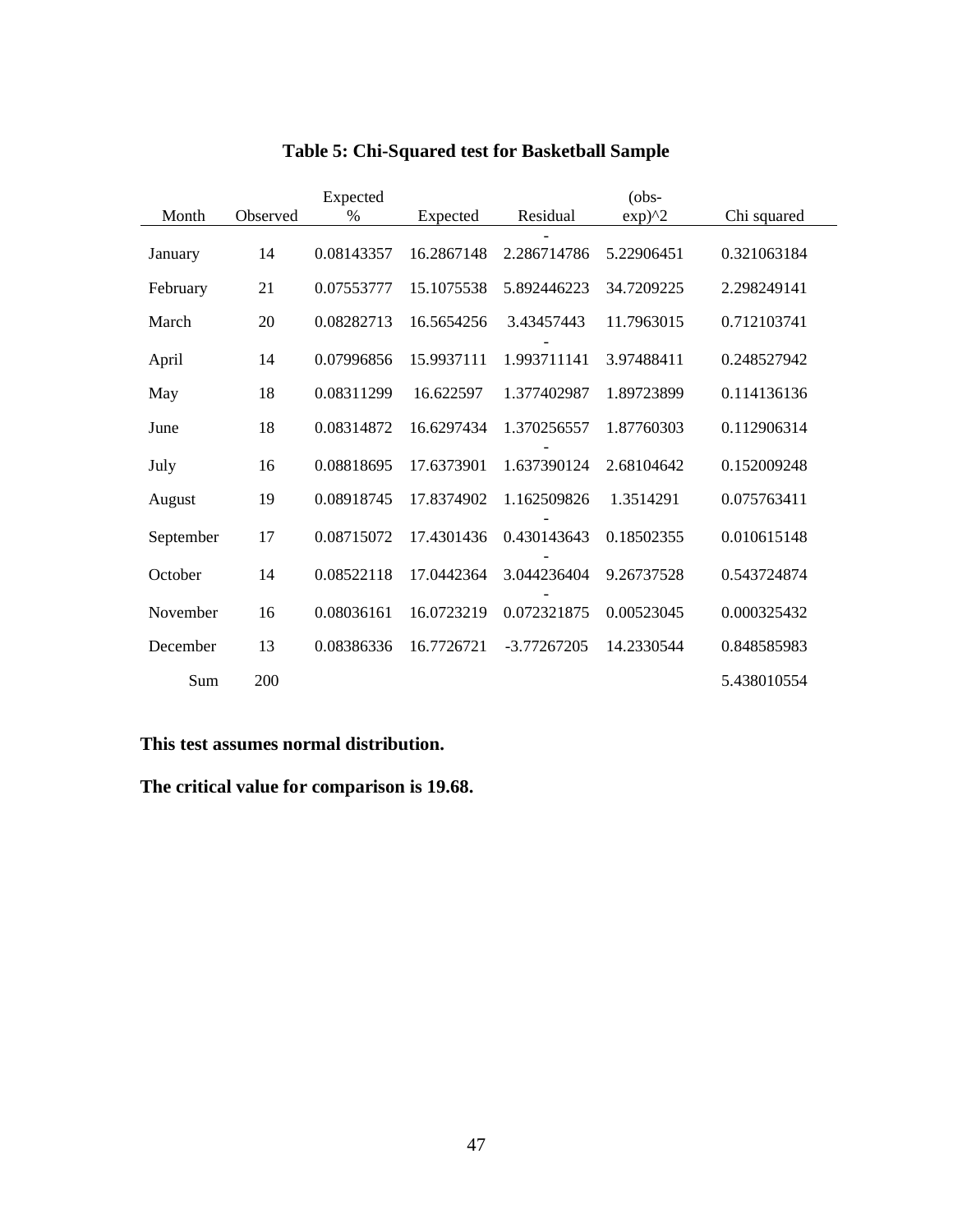|           | <b>B-ball</b><br><b>Birth</b> | Gen pop<br><b>Birth</b> | Test of<br><b>Differences</b> |         |                       |
|-----------|-------------------------------|-------------------------|-------------------------------|---------|-----------------------|
| Month     | Rate $(1)$                    | Rate $(2)$              | $(1)-(2)$                     | P-Value | <b>Test Statistic</b> |
| January   | $\tau$                        | 8.143357                | 1.143357                      | 0.528   | $-0.6321$             |
|           |                               |                         |                               |         | (0.018)               |
| February  | 10.5                          | 7.553777                | 2.94622                       | 0.1767  | 1.3558                |
|           |                               |                         |                               |         | (0.022)               |
| March     | 10                            | 8.282713                | 1.71729                       | 0.4203  | 0.8075                |
|           |                               |                         |                               |         | (0.021)               |
| April     | $\tau$                        | 7.996856                | 0.996856                      | 0.5822  | $-0.5511$             |
|           |                               |                         |                               |         | (0.018)               |
| May       | 9                             | 8.311299                | 0.6887                        | 0.7346  | 0.3395                |
|           |                               |                         |                               |         | (0.020)               |
| June      | 9                             | 8.314872                | 0.68513                       | 0.7359  | 0.3377                |
|           |                               |                         |                               |         | (0.020)               |
| July      | 8                             | 8.818695                | 0.818695                      | 0.6708  | $-0.4257$             |
|           |                               |                         |                               |         | (0.019)               |
| August    | 9.5                           | 8.918745                | 0.58125                       | 0.78    | 0.2796                |
|           |                               |                         |                               |         | (0.021)               |
| September | 8.5                           | 8.715072                | 0.215072                      | 0.9135  | $-0.1088$             |
|           |                               |                         |                               |         | (0.0198)              |
| October   | $\overline{7}$                | 8.522118                | 1.522118                      | 0.401   | $-0.8416$             |
|           |                               |                         |                               |         | (0.0181)              |
| November  | 8                             | 8.036161                | 0.036161                      | 0.985   | $-0.0188$             |
|           |                               |                         |                               |         | (0.019)               |
| December  | 6.5                           | 8.386336                | 1.886336                      | 0.2817  | $-1.0794$             |
|           |                               |                         |                               |         | (0.018)               |

# **Table 6: T-test for Mean Monthly Differences between Basketball Sample and**

**General Population**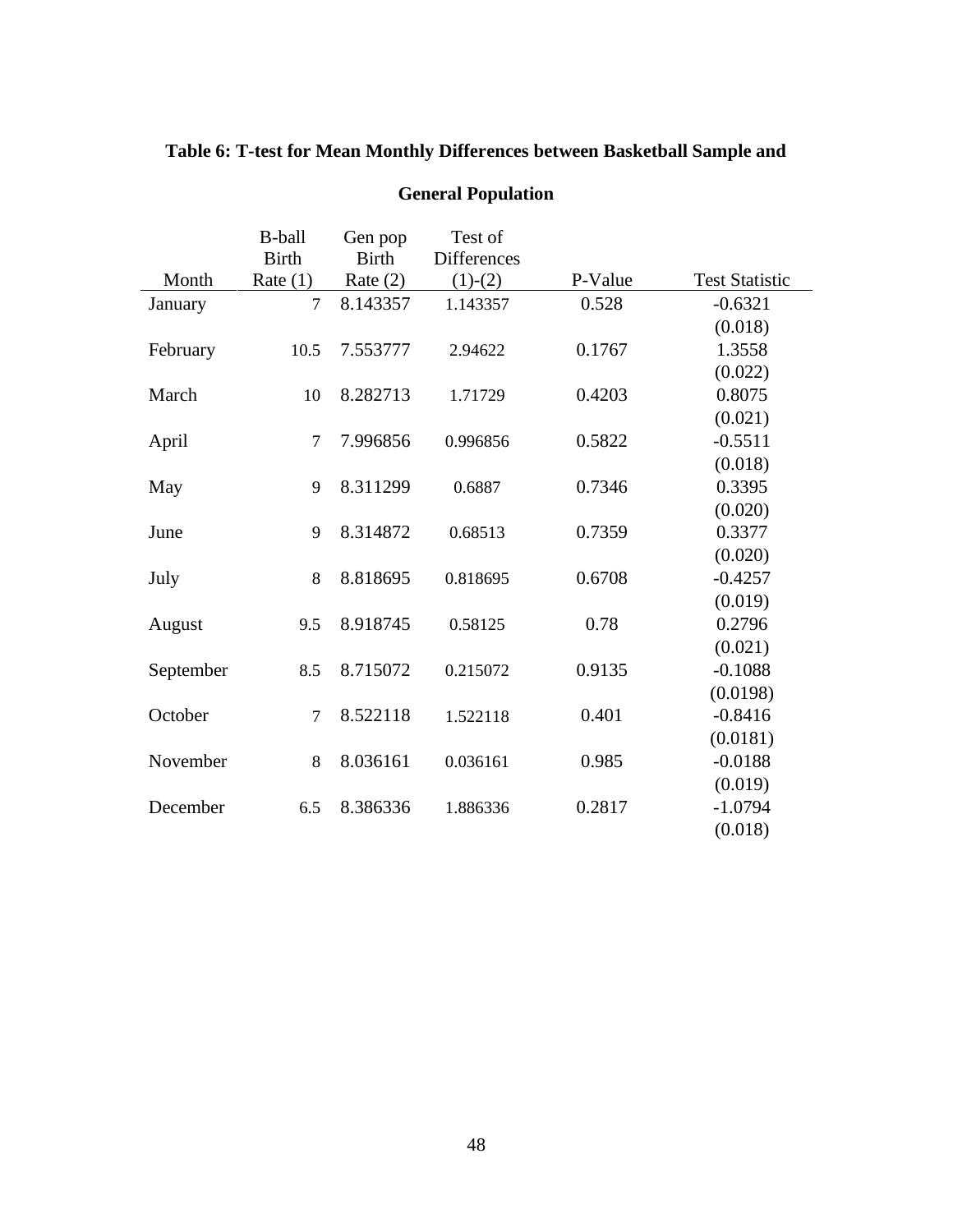| Month     | # Baseball Players | <b>Baseball Birth Rate</b> |
|-----------|--------------------|----------------------------|
| January   | 1346               | 8.7                        |
| February  | 1195               | 7.7                        |
| March     | 1268               | 8.2                        |
| April     | 1195               | 7.7                        |
| May       | 1195               | 7.7                        |
| June      | 1131               | 7.3                        |
| July      | 1255               | 8.1                        |
| August    | 1490               | 9.6                        |
| September | 1347               | 8.7                        |
| October   | 1453               | 9.4                        |
| November  | 1322               | 8.5                        |
| December  | 1271               | 8.2                        |
| Sum       | 15468              |                            |

# **Table 7: Distribution of MLB Players Month of Birth**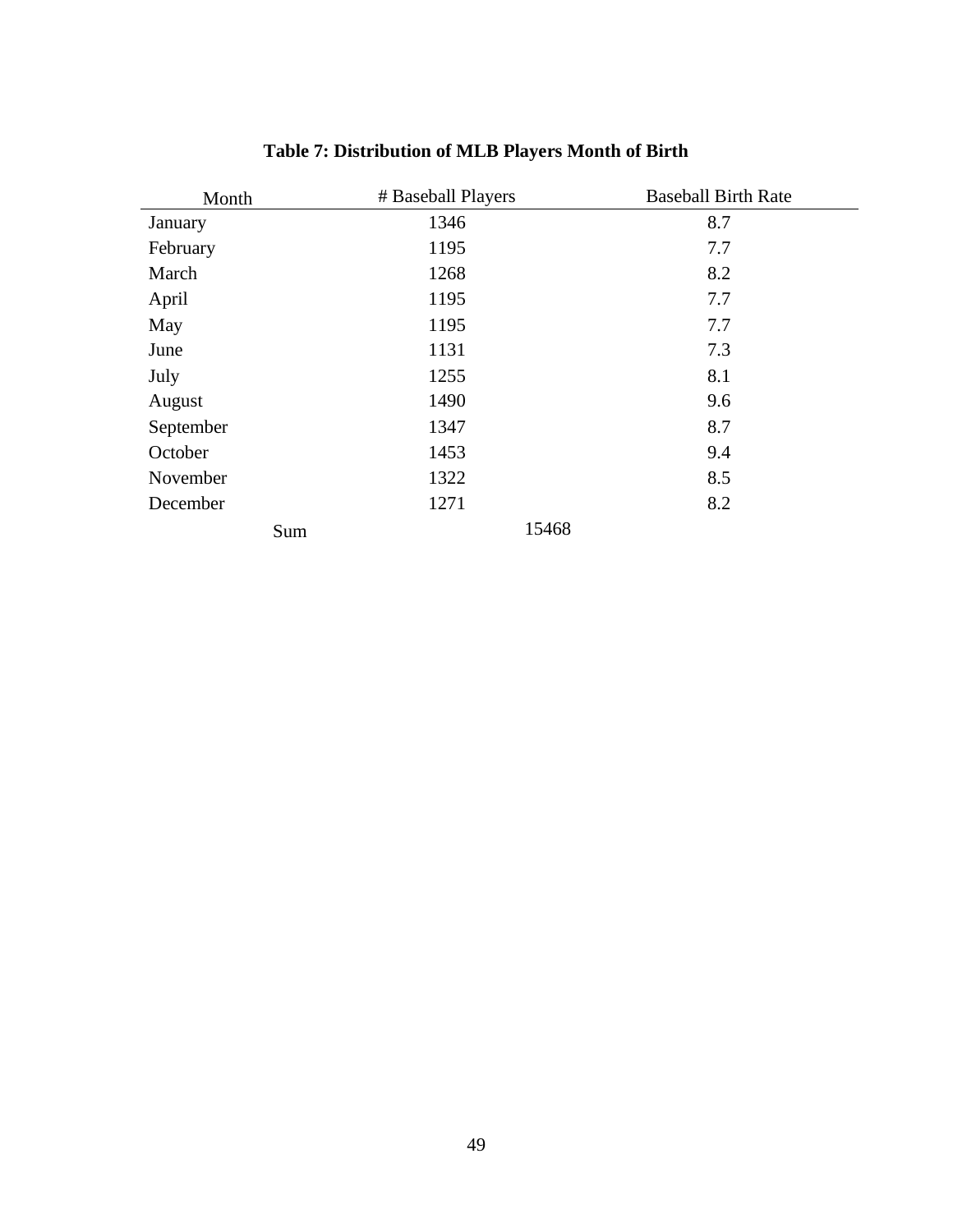| Month     | Observed | Expected %  | Expected    | Residual    | $(obs-exp)^2$ | Chi squared |
|-----------|----------|-------------|-------------|-------------|---------------|-------------|
| January   | 1346     | 0.081433574 | 1259.614522 | 86.38547845 | 1769.981049   | 1.405176758 |
| February  | 1195     | 0.075537769 | 1168.418209 | 26.5817909  | 1077.573404   | 0.922249752 |
| March     | 1268     | 0.082827128 | 1281.170014 | 13.17001358 | 784.096051    | 0.612015613 |
| April     | 1195     | 0.079968556 | 1236.95362  | 41.95361967 | 1039.849324   | 0.840653447 |
| May       | 1195     | 0.083112985 | 1285.591653 | 90.59165297 | 0.178745313   | 0.000139037 |
| June      | 1131     | 0.083148717 | 1286.144358 | 155.1443579 | 0.226428526   | 0.000176052 |
| July      | 1255     | 0.088186951 | 1364.075752 | 109.0757522 | 287.5609326   | 0.21081009  |
| August    | 1490     | 0.089187451 | 1379.55149  | 110.44851   | 647.3647991   | 0.469257439 |
| September | 1347     | 0.087150718 | 1348.047309 | 1.047309369 | 377.0904362   | 0.279730862 |
| October   | 1453     | 0.085221182 | 1318.201243 | 134.7987565 | 464.5514353   | 0.352413137 |
| November  | 1322     | 0.080361609 | 1243.033374 | 78.96662617 | 455.267139    | 0.36625496  |
| December  | 1271     | 0.08386336  | 1297.198456 | 26.19845637 | 872.4396841   | 0.672556832 |
|           | 15468    |             |             |             |               | 6.13143398  |

# **Table 8: Chi-Squared test for Baseball Sample**

**This test assumes normal distribution.**

**The critical value for comparison is 19.68.**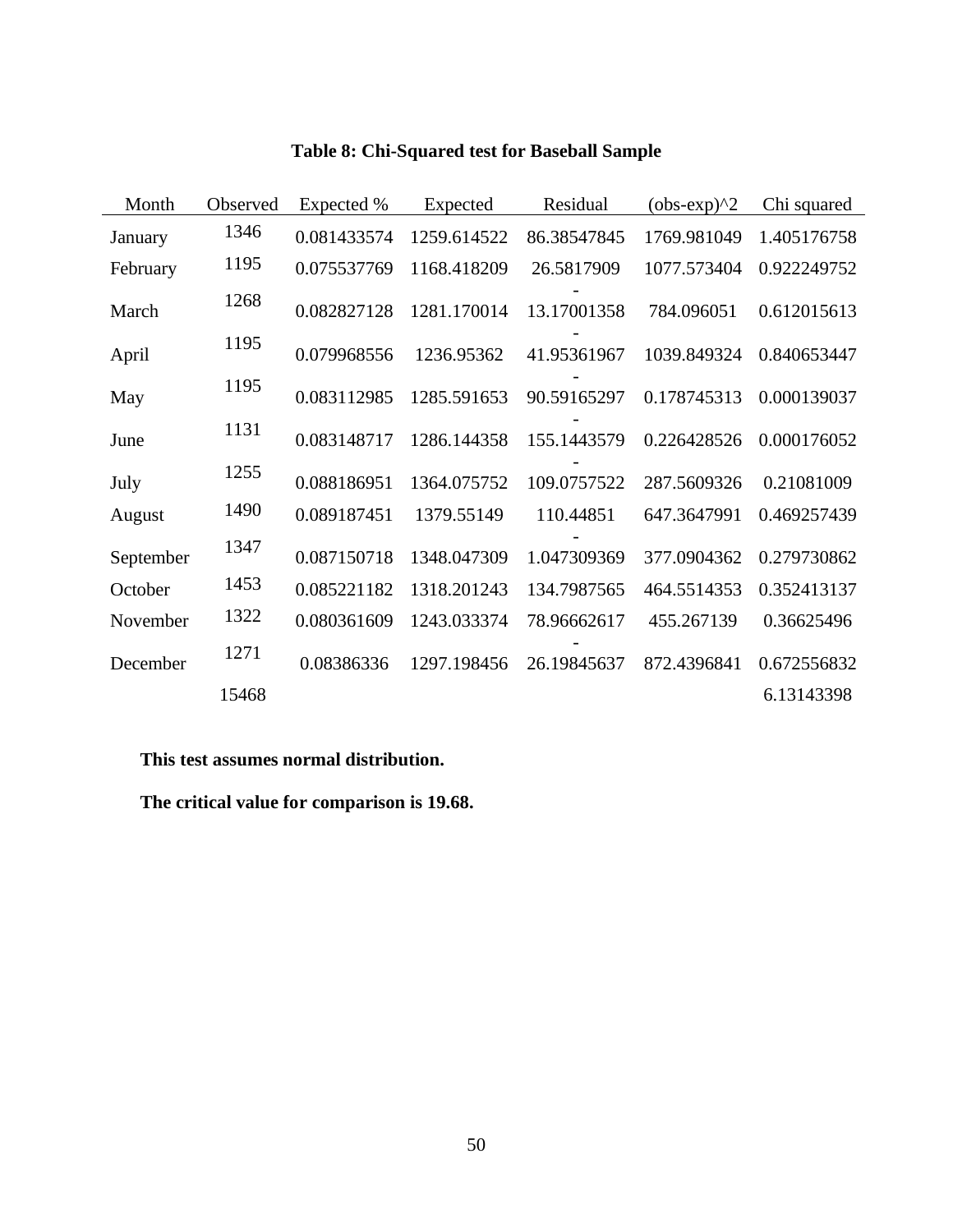| Month     | <b>Baseball Birth</b> | Gen pop Birth | <b>Test of Differences</b> | $P-$  | Test      |
|-----------|-----------------------|---------------|----------------------------|-------|-----------|
|           | Rate $(1)$            | Rate $(2)$    | $(1)-(2)$                  | Value | Statistic |
| January   | 8.7                   | 8.143357      | 0.556643                   | 0.014 | 2.646     |
|           |                       |               |                            |       | (0.00227) |
| February  | 7.7                   | 7.553777      | 0.146223                   | 0.423 | 0.8       |
|           |                       |               |                            |       | (0.00215) |
| March     | 8.2                   | 8.282713      | $-0.082713$                | 0.7   | $-0.316$  |
|           |                       |               |                            |       | (0.00221) |
| April     | 7.7                   | 7.996856      | $-0.296856$                | 0.206 | $-1.263$  |
|           |                       |               |                            |       | (0.00215) |
| May       | 7.7                   | 8.311299      | $-0.611299$                | 0.006 | $-2.728$  |
|           |                       |               |                            |       | (0.00215) |
| June      | 7.3                   | 8.314872      | $-1.014872$                | 0.0   | $-4.792$  |
|           |                       |               |                            |       | (0.00209) |
| July      | 8.1                   | 8.818695      | $-0.718695$                | 0.001 | $-3.212$  |
|           |                       |               |                            |       | (0.0022)  |
| August    | 9.6                   | 8.918745      | 0.681255                   | 0.003 | 3.01      |
|           |                       |               |                            |       | (0.00237) |
| September | 8.7                   | 8.715072      | $-0.015072$                | 0.976 | $-0.03$   |
|           |                       |               |                            |       | (0.00227) |
| October   | 9.4                   | 8.522118      | 0.877882                   | 0.0   | 3.715     |
|           |                       |               |                            |       | (0.00235) |
| November  | 8.5                   | 8.036161      | 0.463839                   | 0.023 | 2.271     |
|           |                       |               |                            |       | (0.00225) |
| December  | 8.2                   | 8.386336      | $-0.186336$                | 0.443 | $-0.767$  |
|           |                       |               |                            |       | (0.00221) |

**Table 9: T-test for Monthly Differences between MLB and General Population**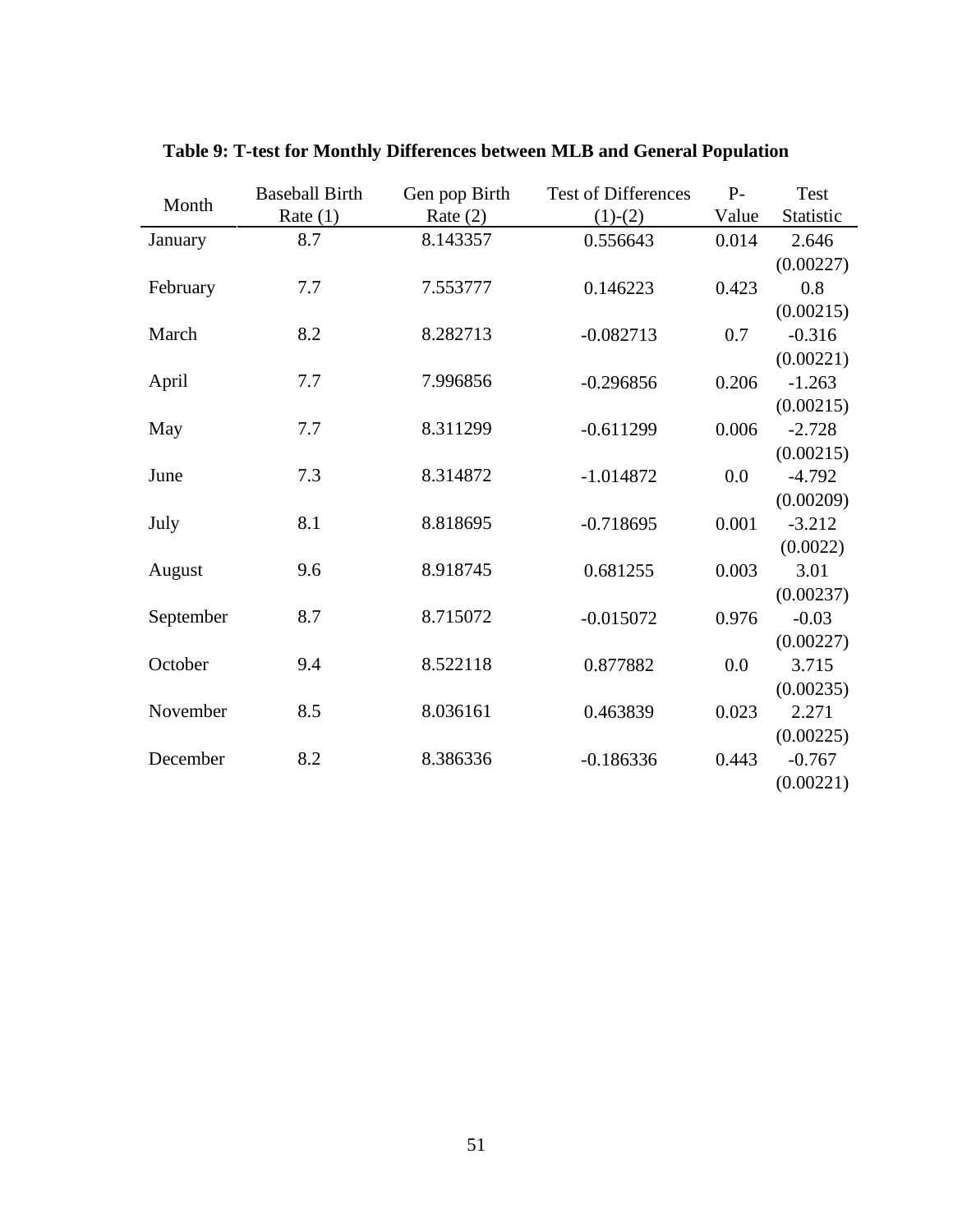| Variable       | Goals          | <b>Assists</b> |           |
|----------------|----------------|----------------|-----------|
| January        | $-22.12141***$ | $-29.941**$    | $-33.027$ |
|                | (14.17053)     | (17.333)       | (41.974)  |
| February       | 5.480581       | 5.526          | 29.655    |
|                | (14.49078)     | (17.725)       | (43.945)  |
| March          | $-14.4336$     | $-20.437$      | 40.469    |
|                | (14.37637)     | (18.585)       | (43.598)  |
| April          | $-31.67863*$   | $-39.443*$     | $-37.041$ |
|                | (14.37637)     | (18.585)       | (43.598)  |
| May            | $-4.20113$     | $-10.467$      | 1.394     |
|                | (14.99498)     | (18.341)       | (45.474)  |
| June           | $-7.526316$    | $-8.288$       | 16.824    |
|                | (14.99498)     | (18.341)       | (45.474)  |
| July           | 7.315789       | 4.582          | 62.067*** |
|                | (15.25074)     | (18.654)       | (46.25)   |
| August         | $-16.42351$    | $-18.519$      | $-28.488$ |
|                | (15.47583)     | (18.929)       | (46.933)  |
| September      | $-17.28086$    | $-24.019***$   | 5.697     |
|                | (15.37626)     | (18.808)       | (46.631)  |
| October        | 12.53083       | 10.631         | 5.798     |
|                | (15.54499)     | (19.014)       | (47.142)  |
| November       | $-8.393663$    | $-14.221$      | $-0.307$  |
|                | (15.8065)      | (19.334)       | (47.935)  |
| R <sub>2</sub> | 0.014          | 0.013          | 0.008     |
| # obs          | 1485           | 1485           | 1485      |

# **Table 10: Hockey Performance Regression**

\*=stat significant at the 5% level

\*\*=stat significant at the 10% level

\*\*\*=stat significant at the 20% level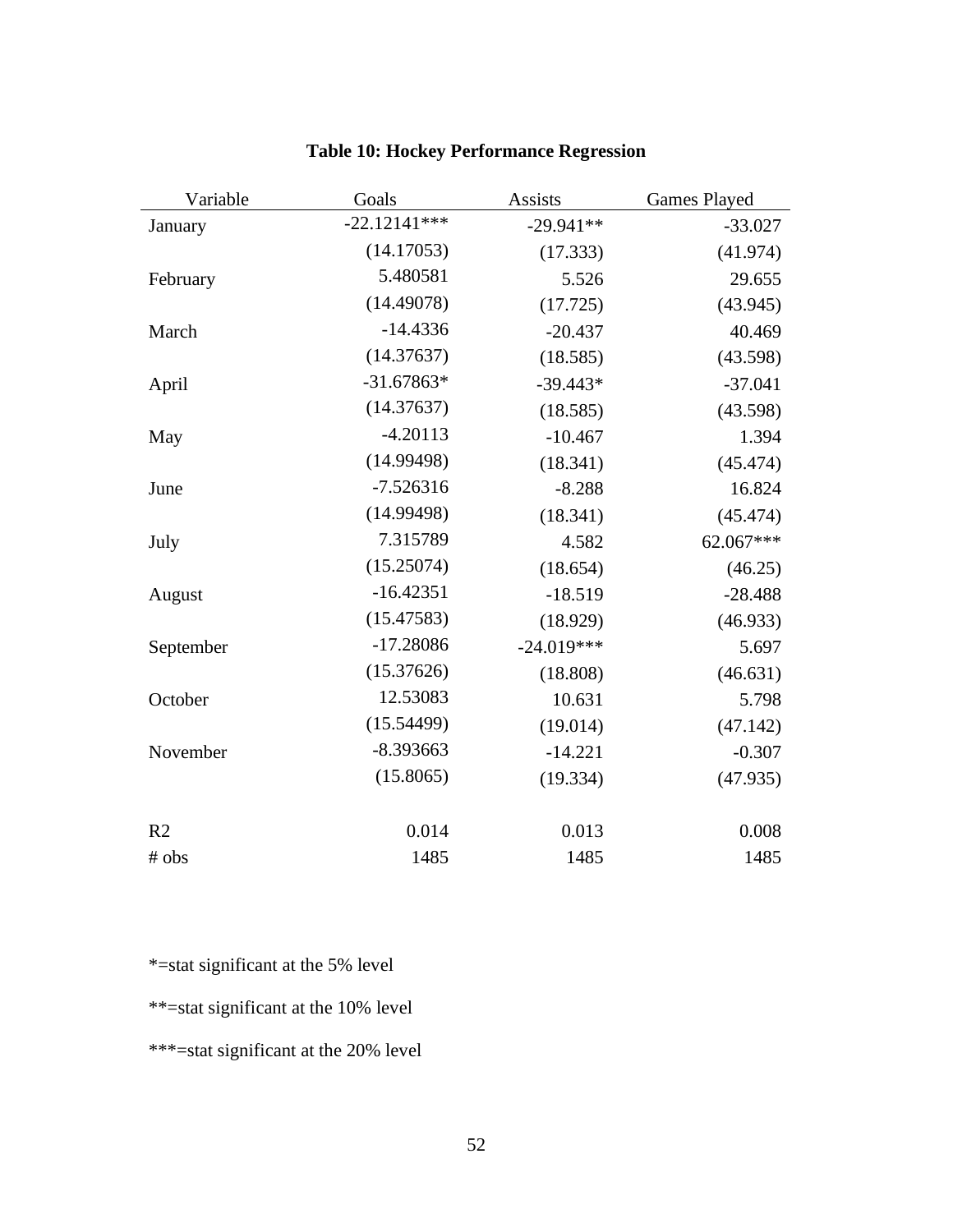| Variable       | <b>Games Played</b> | Points         |               |
|----------------|---------------------|----------------|---------------|
| January        | 86.093              | $-102.203$     | 49.83         |
|                | (78.451)            | (1868.497)     | (717.353)     |
| February       | 35.736              | $-1410.322$    | $-490.766$    |
|                | (71.88)             | (1712.003)     | (657.271)     |
| March          | 99.358              | $-1050.996$    | $-449.685$    |
|                | (72.564)            | (1728.29)      | (663.524)     |
| April          | 58.022              | 167.154        | 148.973       |
|                | (78.451)            | (1868.497)     | (717.353)     |
| May            | 63.974              | $-637.235$     | $-284.274$    |
|                | (74.135)            | (1765.709)     | (677.891)     |
| June           | 58.752              | $-661.902$     | $-271.44$     |
|                | (74.135)            | (1765.709)     | (677.891)     |
| July           | 127.308*            | 210.279        | 114.99        |
|                | (76.053)            | (1811.397)     | (695.431)     |
| August         | 99.202***           | 1090.312       | 259.563       |
|                | (73.312)            | (1746.115)     | (670.368)     |
| September      | 58.602              | $-1066.67$     | $-495.443$    |
|                | (75.044)            | (1787.355)     | (686.201)     |
| October        | 26.165              | $-2658.132***$ | $-1103.027**$ |
|                | (78.451)            | (1868.497)     | (717.353)     |
| November       | 10.245              | $-1453.132$    | $-549.385$    |
|                | (76.053)            | (1811.397)     | (695.431)     |
|                |                     |                |               |
| R <sub>2</sub> | 0.032               | 0.038          | 0.038         |
| # obs          | 200                 | 200            | 200           |

# **Table 11: Basketball Performance regressions**

\*=stat significant at the 10% level

\*\*=stat significant at 15% level

\*\*\*=stat significant at 20% level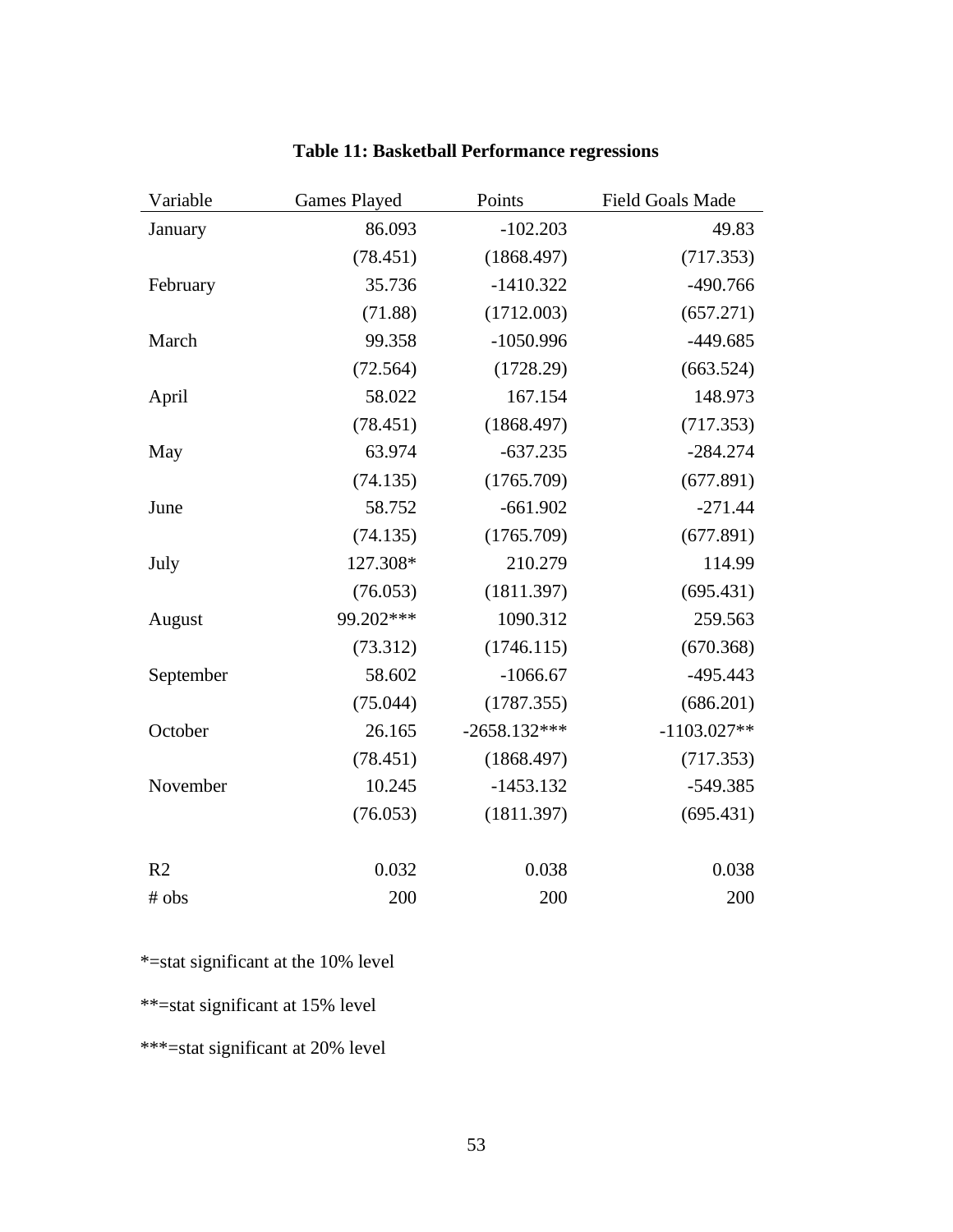| Variable       | On Base Percentage | <b>Slugging Percentage</b> | <b>Games Played</b> |
|----------------|--------------------|----------------------------|---------------------|
| January        | $-0.001$           | $-0.016**$                 | $-33.821**$         |
|                | (0.005)            | (0.008)                    | (19.243)            |
| February       | $-0.006$           | $-0.019*$                  | $-5.945$            |
|                | (0.005)            | (0.009)                    | (19.824)            |
| March          | $-0.006$           | $-0.016**$                 | 5.492               |
|                | (0.005)            | (0.009)                    | (19.528)            |
| April          | 0.002              | $-0.004$                   | 12.748              |
|                | (0.005)            | (0.009)                    | (19.824)            |
| May            | $-0.002$           | $-0.012$                   | $-16.612$           |
|                | (0.005)            | (0.009)                    | (19.824)            |
| June           | $-0.009**$         | $-0.024*$                  | 9.634               |
|                | (0.005)            | (0.009)                    | (20.111)            |
| July           | $-0.004$           | $-0.016**$                 | $-5.572$            |
|                | (0.005)            | (0.009)                    | (19.579)            |
| August         | $-0.005$           | $-0.01$                    | $-4.413$            |
|                | (0.005)            | (0.008)                    | (18.768)            |
| September      | $-0.004$           | $-0.013***$                | $-30.155***$        |
|                | (0.005)            | (0.008)                    | (19.239)            |
| October        | 0.001              | $-0.012***$                | 4.981               |
|                | (0.005)            | (0.008)                    | (18.895)            |
| November       | $-0.006$           | $-0.021*$                  | 7.558               |
|                | (0.005)            | (0.009)                    | (19.327)            |
|                |                    |                            |                     |
| R <sub>2</sub> | 0.001              | 0.001                      | 0.001               |
| # obs          | 15468              | 15468                      | 15468               |

# **Table 12: Baseball Performance Regression**

\*=stat significant at the 5% level

\*\*=stat significant at 10% level

\*\*\*=stat significant at 15% level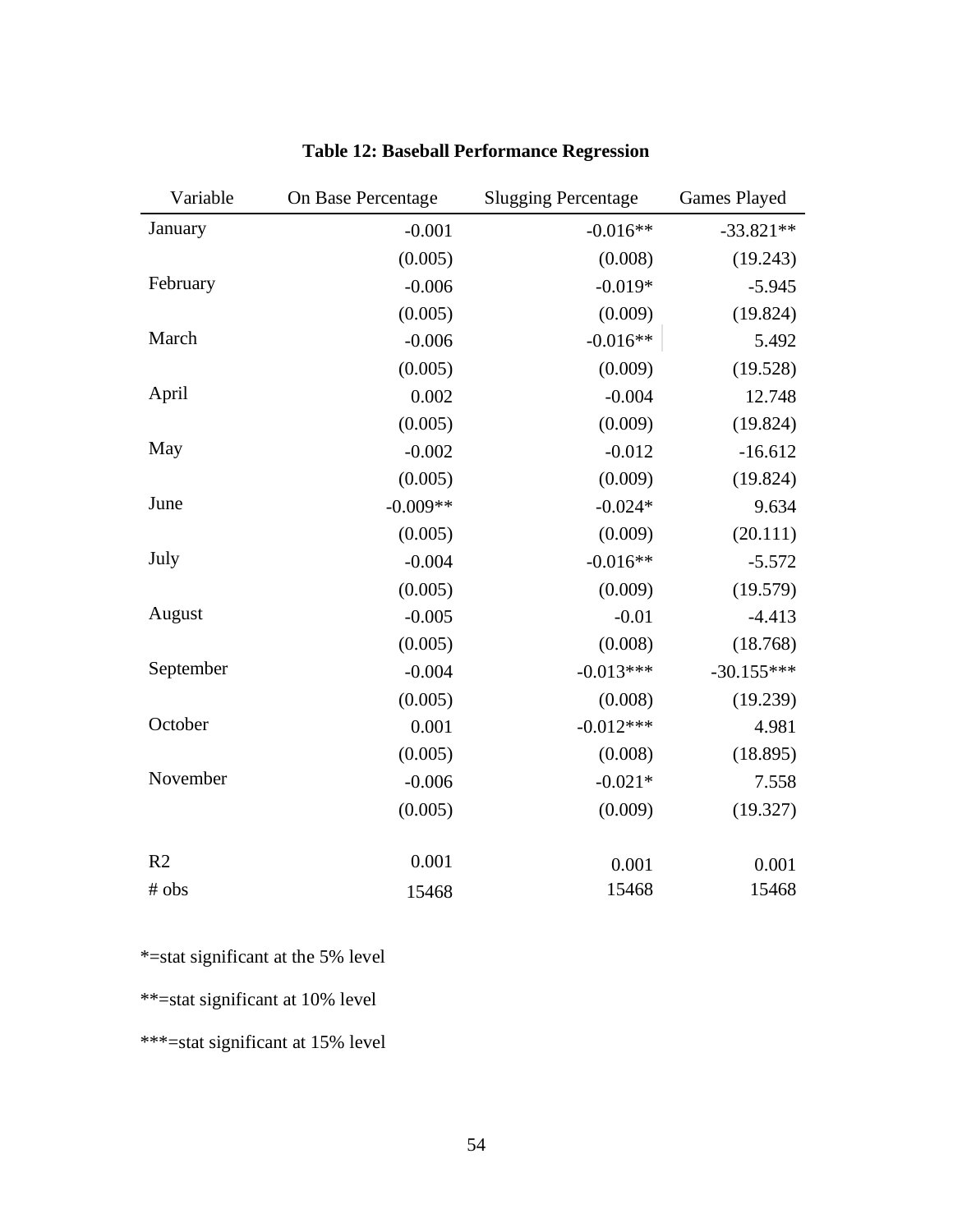

**Figure 1: Monthly Comparison of NHL sample to the General Population**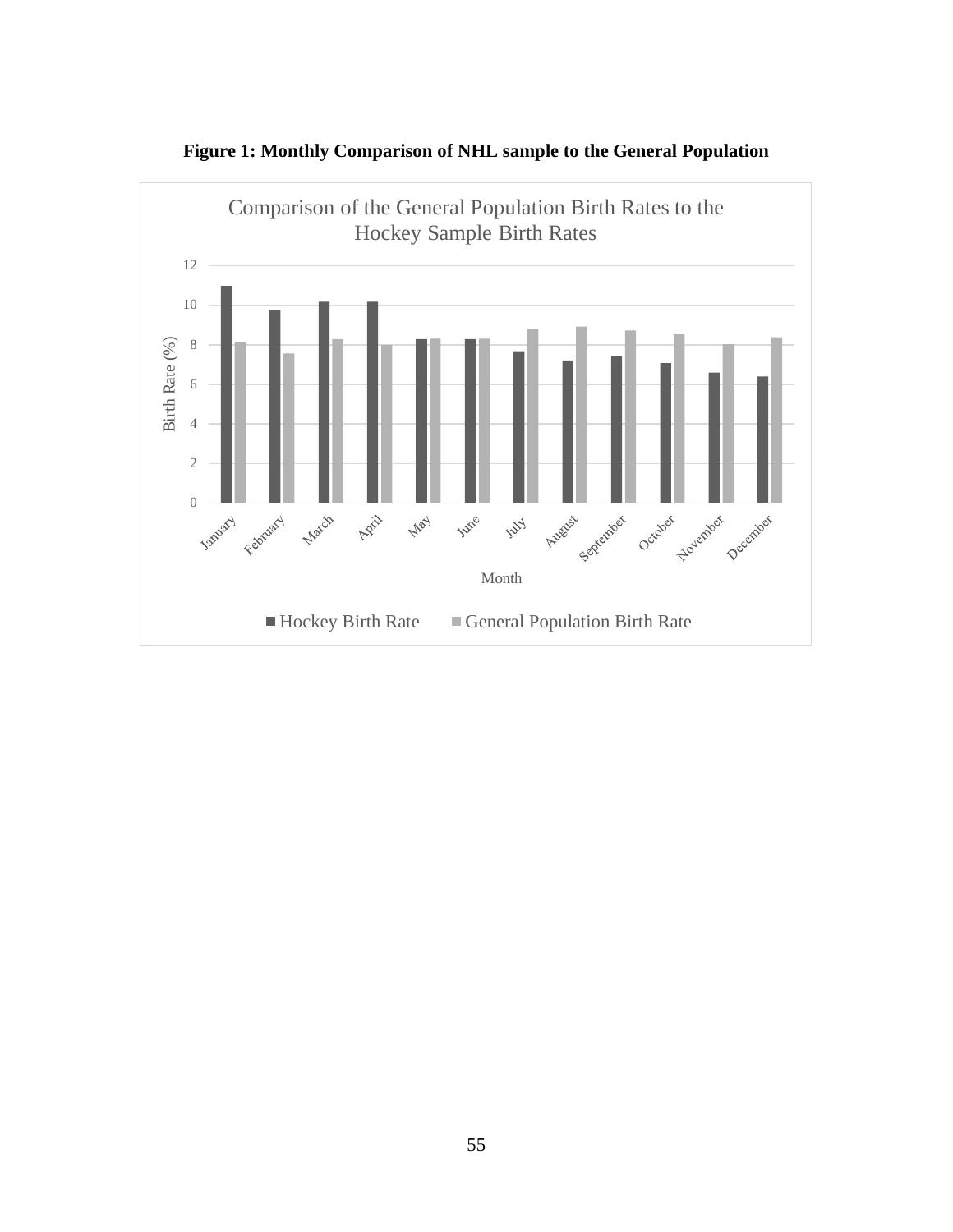

**Figure 2: Monthly Comparison of NBA sample to the General Population**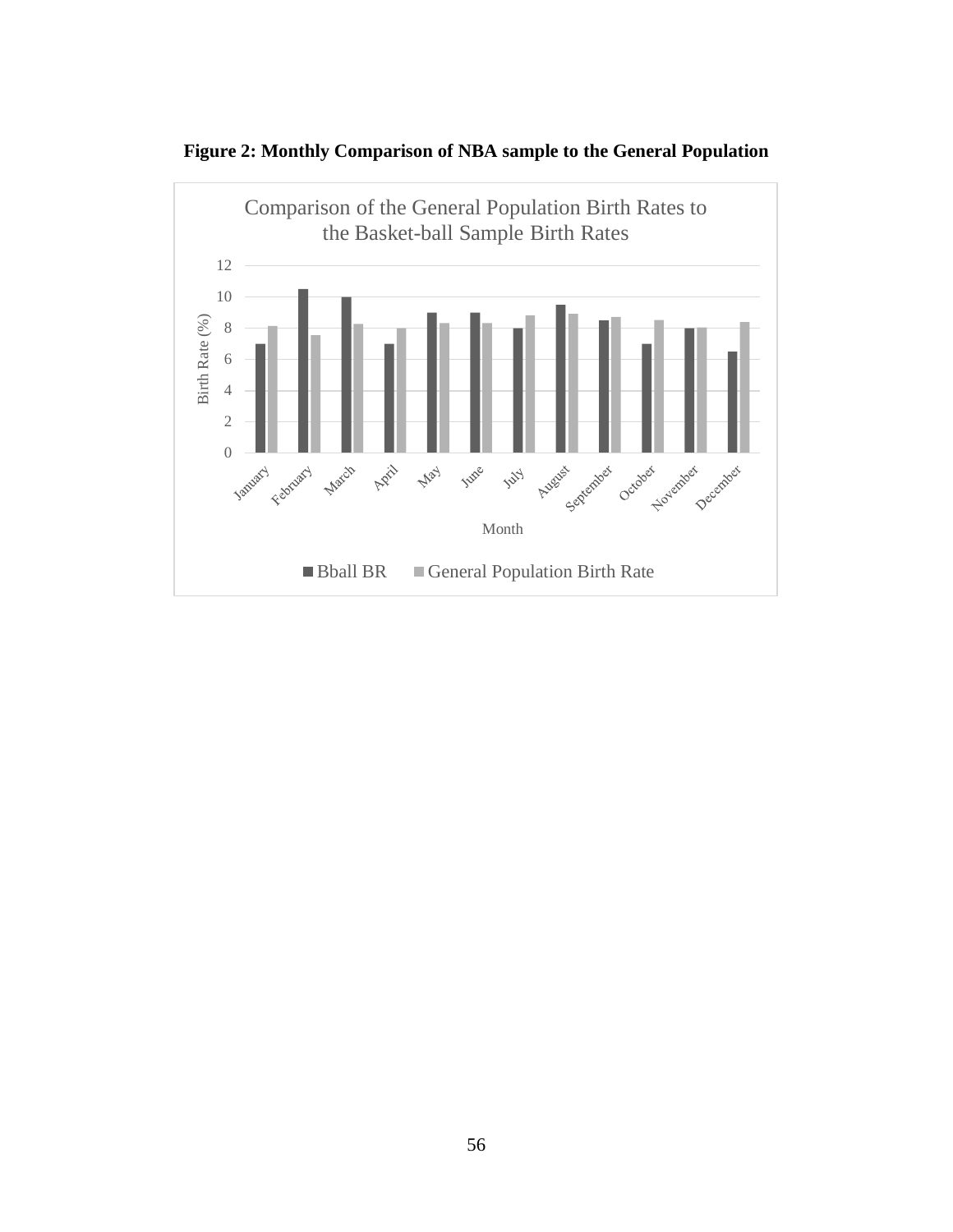

**Figure 3: Monthly Comparison of MLB sample to the General Population**